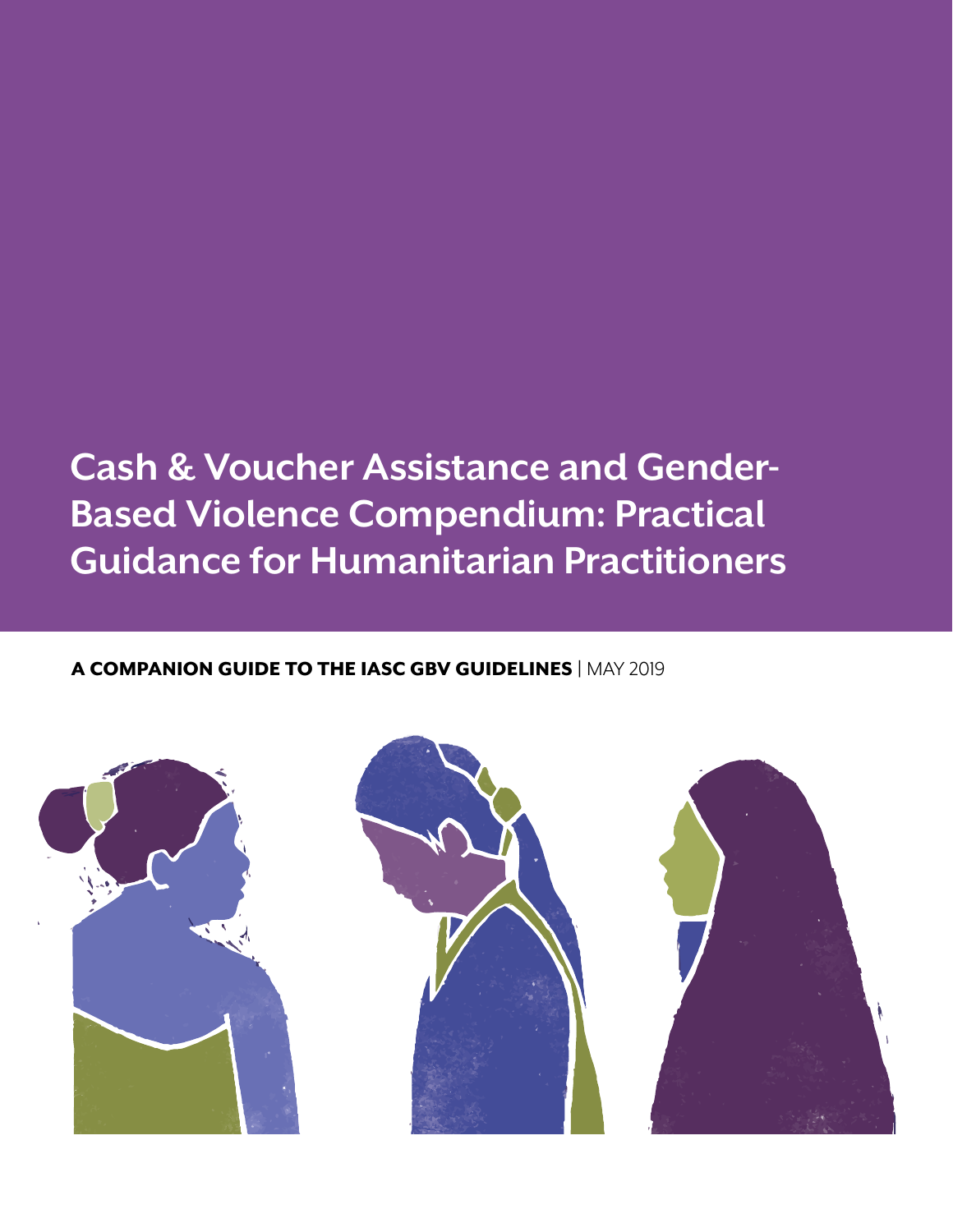## **Acknowledgements**

This compendium was developed through the collaborative effort of 15 organisations who contributed expertise to its inception, design and review. The process was led and funded by CARE USA. This compendium was prepared by Joanna Friedman, independent consultant, on behalf of CARE USA and the CVA and GBV Advisory Group to the IASC GBV Guidelines Reference Group. A full list of contributors is in **[Annex 3](#page-47-0)**.

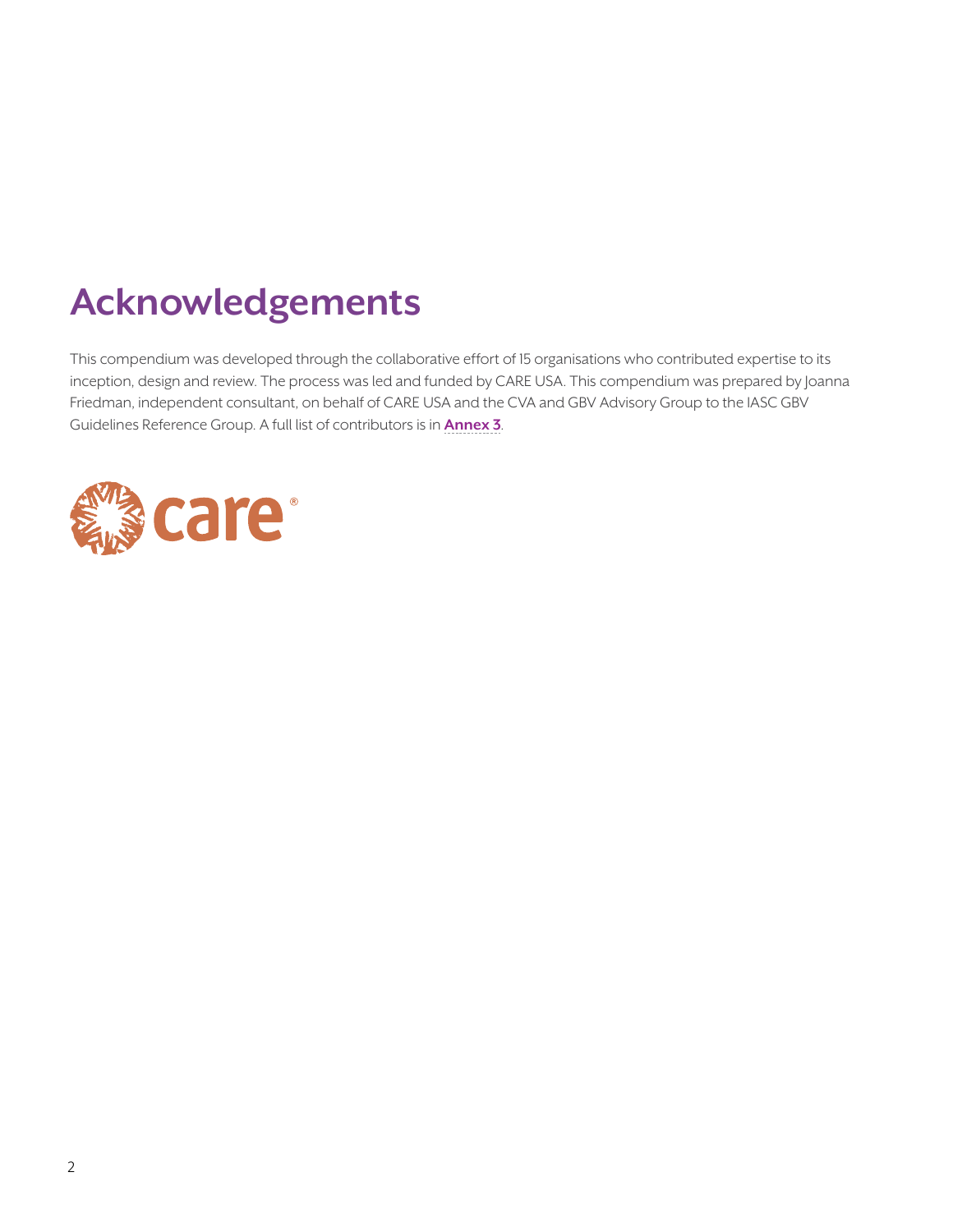## **Table of Contents**

| <b>INTRODUCTION</b>                                           | 6  |
|---------------------------------------------------------------|----|
|                                                               |    |
|                                                               |    |
|                                                               |    |
|                                                               |    |
| PART I: CROSS-CUTTING CONSIDERATIONS FOR GBV RISK MITIGATION. |    |
| PREVENTION AND RESPONSE FOR ALL HUMANITARIAN ACTORS           | 10 |
|                                                               |    |
|                                                               |    |
| THE COMPENDIUM IS ORGANISED IN THIS WAY:                      |    |
|                                                               |    |
| <b>PART II: INTEGRATING GBV RISK MITIGATION INTO CVA</b>      | 16 |

| <b>PART II: INTEGRATING GBV RISK MITIGATION INTO CVA</b> |  |  |
|----------------------------------------------------------|--|--|
|                                                          |  |  |

| SITUATION AND RESPONSE ANALYSIS (and according to the contract of the contract of the contract of the contract of the contract of the contract of the contract of the contract of the contract of the contract of the contract |  |
|--------------------------------------------------------------------------------------------------------------------------------------------------------------------------------------------------------------------------------|--|
|                                                                                                                                                                                                                                |  |
|                                                                                                                                                                                                                                |  |
|                                                                                                                                                                                                                                |  |
|                                                                                                                                                                                                                                |  |
|                                                                                                                                                                                                                                |  |
|                                                                                                                                                                                                                                |  |

### **[REDUCING GBV RISKS IN CVA: MODALITY DECISION TREE AND](#page-26-0)  [GBV RISK ANALYSIS TOOL FOR CVA](#page-26-0) 27**

#### **[PART III: USING CVA AS PART OF GBV PREVENTION AND RESPONSE \(SPECIALISED](#page-31-0)  [PROGRAMMING BY GBV ACTORS\)](#page-31-0) 32**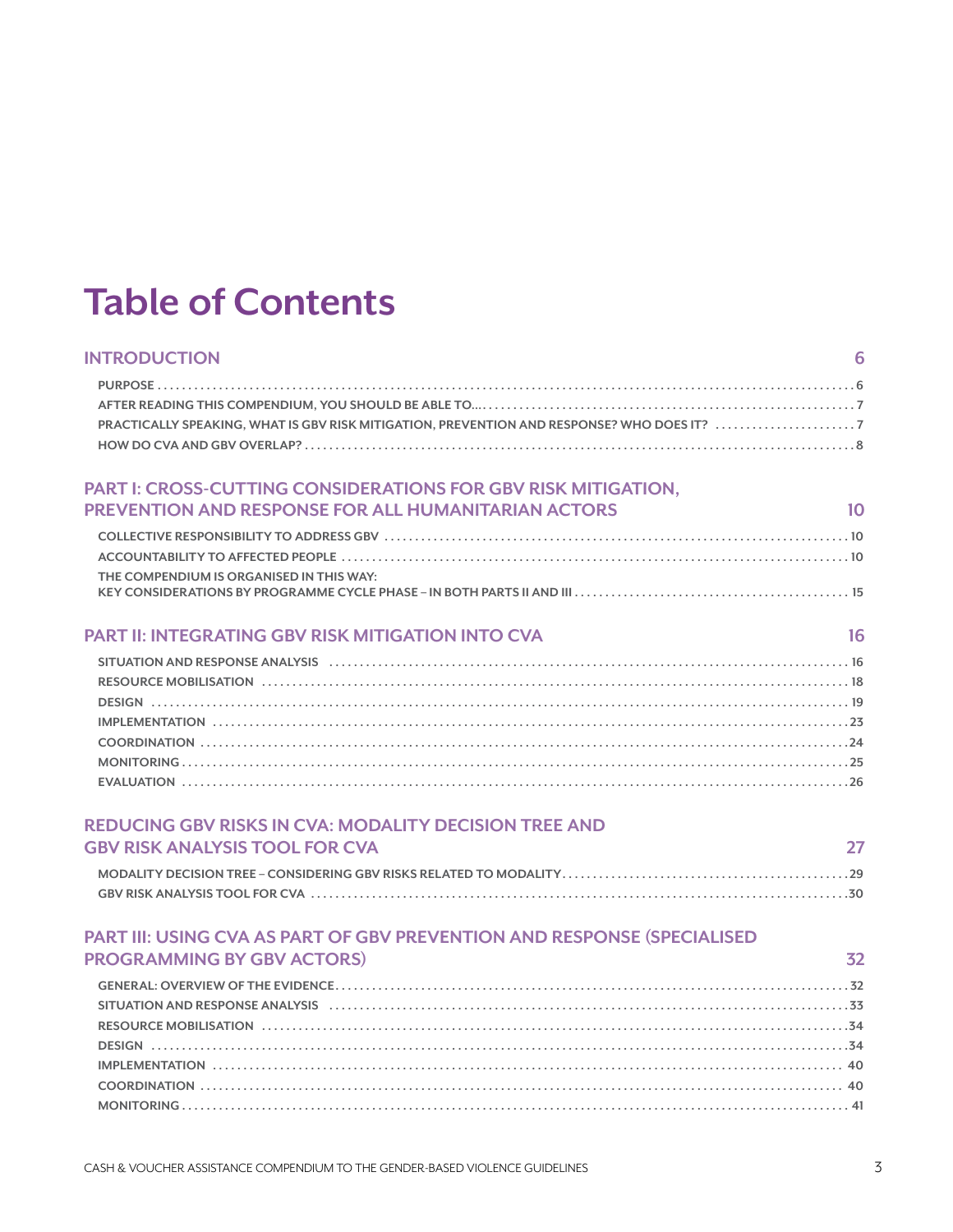| <b>ANNEX 1: GLOSSARY</b>                           | 42 |
|----------------------------------------------------|----|
|                                                    |    |
|                                                    |    |
| <b>ANNEX 2: REFERENCES</b>                         | 46 |
|                                                    |    |
| <b>ANNEX 3: ACKNOWLEDGEMENTS</b>                   | 48 |
|                                                    |    |
|                                                    |    |
| <b>ANNEX 4: TEMPLATE GBV RISK ANALYSIS FOR CVA</b> | 50 |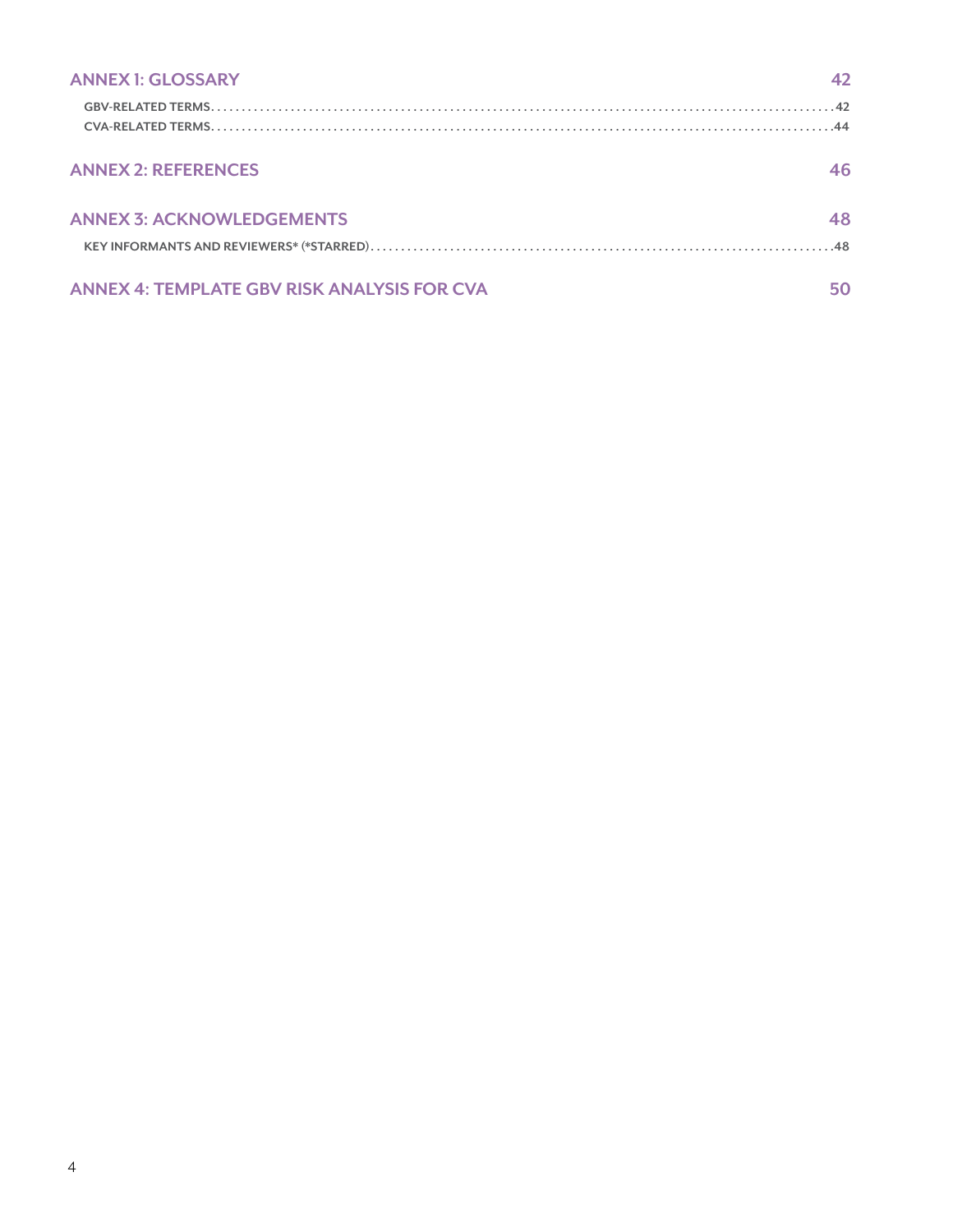## **Acronyms**

| <b>CaLP:</b> Cash Learning Partnership                                                                                  | <b>IRC:</b> International Rescue Committee                                                                                                         |  |  |
|-------------------------------------------------------------------------------------------------------------------------|----------------------------------------------------------------------------------------------------------------------------------------------------|--|--|
| <b>CBO</b> : Community-based organisation                                                                               | LGBTQI: Lesbian, gay, bisexual, transgender, queer and                                                                                             |  |  |
| <b>CCT:</b> Conditional cash transfer                                                                                   | intersex                                                                                                                                           |  |  |
| <b>CFW:</b> Cash for work                                                                                               | <b>MEB:</b> Minimum expenditure basket                                                                                                             |  |  |
| <b>CTP:</b> Cash transfer programming                                                                                   | <b>MNO:</b> Mobile network operator                                                                                                                |  |  |
| <b>CVA:</b> Cash and voucher assistance                                                                                 | <b>MPC:</b> Multi-purpose cash transfers                                                                                                           |  |  |
| <b>OCHA:</b> United Nations Office for the Coordination of<br><b>CWG:</b> Cluster Working Group<br>Humanitarian Affairs |                                                                                                                                                    |  |  |
| <b>FSP:</b> Financial service provider                                                                                  | <b>PDM</b> : Post-distribution monitoring (of cash and voucher<br>assistance)                                                                      |  |  |
| GBV: Gender-based violence, also referred to as sexual and                                                              |                                                                                                                                                    |  |  |
| gender-based violence (SGBV)                                                                                            | <b>PLWHA:</b> People living with and affected by HIV and AIDS                                                                                      |  |  |
| <b>GBVIMS:</b> Gender-Based Violence Information Management<br>System                                                   | PSEA: Protection from sexual exploitation and abuse<br><b>SADDD</b> : Sex, age and disability disaggregated data                                   |  |  |
| <b>HC</b> : Humanitarian Coordinator                                                                                    |                                                                                                                                                    |  |  |
| HCT: Humanitarian Country Team                                                                                          | <b>SEA</b> : Sexual exploitation and abuse                                                                                                         |  |  |
| <b>IASC:</b> Inter-Agency Standing Committee                                                                            | <b>SOP:</b> Standard operating procedure                                                                                                           |  |  |
| <b>ICCG:</b> Inter-Cluster Coordination Group                                                                           | <b>UN:</b> United Nations<br><b>UNHCR:</b> United Nations Office of the High Commissioner<br>for Refugees<br><b>WHO:</b> World Health Organization |  |  |
| <b>IDP:</b> Internally displaced person                                                                                 |                                                                                                                                                    |  |  |
| <b>IPV:</b> Intimate partner violence                                                                                   |                                                                                                                                                    |  |  |
| <b>IOM:</b> International Organisation for Migration                                                                    |                                                                                                                                                    |  |  |
|                                                                                                                         | <b>WRC:</b> Women's Refugee Commission                                                                                                             |  |  |

#### A NOTE ON TERMINOLOGY

The terminology in this compendium is meant to be accessible to a wide audience of humanitarian actors, coordinators and donors. Technical, sector-specific CVA (acknowledging that CVA is not a sector, but a growing programmatic area of expertise) and GBV terminology is thus avoided, explained as appropriate or referenced for further study, within the text. For sector-specific CVA and GBV terminology, see the **[Glossary of Terminology for Cash and Voucher Assistance](http://www.cashlearning.org/resources/glossary)** and the 2015 IASC **[Guidelines for Integrating Gender-Based Violence Interventions in Humanitarian Action](https://gbvguidelines.org/wp/wp-content/uploads/2016/10/2015_IASC_Gender-based_Violence_Guidelines_full-res.pdf)**.

See **Annex 1: Glossary** at the end of this compendium.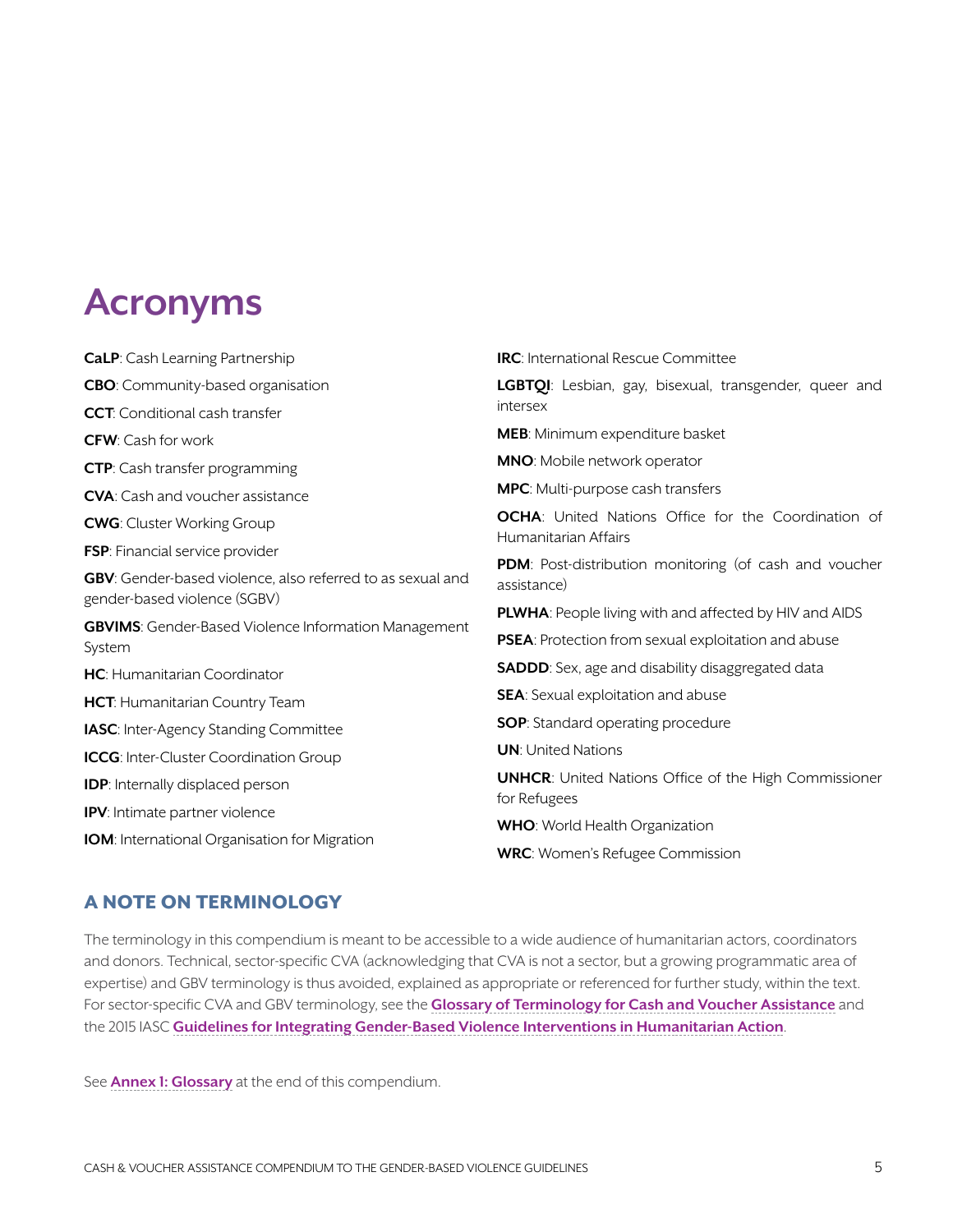## <span id="page-5-0"></span>**Introduction**

### PURPOSE

The purpose of this cash and voucher assistance (CVA) and gender-based violence (GBV) compendium is to assist humanitarian actors and crisis- and conflict-affected communities to:

- $\checkmark$  integrate GBV risk mitigation into CVA interventions;
- $\checkmark$  integrate GBV prevention into multi-sector programming using CVA when appropriate; and
- $\checkmark$  integrate CVA into GBV prevention and response when appropriate.

The compendium highlights key considerations, ESSENTIAL ACTIONS , PROMISING PRACTICES and LESSONS LEARNED to help humanitarian practitioners work with affected people and communities to identify and monitor GBV risks and mitigation measures throughout the programme cycle. The compendium gives examples of the potentially beneficial outcomes of using CVA alongside other assistance and services to contribute to preventing or responding to GBV.

The compendium is intended as a companion to the 2015 Inter-Agency Standing Committee (IASC) **[Guidelines](https://gbvguidelines.org/wp/wp-content/uploads/2016/10/2015_IASC_Gender-based_Violence_Guidelines_full-res.pdf) [for Integrating Gender-Based Violence Interventions in Humanitarian Action](https://gbvguidelines.org/wp/wp-content/uploads/2016/10/2015_IASC_Gender-based_Violence_Guidelines_full-res.pdf)** (hereafter referred to as the GBV Guidelines). Other companion resources include the **[GBV Pocket Guide](https://gbvguidelines.org/en/pocketguide/)**. The GBV Guidelines focus on GBV risk mitigation activities that should be undertaken within and across all sectors of humanitarian response, while the compendium focuses on practical guidance in terms of GBV risk mitigation for all humanitarian actors using CVA.

The compendium can also be used as an advocacy tool to remind **all** field-based practitioners, managers and coordinators about their responsibility for integrating GBV risk mitigation across CVA and sectoral programming. (**[See Part I, Section A on collective responsibility, below](#page-9-0)**)

The compendium is for:

- 1. Field-based humanitarian practitioners, across all areas or sectors of humanitarian response who use cash or vouchers in their programmes.
- 2. GBV specialists who are considering using CVA in their programming.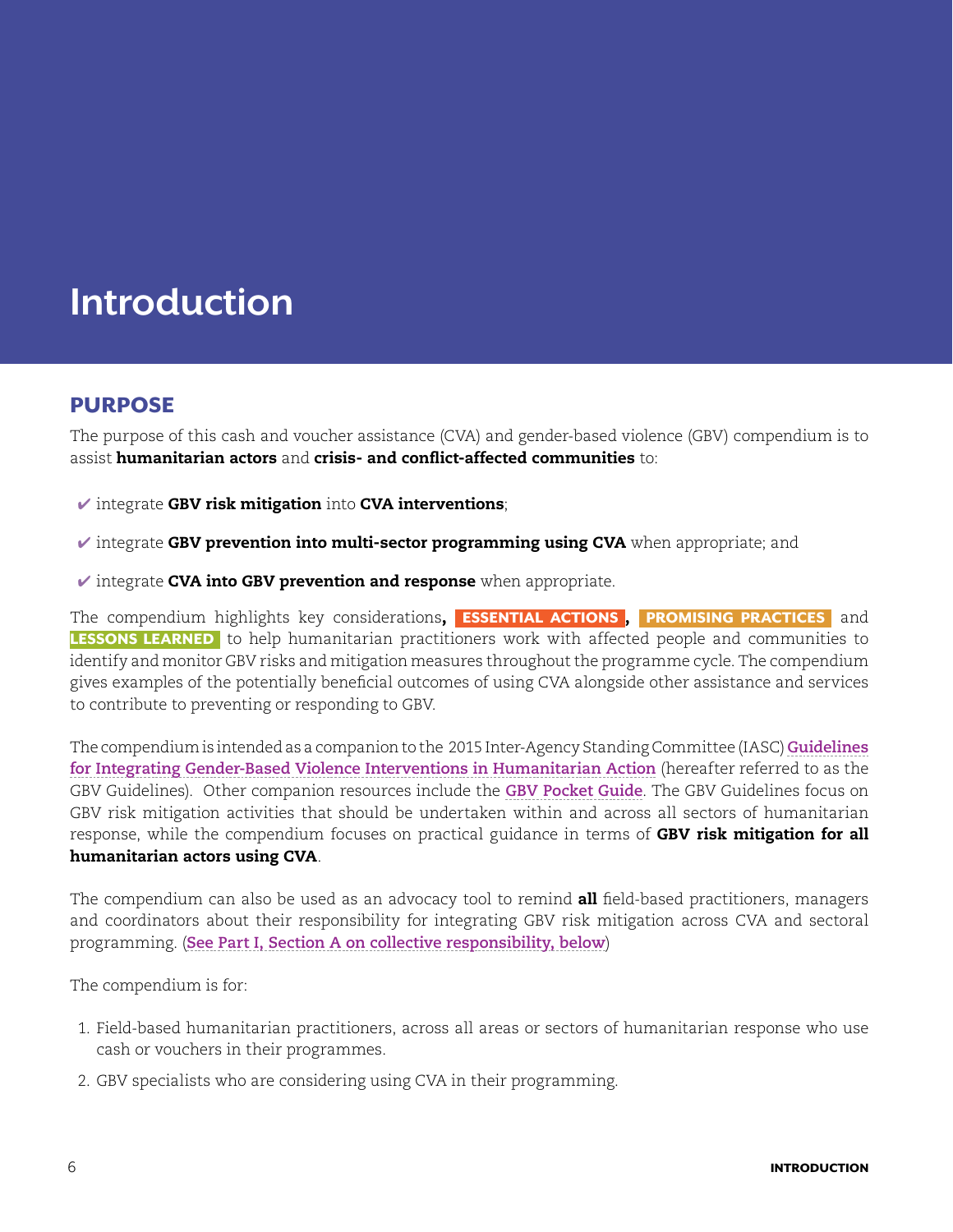- <span id="page-6-0"></span>3. Members of the humanitarian country team (HCT).
- 4. Humanitarian coordinators (HCs) and donors who advise and monitor teams and partners on GBV mainstreaming/integration.

### AFTER READING THIS COMPENDIUM, YOU SHOULD BE ABLE TO…

- 1. Differentiate between i) GBV risk mitigation in CVA, and ii) potential ways in which CVA can contribute to GBV prevention and response.
- 2. Identify practical actions that CVA and/or sector specialists and other humanitarian actors can take to identify and mitigate the risks of GBV in CVA.
- 3. Identify practical actions that GBV specialists can take to incorporate GBV-protective CVA in their GBV programming.

## PRACTICALLY SPEAKING, WHAT IS GBV RISK MITIGATION, PREVENTION AND RESPONSE? WHO DOES IT?

| <b>PREVENTION</b>                                                                                                                                                                             | <b>RISK MITIGATION</b>                                                                                                                                                                                                                                                             | <b>RESPONSE</b>                                                                                                                                                                                                                                                                                 |
|-----------------------------------------------------------------------------------------------------------------------------------------------------------------------------------------------|------------------------------------------------------------------------------------------------------------------------------------------------------------------------------------------------------------------------------------------------------------------------------------|-------------------------------------------------------------------------------------------------------------------------------------------------------------------------------------------------------------------------------------------------------------------------------------------------|
| What: Interventions to prevent GBV from<br>first occurring                                                                                                                                    | What: Interventions to avoid increasing or<br>reduce the risk of exposure to GBV                                                                                                                                                                                                   | <b>What:</b> Interventions to address the<br>consequences of GBV after it has happened                                                                                                                                                                                                          |
| <b>How:</b> Address root causes                                                                                                                                                               | <b>How:</b> Be aware of and if possible address<br>contributing factors                                                                                                                                                                                                            | <b>How:</b> Provide specialised services                                                                                                                                                                                                                                                        |
| <b>Who:</b> Responsibility of all; could be<br>carried out by GBV specialists OR other<br>humanitarian actors as appropriate *See<br>section on prevention, below                             | Who: All humanitarian actors, governments,<br>communities, everyone                                                                                                                                                                                                                | <b>Who:</b> GBV, Health and Protection specialists,<br>who have had appropriate training                                                                                                                                                                                                        |
| <b>CVA in GBV prevention example:</b><br>Targeted cash transfers to families who risk<br>placing girls in early marriages, such as<br>conditional cash assistance to keep girls in<br>school. | <b>GBV risk mitigation in CVA examples:</b><br>Separate focus group conducted with<br>women about their preference for the<br>household recipient of a cash transfer or<br>voucher, asking if targeting women might<br>cause tensions in the family or any safety<br>concerns. $2$ | <b>CVA in GBV specialised response</b><br>example: CVA as part of survivor care and<br>assistance through case management,<br>for example cash transfers to cover<br>transportation costs, or conditional cash<br>transfers (CCT) to encourage attendance at<br>regular follow-up appointments. |

#### **TABLE 1: GBV PREVENTION, RISK MITIGATION AND RESPONSE WITH CVA EXAMPLES1**

1 **[GBV Guidelines](https://gbvguidelines.org/en/capacity-building/module-3-gbv-in-emergencies/) training materials,** slide 13

<sup>2</sup> Evidence has shown that in some contexts, targeting women with CVA without conducting gender discussion groups and including men in similar CVA or livelihoods support can contribute to household tensions and possibly intimate partner violence (IPV). **[Protection in Cash-Based Interventions: A Literature Review](http://www.cashlearning.org/resources/library/590-protection-outcomes-in-cash-based-interventions-a-literature-review)**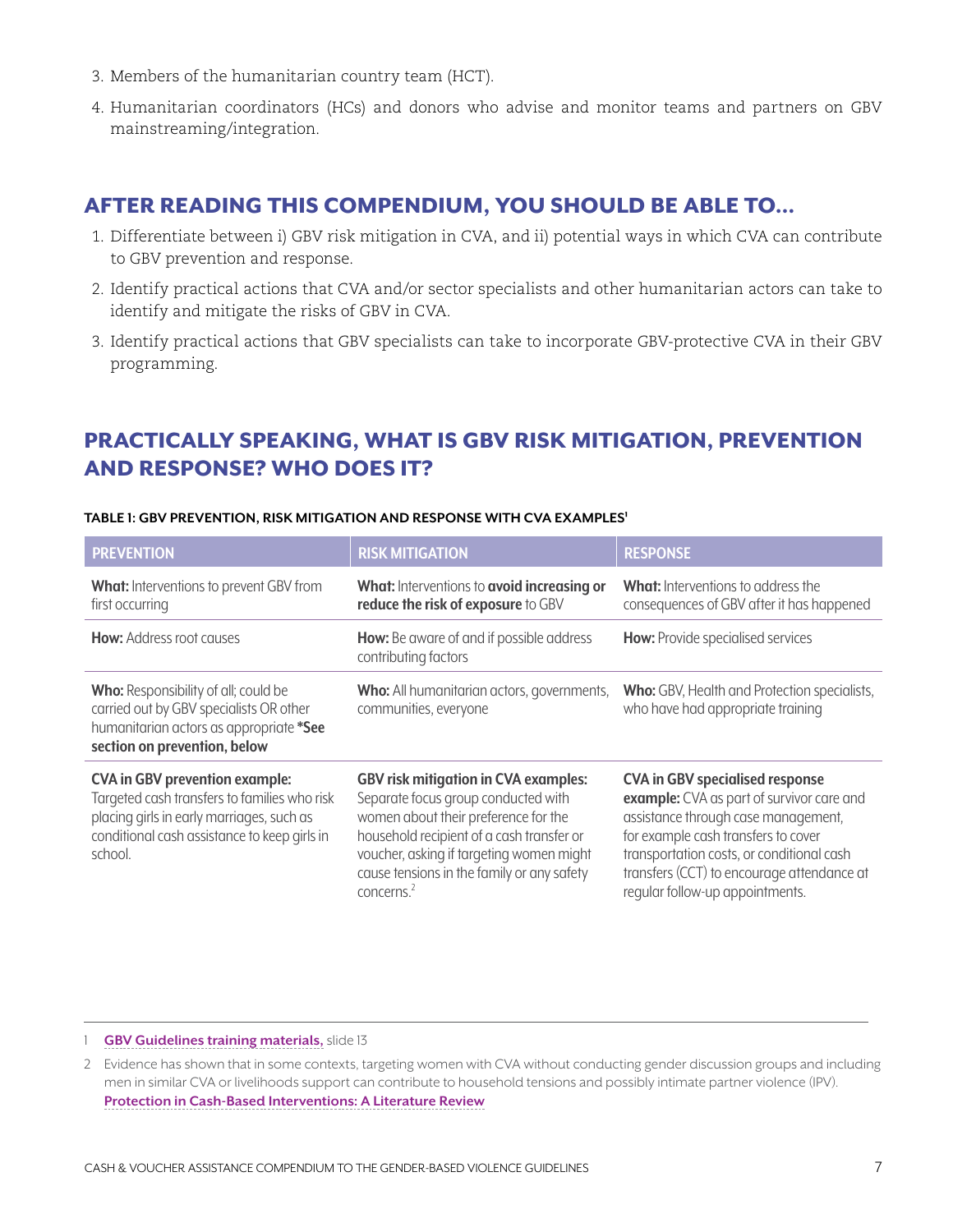#### <span id="page-7-0"></span>Practical guidance on GBV prevention is mentioned in both parts of this compendium, both for CVA actors and for GBV specialists.

 $\rightarrow$  WHY? The IASC has stated that GBV risk mitigation is required of all humanitarian actors for all programmes (See **[Part I](#page-9-0)** on collective responsibility), whilst GBV response is carried out by GBV specialists as part of stand-alone GBV programmes.<sup>3</sup> GBV prevention is also typically carried out as part of GBV stand-alone programmes, by GBV specialists; it is important to note that integrated, multi-sector programmes designed collaboratively by GBV specialists and other technical specialists may contribute to GBV prevention. For example, a livelihoods programme may include GBV prevention objectives and actions, and these actions may include a CVA component. In this case the livelihoods programme actors would need to coordinate closely with GBV specialists.

## HOW DO CVA AND GBV OVERLAP?

Looking at the protection continuum of *mainstreaming – integration – stand-alone programming* can help to delineate the ways in which CVA and GBV risk mitigation, prevention and response actions could overlap:<sup>4</sup> In the most recent global GBV guidance,<sup>5</sup> "mainstreaming" has been updated and expanded to "integration." A breakdown based on the most recent terminology is listed in Table 2.

<sup>3</sup> Key informant interviews and reviews by the GBV and CVA Advisory Group, see Annex 3: Acknowledgements.

<sup>4</sup> Based on the breakdown in **[Protective action: Incorporating civilian protection into humanitarian response](https://www.odi.org/publications/1084-protective-action-incorporating-civilian-protection-humanitarian-response)** and the CARE Framework and ToC for Addressing GBV in Emergencies (CARE, forthcoming 2019)

<sup>5</sup> **[GBV Guidelines](https://gbvguidelines.org/en/)**; Handbook for Coordinating Gender-based Violence Interventions in Emergencies (GBV AoR of the Global Protection Cluster 2018, in press)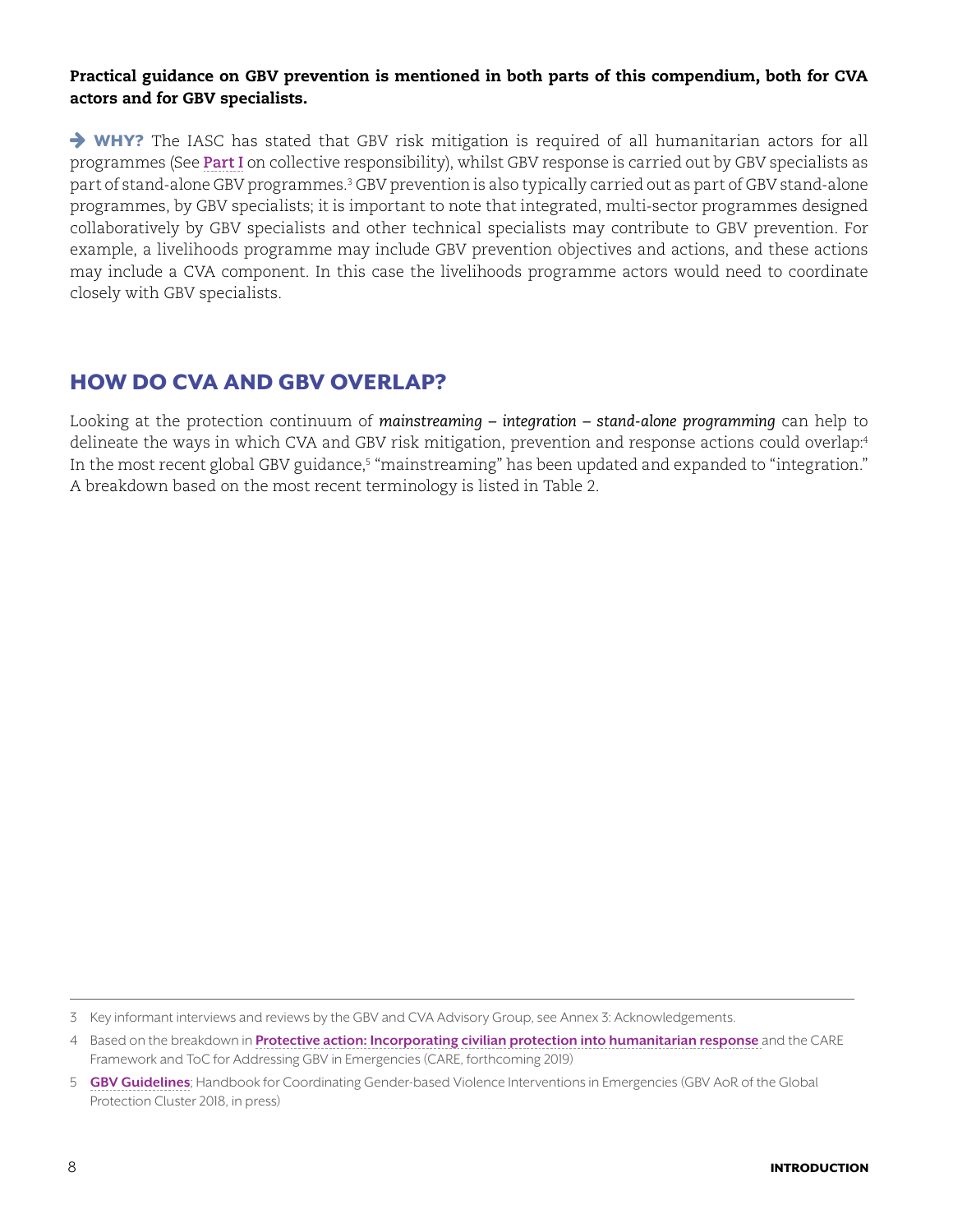#### **TABLE 2: CVA AND GBV INTEGRATION6**

|                                 | <b>GBV MAINSTREAMING/</b><br><b>INTEGRATION OF GBV RISK</b><br><b>MITIGATION IN CVA</b>                                                                                                                                                                                                                                                                                                                       | <b>INTEGRATED</b><br><b>PROGRAMMING (MULTI-</b><br><b>SECTOR PROGRAMMING</b><br><b>WITH INTEGRATED GBV</b><br><b>OBJECTIVES)</b>                                                                                                                                                                                                    | <b>STAND-ALONE OR</b><br><b>SPECIALISED GBV</b><br><b>PROGRAMMING</b>                                                                                                                                                                |
|---------------------------------|---------------------------------------------------------------------------------------------------------------------------------------------------------------------------------------------------------------------------------------------------------------------------------------------------------------------------------------------------------------------------------------------------------------|-------------------------------------------------------------------------------------------------------------------------------------------------------------------------------------------------------------------------------------------------------------------------------------------------------------------------------------|--------------------------------------------------------------------------------------------------------------------------------------------------------------------------------------------------------------------------------------|
| Where in this compendium        | Part II                                                                                                                                                                                                                                                                                                                                                                                                       | Part II; Part III                                                                                                                                                                                                                                                                                                                   | Part III                                                                                                                                                                                                                             |
|                                 |                                                                                                                                                                                                                                                                                                                                                                                                               | See above section on GBV<br>prevention                                                                                                                                                                                                                                                                                              |                                                                                                                                                                                                                                      |
| Definition, applied to CVA      | The process of ensuring that<br>CVA and its encompassing<br>programme (across all sectors):<br>(1) does not cause or increase the<br>likelihood of GBV; (2) proactively<br>seeks to identify and takes action<br>to mitigate GBV risks in the<br>environment and in programme<br>design and implementation; and<br>(3) proactively facilitates and<br>monitors vulnerable groups' safe<br>access to services. | CVA, and more often broader<br>economic/livelihoods support<br>programmes that include CVA,<br>that have both economic and<br>protection objectives, or are a<br>means of contributing to the<br>prevention or response to GBV<br>through economic assistance.<br>Include specific objectives,<br>activities and indicators on GBV. | Dedicated GBV programmes<br>that involve GBV specialists<br>and have specific objectives,<br>activities and indicators for<br>the purposes of advancing<br>GBV prevention or response<br>outcomes, which include a<br>CVA component. |
| <b>Example</b> , applied to CVA | Consultations with women<br>and adolescent girls about<br>the location, routes to/from<br>and security provisions at cash<br>machines or voucher distribution<br>points.                                                                                                                                                                                                                                      | Livelihoods programmes that<br>aim to help crisis-affected<br>persons improve their economic<br>situation and prevent risky coping<br>strategies that could lead to GBV.                                                                                                                                                            | Case management to survivors<br>of GBV includes medical and<br>psychosocial care, and referrals<br>to CVA when appropriate.                                                                                                          |
| <b>Minimum</b> Capacity         | CVA/technical actors have<br>knowledge of GBV integration,<br>are able to monitor risks and<br>trends and adapt programmes<br>accordingly.                                                                                                                                                                                                                                                                    | CVA/technical actors have<br>knowledge of GBV integration,<br>can access GBV specialists<br>for advice on GBV design,<br>implementation and monitoring.                                                                                                                                                                             | GBV specialists have some<br>knowledge and experience<br>with CVA and can access<br>CVA actors or specialists<br>for advice on CVA design,<br>implementation and                                                                     |
|                                 | GBV risk mitigation training for<br>CVA/technical actors.                                                                                                                                                                                                                                                                                                                                                     | GBV training for CVA/technical<br>actors; availability of GBV<br>specialist (even if not 100%<br>dedicated to the project).                                                                                                                                                                                                         | monitoring.<br>CVA training for GBV<br>specialists; availability of CVA<br>actors or specialists (even if not<br>100% dedicated to the project).                                                                                     |

6 Adapted from sources: **<https://gbvguidelines.org/en/capacity-building/module-3-gbv-in-emergencies/> slides 13-14;**  Handbook for Coordinating Gender-based Violence Interventions in Emergencies (GBV AoR of the Global Protection Cluster 2018, in press); CARE Framework and ToC for Addressing GBV in Emergencies (CARE, forthcoming 2019); **[Guide for Protection in Cash-](http://www.cashlearning.org/resources/library/800-guide-for-protection-in-cash-based-interventions)[Based Interventions](http://www.cashlearning.org/resources/library/800-guide-for-protection-in-cash-based-interventions)**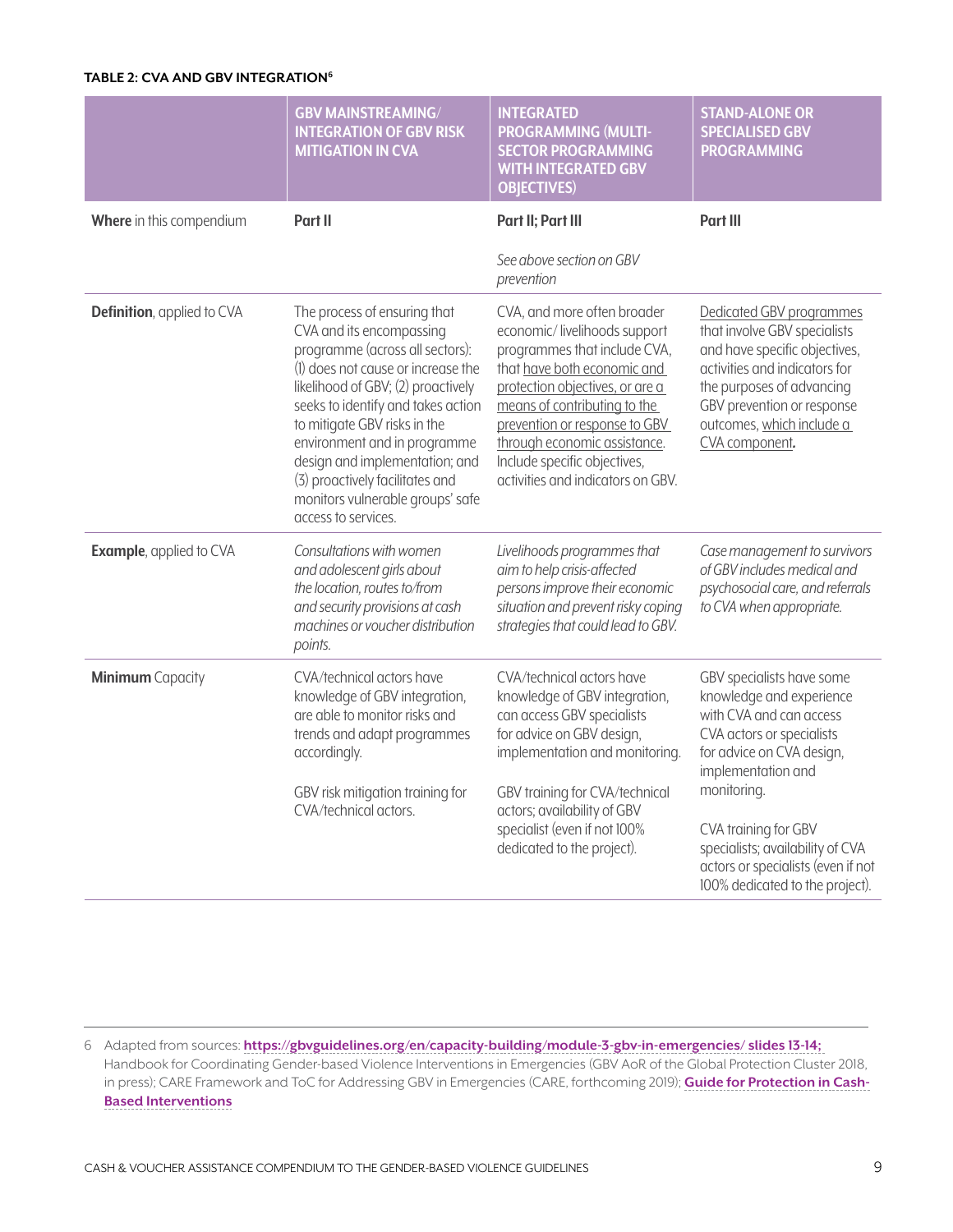## <span id="page-9-0"></span>**Part I: Cross-Cutting Considerations for GBV Risk Mitigation, Prevention and Response for All Humanitarian Actors**

## COLLECTIVE RESPONSIBILITY TO ADDRESS GBV7

The IASC Principals' statement on **[The Centrality of Protection in Humanitarian Action](https://interagencystandingcommittee.org/principals/content/iasc-principals-statement-centrality-protection-humanitarian-action-2013)** underlines that humanitarian actors have a collective responsibility to address GBV. All humanitarian actors must be aware of the risks of GBV and—acting collectively to ensure a comprehensive response—prevent and mitigate these risks as quickly as possible within their areas of operation.

*How does this apply to CVA?*

This means that for any programme, regardless of the selected modality, humanitarian actors should identify GBV risks from the outset of a crisis and account for the potential risk faced by some women, girls, boys and men. CVA actors as well as GBV specialists can help inform a GBV risk analysis for CVA, but all humanitarian actors are responsible for awareness of GBV risks, mitigation strategies and adaptation of programmes, regardless of their assistance modality or objective. In the case of CVA, this might also include the private sector (e.g. vendors, bank staff) and other entities whose staff or representatives engage directly with CVA beneficiaries.

## ACCOUNTABILITY TO AFFECTED PEOPLE

Accountability to affected people is important in all programme cycle phases and indeed all humanitarian programmes. The considerations below are thus intended for all CVA interventions, as well as for all GBV specialised programmes. They have been specifically adapted to refer to CVA and GBV.

<sup>7</sup> **[GBV Guidelines](https://gbvguidelines.org/en/)** and **[The Centrality of Protection in Humanitarian Action: Statement by the Inter-Agency Standing](https://interagencystandingcommittee.org/principals/content/iasc-principals-statement-centrality-protection-humanitarian-action-2013)  [Committee](https://interagencystandingcommittee.org/principals/content/iasc-principals-statement-centrality-protection-humanitarian-action-2013)**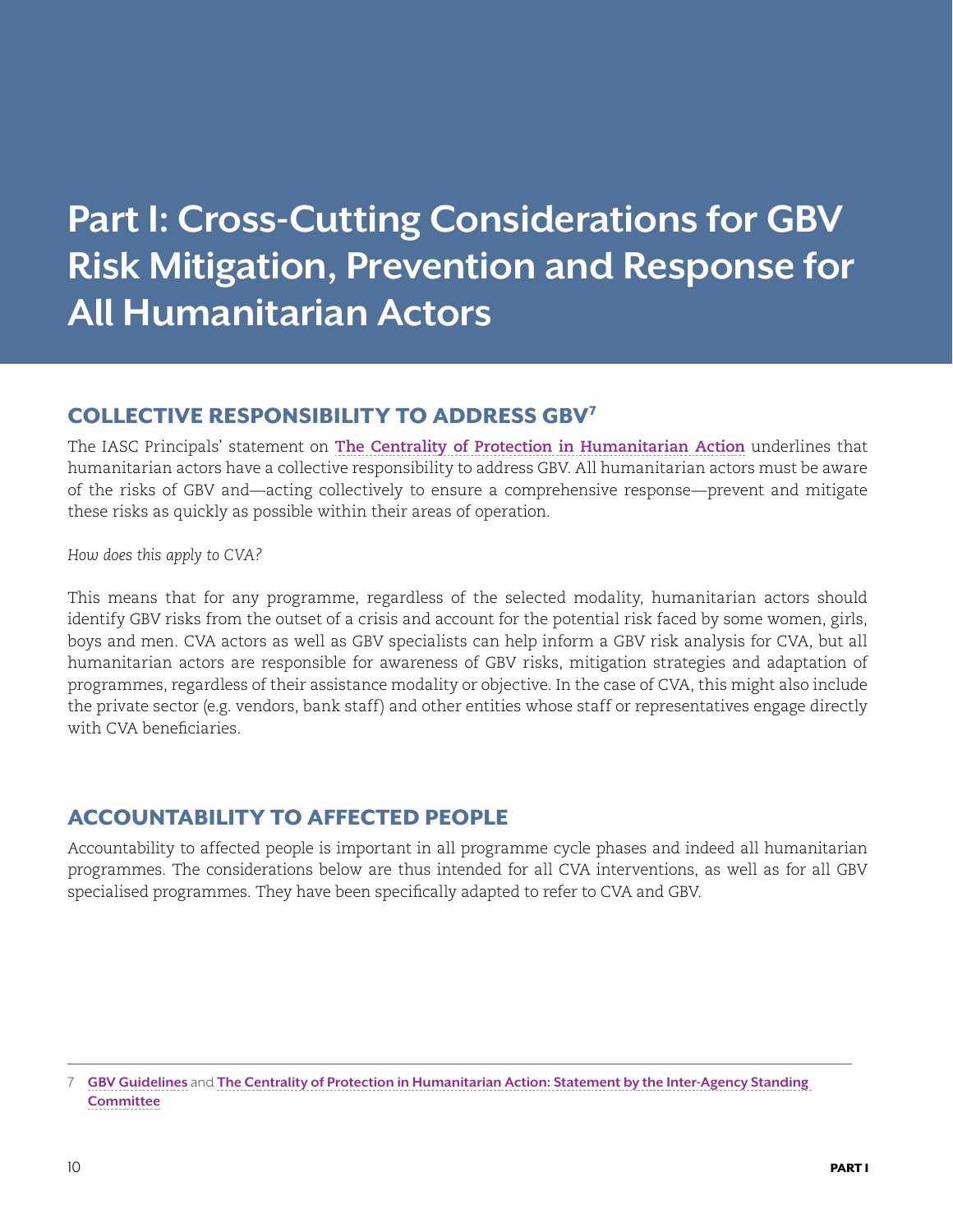#### <span id="page-10-0"></span>PARTICIPATION AND INCLUSION8

- ✔ CVA should be inclusive of all community members, particularly women, girls and others vulnerable to experiencing GBV based on their personal characteristics, which may be multiple and overlapping, such as having disabilities, being an older person and identifying as lesbian, gay, bisexual, transgender, queer or intersex (LGBTQI).
- $\triangledown$  Disaggregate information and/or include samples of individuals with different age, gender, disability and other diverse characteristics – this is not specific to CVA, but a critical reminder to make all programming safer for all beneficiaries.
- ✔ Ensure that people of different ages, genders and disabilities know how and are able to influence the programmatic decision-making process. Promote the active participation of women, girls and other people at risk of GBV in all CVA-related assessments in order to ensure safer CVA design and delivery for all. **[See the Promising Practice text box below for an example of how to do this](#page-11-0)**.
- $\blacktriangleright$  Identify strong national partners including community-based organisations (CBOs), which can play a critical role in partner capacity-building and outreach to persons of concern. Outreach volunteers with language and cultural knowledge of the affected population can be key to the initial analysis and ongoing monitoring of the protection situation and GBV risks in the community. Organisations representing more marginalised groups (such as organisations of persons with disabilities or older persons' associations, in which women are actively involved) can be key partners in promoting inclusive and accessible programming. This applies to all modalities of assistance, and to service delivery.

#### Þ ESSENTIAL TO KNOW**: INCLUSION OF WOMEN AND GIRLS WITH DISABILITIES WHO ARE UNIVERSALLY AT HEIGHTENED RISK OF GBV9**

Recognise that there may be intended or unintended discriminatory practices towards some beneficiaries based on multiple and intersecting factors, e.g. women with disabilities may face communication barriers to access CVA due to inaccessible communication materials and low financial literacy. This may result in them depending on others to access CVA, which could lead to theft or to risk of violence. A participatory approach from the very earliest assessment stage, integrating multi-channel feedback from diverse individuals and groups, can help to prevent some of these practices. In this example, alternative communication materials following universal design principles could support equal access for all, including women and girls with disabilities. CVA can be more discreet and flexible than in-kind assistance (e.g. mobile phone transfers) if it is made accessible to people with disabilities, and particularly women and girls

<sup>8</sup> For general guidance on ensuring participation and inclusion see **[UNHCR Tool for Participatory Assessment in Operations](http://www.refworld.org/docid/462df4232.html)**; **[UNHCR Policy on Age, Gender and Diversity](https://www.unhcr.org/protection/women/5aa13c0c7/policy-age-gender-diversity-accountability-2018.html)** and for consulting with women and girls, Tip Sheet: Consulting with women and girls on their access to services and perceptions of safety (IASC GBV Guidelines Implementation Support Team)

<sup>9</sup> IASC Guidelines on Inclusion of Persons with Disabilities, Cash-Based Interventions/Cash and Voucher Assistance chapter (IASC forthcoming 2019) and **[As the movement for cash transfer programming advances, how can we ensure that people with](http://www.cashlearning.org/downloads/cash-disability-calp-hi.pdf)  [disabilities are not left behind in cash transfer programming for emergencies?](http://www.cashlearning.org/downloads/cash-disability-calp-hi.pdf)**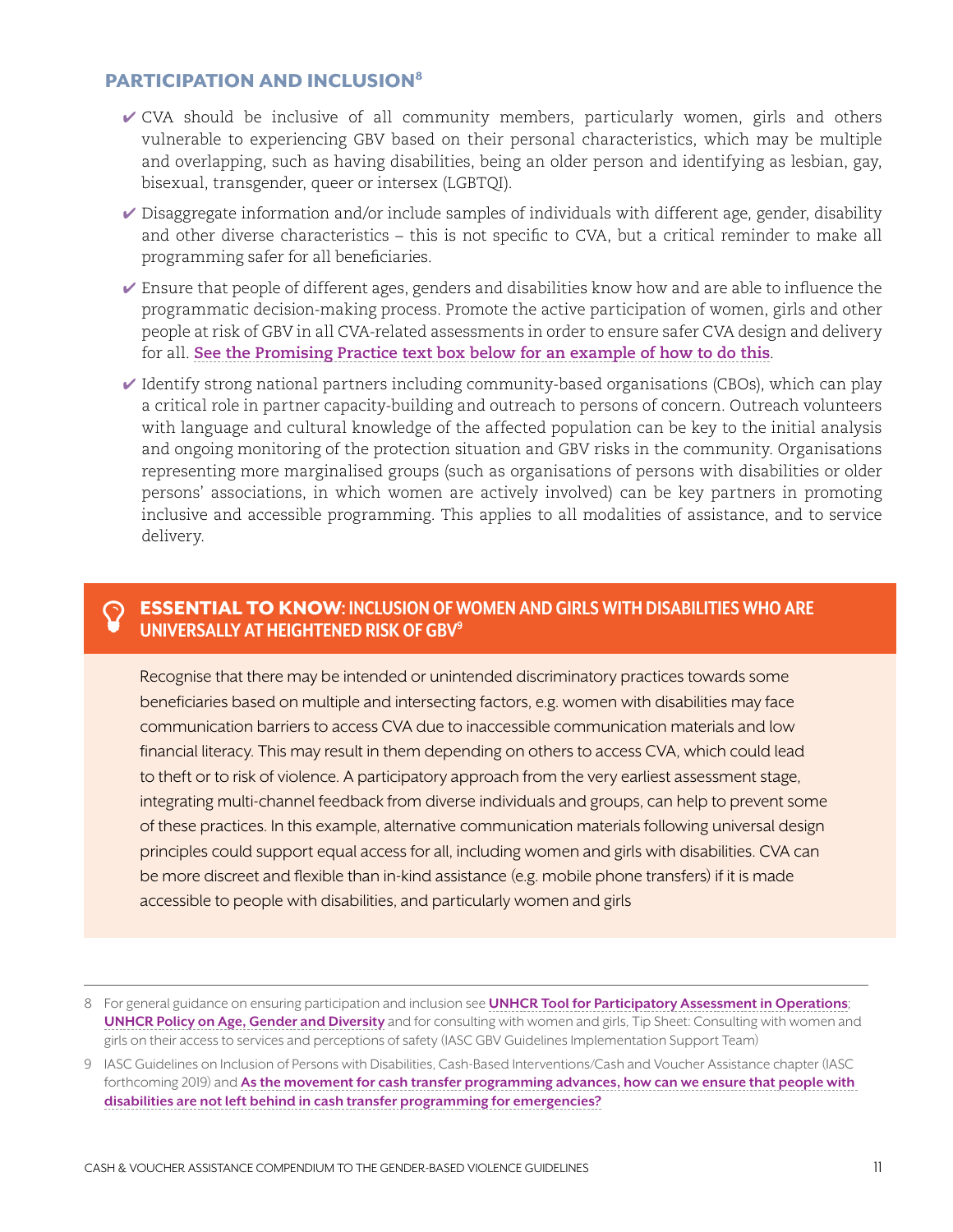#### <span id="page-11-0"></span>ŭ PROMISING PRACTICE**: WORKING WITH WOMEN RESPONDERS CAN AMPLIFY THE VOICES OF CRISIS-AFFECTED WOMEN THROUGHOUT THE PROGRAMME CYCLE10**

Enhancing women and girls' participation and leadership in programming is recognised as contributing to safer programming across humanitarian assistance modalities (cash, vouchers or in-kind) and services.<sup>11</sup> In a multi-country study in 2018, CARE found that one important entry point for reaching those at risk of GBV is to follow the lead of and tap into local women's self-organised protection and participation activities. The study identified six core contributions that women responders make to protecting and empowering themselves and other women in humanitarian responses:

- 1. Access that women have not only allows them to act as first responders but also, in turn, to support more marginalised populations;
- 2. Contextual understanding of the needs and realities of different groups, of how to engage with key stakeholders and their ability to respond creatively to barriers;
- 3. Their ability to use social capital and networks to reach other women;
- 4. The ability to provide a space for and raise women's voices and support women's leadership;
- 5. The ability to provide solidarity to other women and girls in day-to-day spaces and activism;
- 6. Contributions to gender transformative and potentially more sustainable interventions.

The study found that working with local women's organisations from the initial preparedness and assessment phases of CVA (and its encompassing programme) can pay huge dividends in terms of achieving effective GBV risk mitigation, safer CVA design and implementation for women and girls.

#### COMMUNICATION

- $\blacktriangleright$  Ensure that general communication on the overall programme that encompasses the CVA includes information on GBV pathways and access points for disclosure and whistle-blowing.
- $\checkmark$  Ensure that different individuals and groups targeted by the programme receive specific communication to help them inform their decision-making.
- $\vee$  Provide information, consult and respond to feedback from affected people in multiple formats, including written, oral and 'easy to read' to improve accessibility for people with disabilities, people who are not literate or people who use minority languages.

<sup>10</sup> **[Women responders: Placing local action at the centre of humanitarian protection programming](https://insights.careinternational.org.uk/media/k2/attachments/CARE_Women-responders-report_2018.pdf)**

<sup>11</sup> **[GBV Guidelines](https://www.gbvguidelines.org)**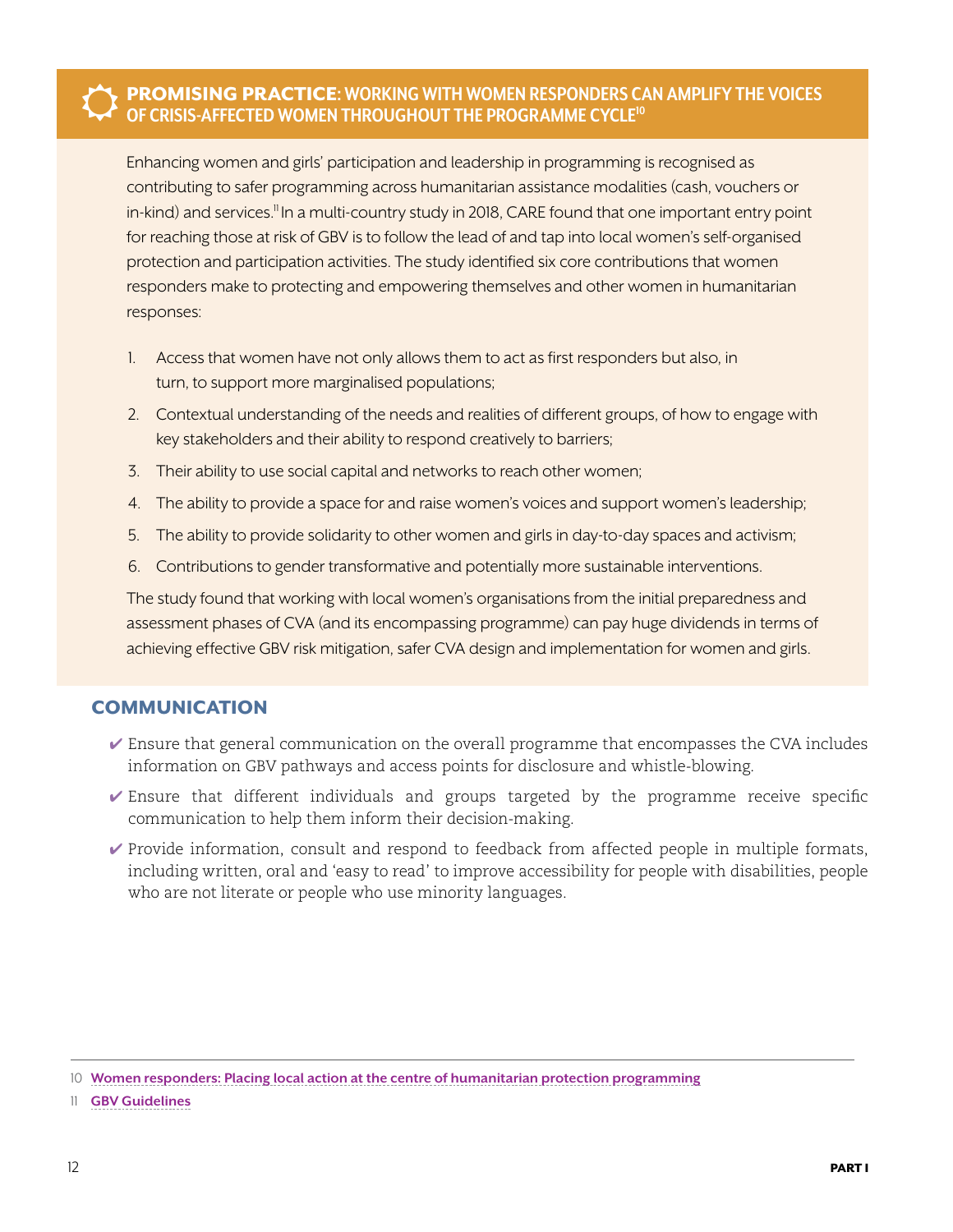#### ƄLESSON LEARNED**: "DIGNITY" OF CASH CAN MEAN DIFFERENT THINGS TO CRISIS-AFFECTED COMMUNITIES AND HUMANITARIAN RESPONDERS**

It is often assumed that crisis-affected communities and individuals will prefer CVA to in-kind assistance as the former confers greater "dignity." Thoughtful communications with affected communities are necessary to test assumptions and ensure context-specific assessments, including of beneficiary preferences and GBV risks (see also **[Part I, Section B for participation](#page-10-0)  [considerations](#page-10-0)**). A study conducted in Cox's Bazar in 2018 among the Rohingya refugees and host communities highlighted the challenges and importance of communicating with crisis-affected communities, who are not homogenous in their preferences or their views of CVA.<sup>12</sup> In this study, for some Rohingya women, the dignity of staying in their home (*purdah*) was a priority, and may have represented a self-protection mechanism, if, for example, their male household members would not have accepted their leaving the house. For others, a preference for the dignity of self-reliance meant they would be willing to break *purdah* to work outside the home in order to support their families. In this case, different modalities of assistance would be necessary to meet the needs and preferences of the affected population and avoid exacerbating GBV risks for women.

#### FEEDBACK AND RESPONSE

- $\checkmark$  Strengthen the data from post-distribution monitoring (PDM) with qualitative feedback from partners, protection monitoring and regular contact with affected persons. Use this to inform changes to programmes if necessary.
- ✔ Consult separately a diverse range of women, men, girls and boys to monitor the positive and negative consequences of the overall response and specific activities, and to capture communities' perceptions of whether the positive consequences outweigh the negative consequences.<sup>13</sup>
- ✔ Ensure that all are able to provide sensitive or confidential feedback in a safe and accessible environment and through appropriate and varied channels, ensuring timely response and/or referral of received feedback.
- $\vee$  Put in place a functional, safe and accessible feedback and response mechanism with multiple entry points (e.g. hotline, case management, multi-service centres) tailored to the needs and capacities of target beneficiaries. Conduct periodic audits on feedback and response mechanisms to ensure that they are safe and accessible for diverse women, men, girls and boys.

#### PROTECTION FROM SEXUAL EXPLOITATION AND ABUSE (PSEA)

- $\blacktriangleright$  There is always a risk of sexual exploitation and abuse (SEA) in humanitarian programming. This must be considered in all parts of the programme cycle.
- $\triangledown$  Existing general guidance on PSEA should be applied to all CVA and all types of programming mentioned in this compendium. See the **[PSEA Taskforce](http://pseataskforce.org)** for more information.

<sup>12</sup> **[Dignity and the displaced Rohingya in Bangladesh](https://www.odi.org/sites/odi.org.uk/files/resource-documents/12362.pdf)**

<sup>13</sup> See for example Tip Sheet: Consulting with women and girls on their access to services and perceptions of safety (IASC GBV Guidelines Implementation Support Team), unpublished. Contact **[gbv.guidelines@gmail.com](mailto:gbv.guidelines%40gmail.com?subject=)** for more information.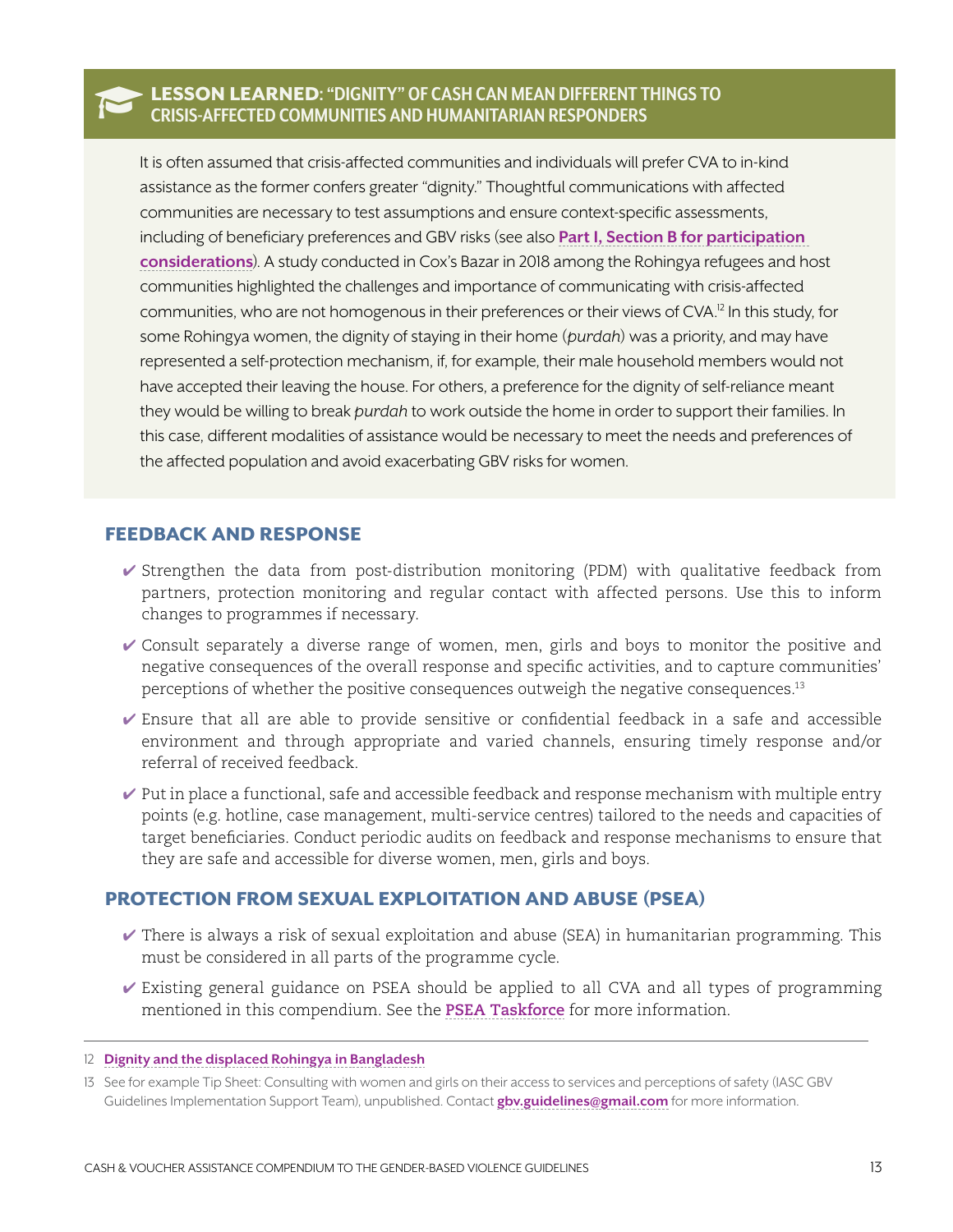$\vee$  Feedback and response mechanisms should include SEA reporting channels.



## ŭ PROMISING PRACTICE**: CVA FEEDBACK SYSTEM LINKED TO GBV REFERRALS14**

A large-scale cash safety net programme set up a call centre (free hotline) for beneficiaries and nonbeneficiaries to raise questions or grievances with implementing agencies. Many of the calls related to eligibility/exclusion from the programme, but the call centre also became an entry point for case management referrals. Persons at risk of GBV and survivors were referred to the proper channels for follow-up. Particularly in contexts where identification of survivors is difficult, CVA can be an entry point for GBV survivors to access case management and be referred to relevant services. It is critical, however, to ensure that staff working the hotline are fully trained on safe, ethical and appropriate referrals and that quality GBV response services are already in place.

14 Key informant interview, GBV and CVA Advisory Group, January-February 2019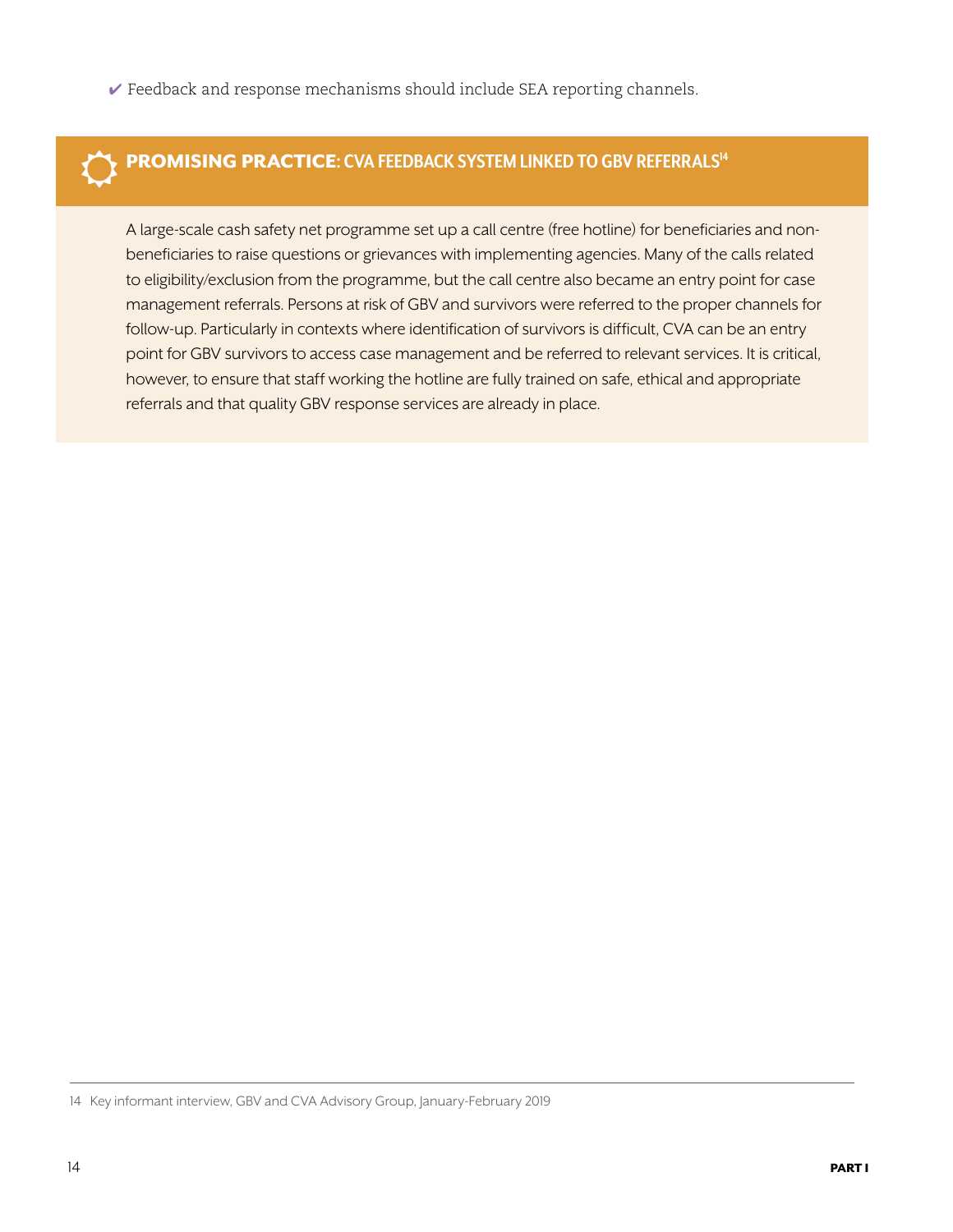## <span id="page-14-0"></span>THE COMPENDIUM IS ORGANISED IN THIS WAY: KEY CONSIDERATIONS BY PROGRAMME CYCLE PHASE – IN BOTH PARTS II AND III

Key considerations and their corresponding promising practices, lessons learned and essential knowledge in this compendium follow the phases of the humanitarian programme cycle. Links are made as much as possible to the corresponding sections of the **[GBV Guidelines](https://gbvguidelines.org/en/)**, which are intended for non-GBV specialists, as well as to the corresponding sections of the Cash Learning Partnership (CaLP)'s **[Cash-](http://pqtoolbox.cashlearning.org/)[Based Assistance: Programme Quality Toolbox](http://pqtoolbox.cashlearning.org/) (hereafter referred to as Programme Quality Toolbox)**, accessible to CVA specialists and non-specialists alike. In this way, it should be easy to see how specific GBV-CVA considerations are linked to broader GBV and CVA guidance.

The programme cycle phases listed here are not exhaustive; only those phases and sub-phases where there is specific evidence and guidance relevant to GBV and CVA are included in this compendium. The phases have been adapted to integrate CVA-specific activities, e.g. there is a sub-phase on Selection of Delivery Mechanism as part of the Design phase.15

Please note that GBV-specific assessments, analysis and monitoring are highlighted due to the focus of this compendium, but best practice would also include protection and gender assessments and analysis, which may be done jointly or in an integrated manner with GBV-specific assessments.

© **Are you a CVA and/or sector specialist, implementer/partner or manager? [Jump to Part II](#page-15-0)**

© **Are you a cluster/sector Coordinator, HC or donor? Jump to [Part II](#page-15-0) or [Part III](#page-31-0)**

© **Are you a GBV specialist? [Jump to Part III,](#page-31-0) or skim through [Part II first](#page-15-0)**

<sup>15</sup> Further information on general cash planning and delivery can be found in the CaLP **[Programme Quality Toolbox](http://pqtoolbox.cashlearning.org/)** and more broadly on the **[CaLP website](http://www.cashlearning.org/)**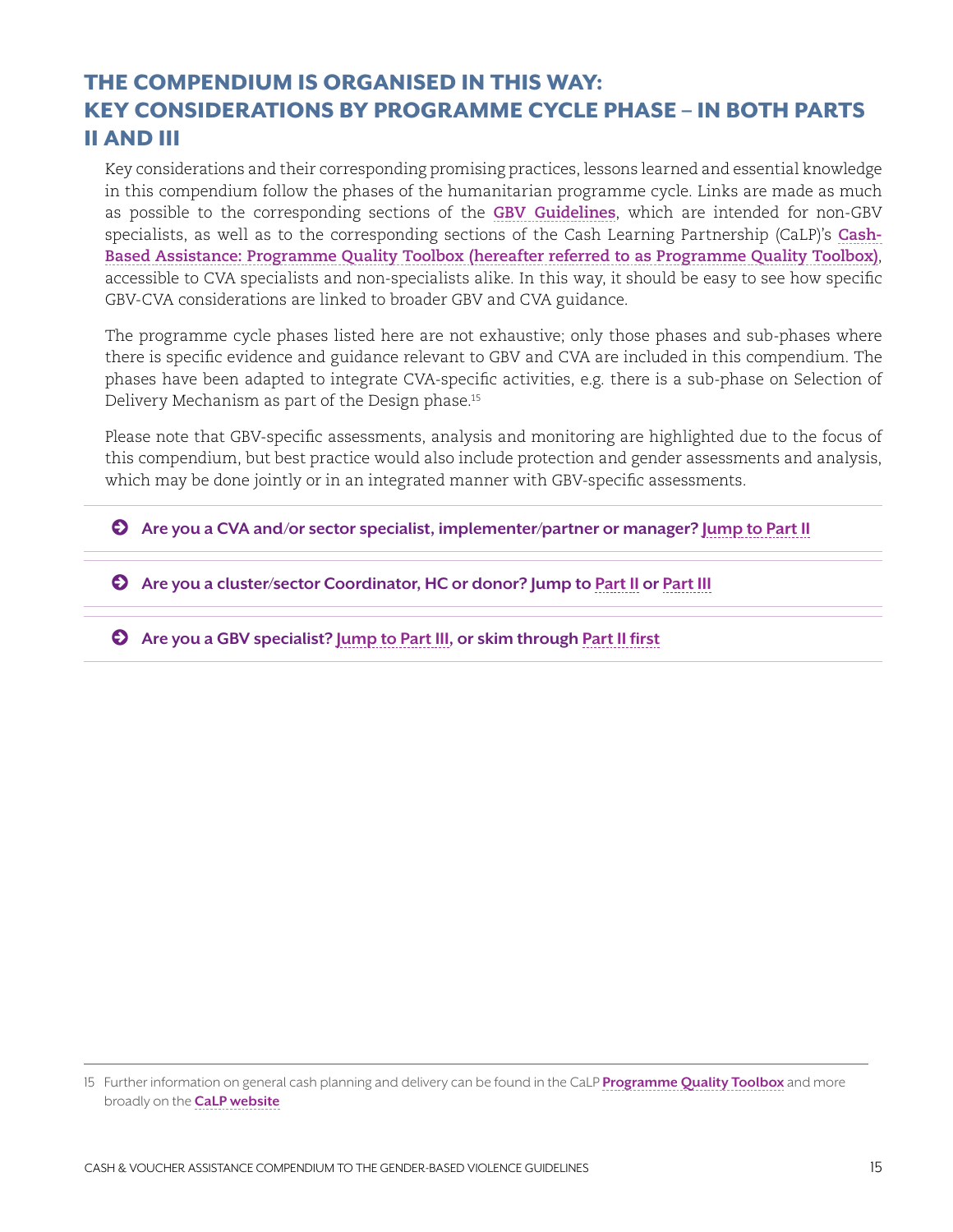## <span id="page-15-0"></span>**Part II: Integrating GBV Risk Mitigation Into CVA**

PART II is intended for CVA and/or sector specialists, implementers/partners and managers, as well as cluster/sector coordinators, HCs and donors.

All humanitarian actors are encouraged to read the Promising Practices!

## SITUATION AND RESPONSE ANALYSIS

© **See [GBV Guidelines:](https://gbvguidelines.org/) Assessment, Analysis and Planning (page 33) and the Programme Quality Toolbox: [Situation Analysis](http://pqtoolbox.cashlearning.org/Needs-assessment) and [Programme Quality Toolbox: Risk and Opportunity Assessment](http://pqtoolbox.cashlearning.org/Risk-and-opportunity-assessment)  [and Vulnerability Analysis](http://pqtoolbox.cashlearning.org/Risk-and-opportunity-assessment)**

#### **GBV SITUATION ANALYSIS<sup>16</sup>**

- $\vee$  The relevant cluster or working group for the CVA should seek out and advocate for GBV situation analysis, which can include information on reported incidents, anecdotal reporting and other information available in joint or sectoral assessments and analyses, and analysis from GBV specialists. GBV situation analysis should include information about gender relations, responsibilities and power dynamics within the household and community before and during displacement. Analysis should reflect other structural inequalities (e.g. on the basis of age, disability or other characteristics such as ethnicity) that intersect with gender relations.
- $\vee$  Use existing information, data and tools to inform the analysis wherever possible, to avoid both "assessment fatigue"17 for programme participants and unnecessary additional costs to the programme. Avoid repeating assessments that require primary data collection unless existing information is of poor quality or non-existent.

<sup>16</sup> For rapid GBV assessments that can be carried out by or in close collaboration with GBV specialists, see Assessing and Mitigating Risks of Gender-based Violence: Guidance for Cash Providers, Focus Group Discussion and Interview Guide tools in **[Toolkit for](https://www.womensrefugeecommission.org/issues/livelihoods/research-and-resources/1549-mainstreaming-gbv-considerations-in-cbis-and-utilizing-cash-in-gbv-response)  [Optimizing Cash-based Interventions for Protection from Gender-based Violence](https://www.womensrefugeecommission.org/issues/livelihoods/research-and-resources/1549-mainstreaming-gbv-considerations-in-cbis-and-utilizing-cash-in-gbv-response)**

<sup>17</sup> Participants/ beneficiaries are asked to engage in repetitive surveys and other data gathering exercises, taking them away from their lives and livelihoods. See for example **[Integrative Mental Health and Psychosocial Support Interventions for Refugees in](https://www.researchgate.net/publication/326525465_Integrative_Mental_Health_and_Psychosocial_Support_Interventions_for_Refugees_in_Humanitarian_Crisis_Settings_Integrative_Health_Care_for_the_21st_Century_Refugees)  [Humanitarian Crisis Settings: Integrative Health Care for the 21st Century Refugees](https://www.researchgate.net/publication/326525465_Integrative_Mental_Health_and_Psychosocial_Support_Interventions_for_Refugees_in_Humanitarian_Crisis_Settings_Integrative_Health_Care_for_the_21st_Century_Refugees)** (Weissbecker et al., 2019)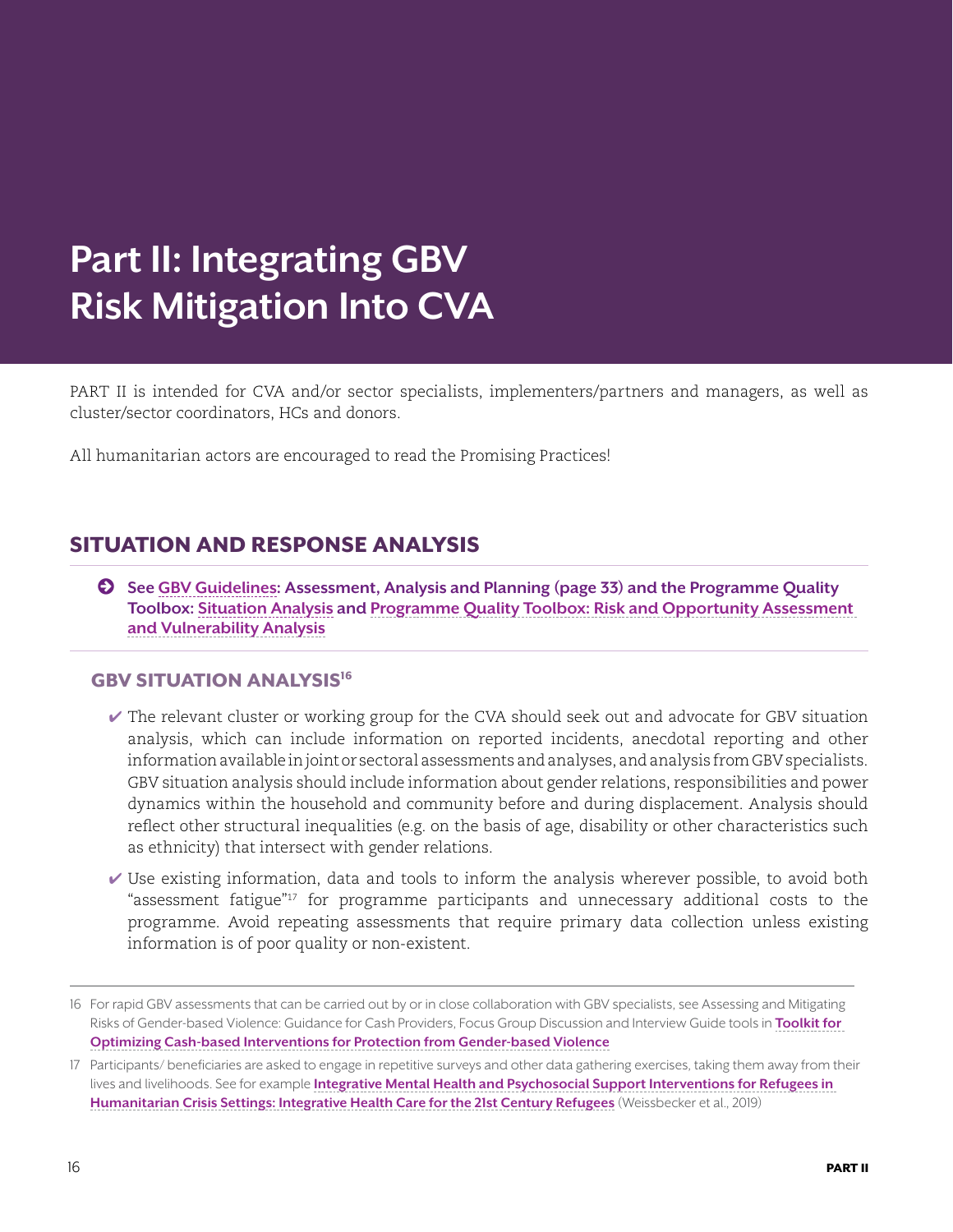#### MARKET ASSESSMENT AND ANALYSIS

- ✔ Consult with women, girls, men and boys (and consider different GBV risks for women, girls, men and boys with disabilities, diverse ethno-religious affiliations and gender identities) about safe and equitable access to markets (e.g. freedom of movement, distance, seasonality, availability of specific items and market hours of operation).
- ✔ Consider any potential tensions or violence between target beneficiaries and local traders in the market. Consider physical, informational and attitudinal barriers for diverse individuals to access, keep and use CVA in a safe and dignified way. These considerations can feed into the **[GBV Risk](#page-29-0)  [Analysis Tool for CVA](#page-29-0)** in this compendium.

#### GBV RISK ANALYSIS FOR CVA

- $\checkmark$  GBV-related risks that result from or are exacerbated by humanitarian assistance or services are usually related to overall programme design, which often stems from a lack of appropriate assessments or situation analysis, or not properly applying their learning to programme design.<sup>18</sup> As such, risks that arise cannot usually be directly or solely attributed to the modality of assistance (e.g. cash transfers, vouchers, in-kind) or services.
- ✔ Ensure that GBV situation analysis feeds into GBV Risk Analysis for CVA.
- ✔ Conduct a GBV Risk Analysis for CVA (**[See tool in this compendium](#page-28-0)**), taking into account GBVspecific risks and mitigation mechanisms for different individuals and groups at risk.
	- $\blacktriangleright$  Involve GBV specialists as much as possible given that GBV risk analysis can be sensitive. Nonsensitive/ aggregated information on GBV risks, types and trends can be mainstreamed into the GBV Risk Analysis Tool for CVA.
	- $\checkmark$  Keep in mind considerations for different groups. There are groups of individuals more vulnerable to harm than other members of the population. This is often because they hold less power in society, are more dependent on others for survival, are less visible to relief workers or are otherwise marginalized such as people with disabilities, adolescent girls, widows, indigenous women, girls and boys and ethnic and religious minorities.<sup>19</sup> The type or severity of the GBV risk may be context-specific (e.g. early marriage may be more prevalent in some emergencies than in others).
	- $\checkmark$  Understand trends of GBV-related risks and safety concerns before and during crisis, including who is impacted. Bring together findings from participatory assessments (with people of different ages, genders and disabilities), protection assessments, monitoring, vulnerability and capacity assessments and/or other recent assessments to better identify risks, capacities and priorities. Engage with GBV specialists and community-based groups to interpret and understand findings and trends.20

<sup>18</sup> Key informant interviews of the GBV and CVA Advisory Group, January-February 2019; CaLP's **[Collected Papers on Gender and](http://www.cashlearning.org/resources/library/1242-collected-papers-on-gender-and-cash-transfer-programmes-in-humanitarian-contexts?keywords=®ion=all&country=all&year=all&organisation=all§or=all&modality=all&language=all&payment_method=all&document_type=all&searched=1)  [Cash Transfer Programmes in Humanitarian Contexts](http://www.cashlearning.org/resources/library/1242-collected-papers-on-gender-and-cash-transfer-programmes-in-humanitarian-contexts?keywords=®ion=all&country=all&year=all&organisation=all§or=all&modality=all&language=all&payment_method=all&document_type=all&searched=1)**; and **[Protection in Cash-Based Interventions: A Literature Review](http://www.cashlearning.org/resources/library/590-protection-outcomes-in-cash-based-interventions-a-literature-review)**

<sup>19</sup> **[GBV Guidelines](https://www.gbvguidelines.org)** page 10

<sup>20</sup> See for example **[UNHCR Policy on Age, Gender and Diversit](https://www.unhcr.org/protection/women/5aa13c0c7/policy-age-gender-diversity-accountability-2018.html)y** and **[GBV Guidelines](https://www.gbvguidelines.org)**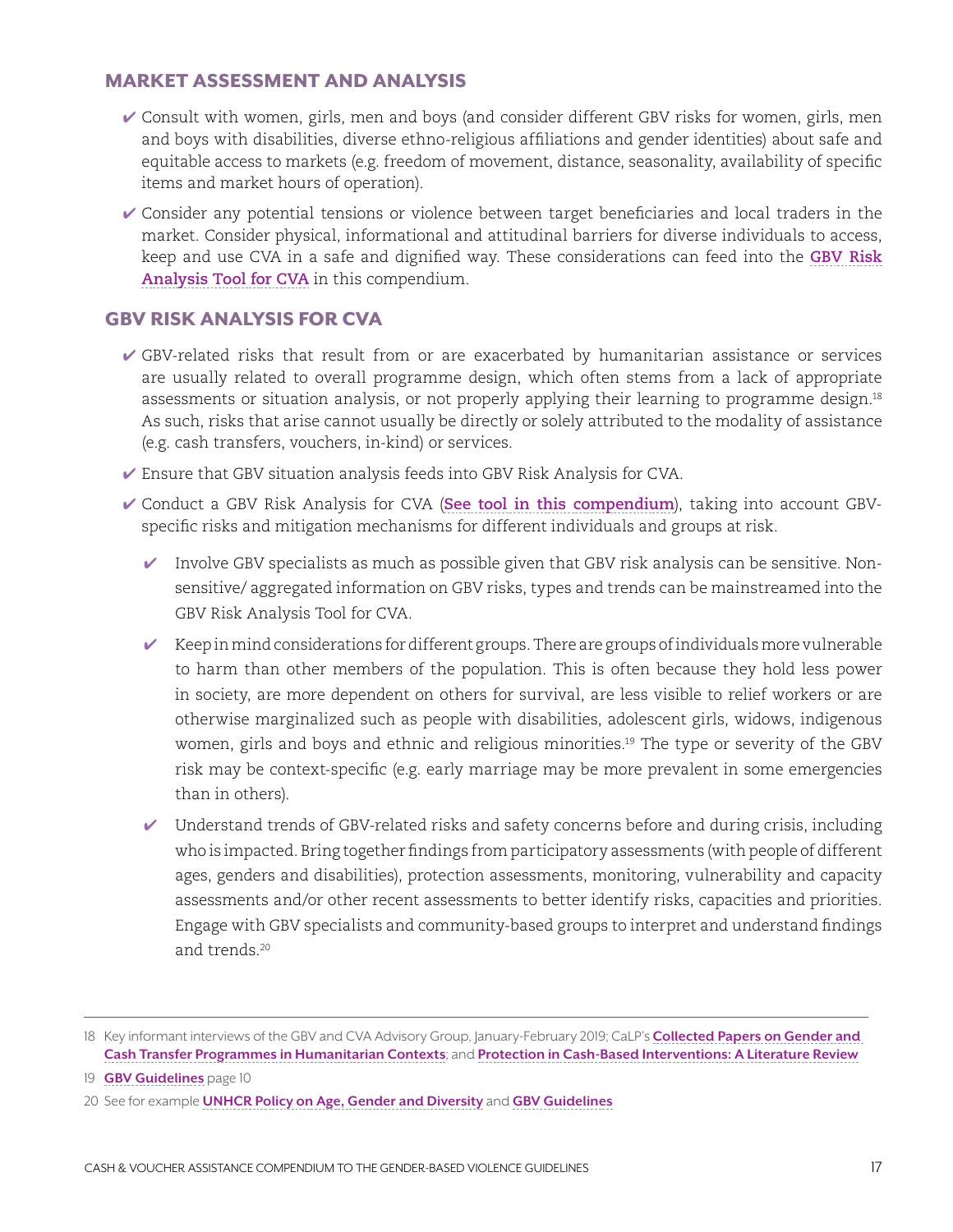- <span id="page-17-0"></span> $\blacktriangleright$  Avoid making assumptions since men and boys may also be at risk of exploitation and abuse in some contexts. Consult specialists, existing data, communities and individuals.<sup>21</sup>
- $\blacktriangleright$  Identify and address specific risks for children and youth. Discuss with GBV, child protection and/or other protection actors who may be able to provide this information.
- $\blacktriangleright$  Ask communities to identify potential GBV risks and benefits related to different aspects of CVA, either by or with GBV specialists, or in an anonymous/general manner in groups disaggregated by age, gender, disability and other context-specific inequality factors, as appropriate. Analyse the relative likelihood and impact of risks, and identify prevention or mitigation mechanisms, considering different needs and capacities.
- $\checkmark$  Consider social relations within the household and community that could increase risks of GBV or other violence for beneficiaries.

#### ƄLESSON LEARNED**: CONTEXT-SPECIFIC GBV RISK ANALYSIS CAN HELP TO MITIGATE GBV RISKS OF CVA AND IN-KIND ASSISTANCE22**

Incidents of GBV were reported via a feedback and response mechanism for a shelter project that included cash and shelter kit distributions for internally displaced person (IDP) returnees. Households were polygamous, and it was found that the amounts of both cash and in-kind assistance were insufficient to provide for the second wife and her children, leading to intra-household tensions. The team concluded that context analysis should have gone beyond sex, age and disability disaggregated data (SADDD) to look at pre-crisis gender dynamics, consider how these had been affected by the crisis and evaluate the gender or GBV implications they might have for programming.

In this case, GBV risks were clearly not specific to CVA (both CVA and in-kind assistance exacerbated intra-household tensions). These risks could have been avoided with better initial assessments, analysis and design.

## RESOURCE MOBILISATION

#### © **See** [GBV Guidelines](https://gbvguidelines.org/)**: Resource Mobilisation (page 37)**

 $\triangleright$  Reflect awareness of GBV risks associated with the use of different assistance modalities and include the proposed strategy to mitigate and monitor risks throughout the programme cycle in proposals for CVA as part of any sector/multi-sector programme. Include budget lines for these activities and ensure that they include the participation of women and girls, and others at risk of GBV in that particular context.

<sup>21</sup> **[Minimum Standards for Prevention and Response to Gender-Based Violence in Emergencies](http://unfpa.org/GBViEStandards)**

<sup>22</sup> **[GBV Risk Reduction in Shelter Programmes: three case studies, case study from Benin](https://gbvguidelines.org/wp/wp-content/uploads/2018/05/GBV-Risk-Reduction-in-Shelter-Programmes-Case-Studies.pdf)**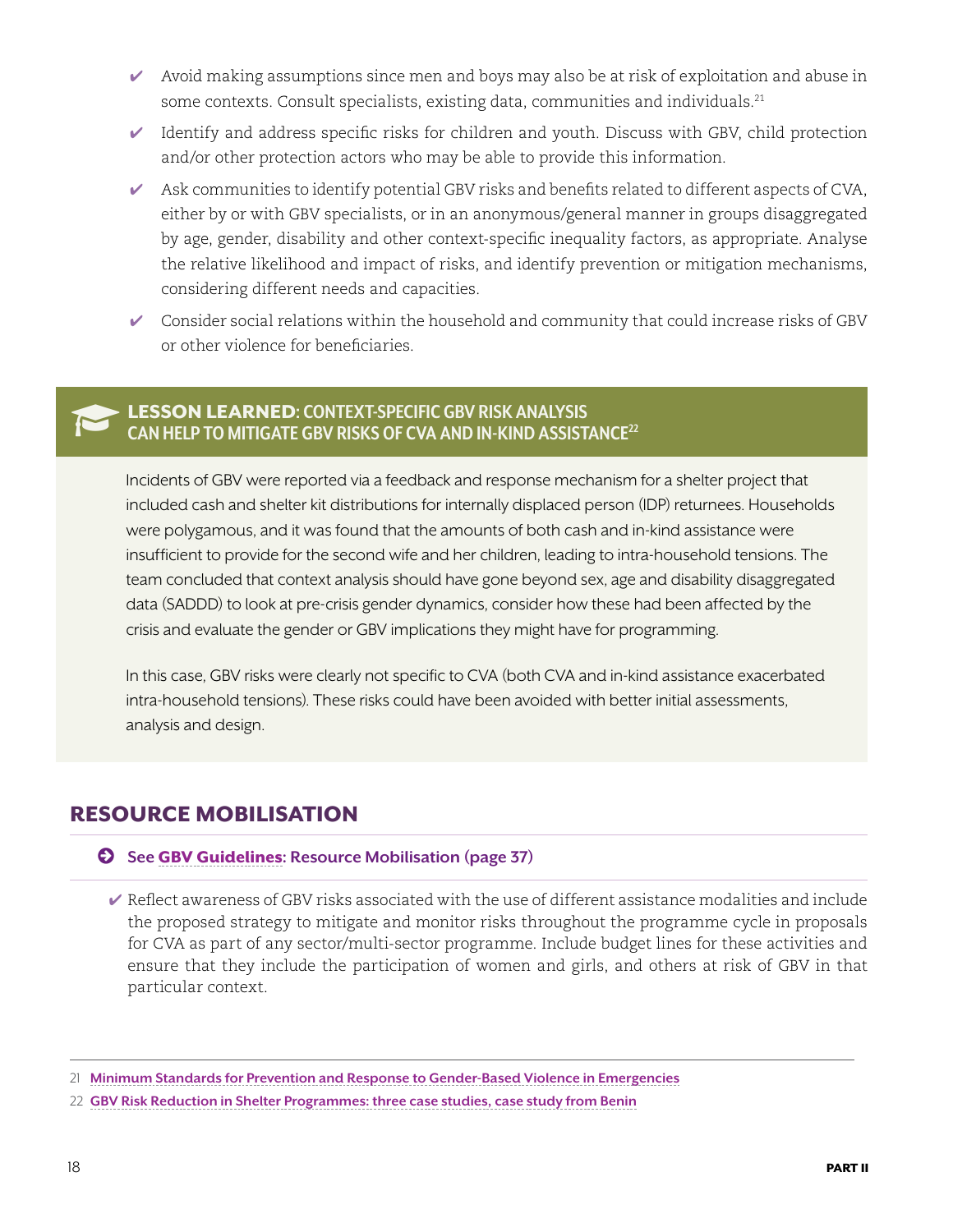### <span id="page-18-0"></span>DESIGN

© **See** [GBV Guidelines](https://gbvguidelines.org/)**: Implementation (page 38) and the Programme Quality Toolbox:**  [Programme Design](http://pqtoolbox.cashlearning.org/Targeting)

#### GENERAL

- $\blacktriangleright$  Utilise the findings from GBV risk identification and analyses to inform design, implementation and/ or updating of an existing CVA and its encompassing programme.
- $\blacktriangleright$  Design programme activities that facilitate the participation of women, such as including additional female beneficiaries who will be responsible for child care, enabling women to participate in timeconsuming CVA like cash for work (CFW).
- $\blacktriangleright$  Ensure that time-consuming programmes like CFW are planned for the lean season, to avoid creating competition with existing livelihoods activities, which could result in children being taken out of school to work.

#### ELIGIBILITY CRITERIA AND TARGETING

- $\blacktriangleright$  Base eligibility criteria on needs, vulnerability and capacity assessments and inputs from protection and GBV specialists, including case managers, and coordinate and harmonise criteria with sectors/ clusters or the cluster working group (CWG)/inter-cluster coordination group (ICCG) as appropriate. They should be clearly documented as part of, or in addition to, CVA standard operating procedures.
- ✔ Gender-based or other categorical targeting of CVA may be appropriate in some contexts. It is important to note that, as for any modality of humanitarian assistance or services, gender-based targeting of CVA (typically of women) will not always lead to feelings of empowerment and targeting women will not always increase the risk of IPV - but either of these outcomes may occur.<sup>23</sup> As for any modality of humanitarian assistance or services, targeting should reflect the context, a GBV risk analysis, and the objectives of the programme.
- ✔ **People at risk of GBV and GBV survivors should** *never* **be the only targets of a programme**. **[See](#page-19-0)  [Lesson Learned:](#page-19-0) Targeting Broadly to Avoid Stigma and Community Tensions.**
- ✔ Build in flexibility in CVA actors' targeting to incorporate ad hoc referrals of GBV cases who meet the eligibility criteria for CVA and who may have been missed during initial identification. Ensure that all staff are trained on referrals and that referral pathways are up to date. GBV specialists are responsible for making pathways available and building capacity of non-GBV specialists to make referrals.24
- $\checkmark$  In situations where CVA may be paired with protection and GBV services, work closely with GBV specialists to identify and assess those at risk of GBV, and refer them to other assistance if CVA is not relevant for them.

<sup>23</sup> See a summary of the evidence on the CaLP blog **[#GenderCash: One year on from the Nairobi Gender Symposium](http://www.cashlearning.org/news-and-events/news-and-events/post/525-gendercash-one-year-on-from-the-nairobi-gender-symposium-)**, and specifically **[Gender and Cash-Based Programming in Malawi](http://www.cashlearning.org/resources/library/1244-gender-and-cash-based-programming-in-malawi-lessons-from-concern-worldwides-humanitarian-and-development-experience?keywords=®ion=all&country=all&year=all&organisation=all§or=all&modality=all&language=all&payment_method=all&document_type=all&searched=1)**; **[Protection in Cash-Based Interventions: a Literature Review](http://www.cashlearning.org/resources/library/590-protection-outcomes-in-cash-based-interventions-a-literature-review)** and **[Humanitarian Cash Transfer Programming and Gender-Based Violence Outcomes](http://www.cashlearning.org/resources/library/1271-humanitarian-cash-transfer-programming-and-gender-based-violence-outcomes-evidence-and-future-research-priorities)**

<sup>24</sup> Handbook for Coordinating Gender-based Violence Interventions in Emergencies (Gender-Based Violence Area of Responsibility, Global Protection Cluster 2018, in press).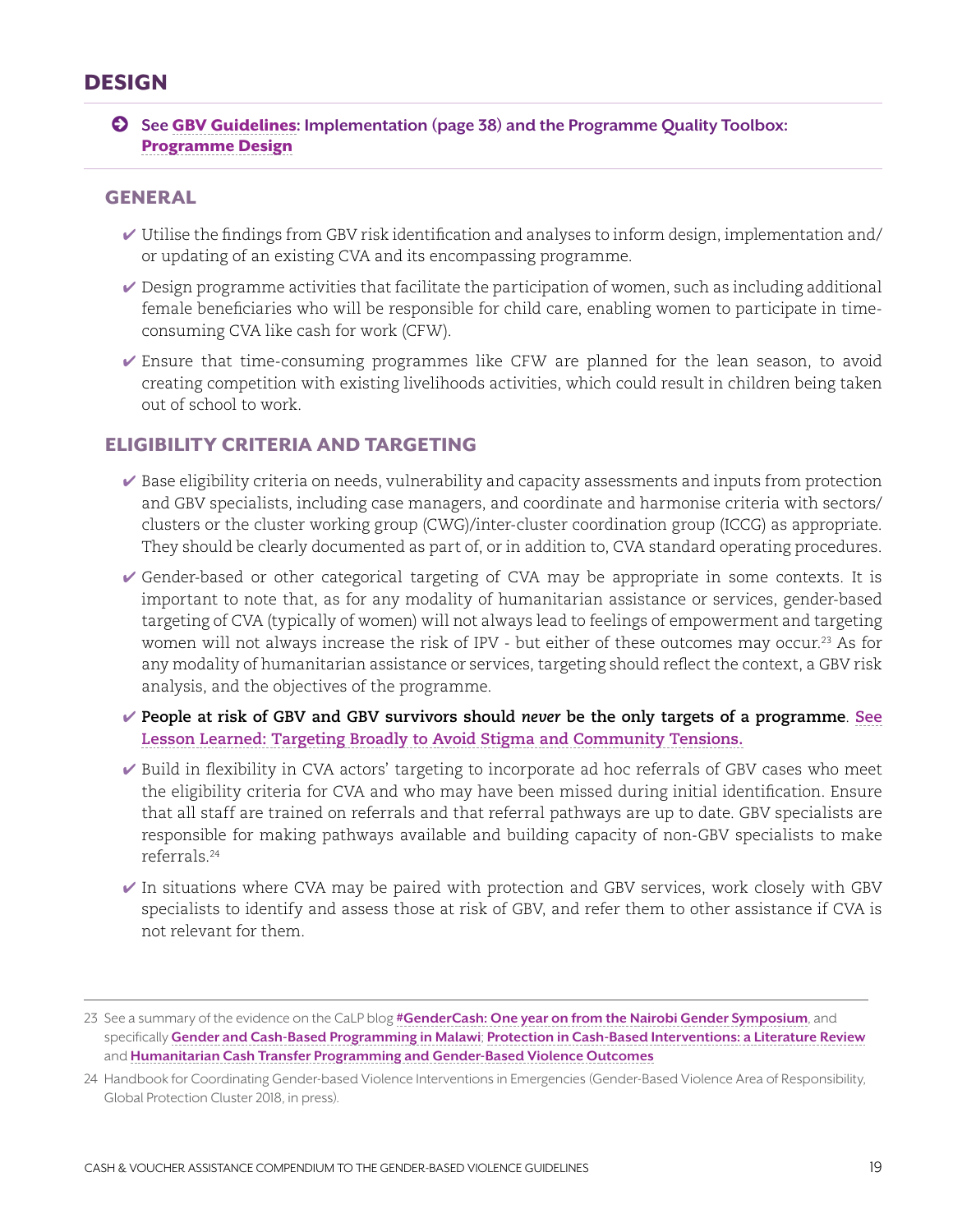<span id="page-19-0"></span>A humanitarian project targeted only displaced persons living with and affected by HIV and AIDS for cash and livelihoods support in East Africa, and after a short time other community members understood the targeting criteria. Community feedback demonstrated that the target group and particularly persons with diverse sexual orientations and gender identities faced increased discrimination from other individuals in their community when they were thought to be receiving preferential treatment from the organisation. The project was paused and adapted to incorporate broader vulnerability criteria, including but not limited to persons living with HIV and AIDS.

#### Þ ESSENTIAL TO KNOW**: NEED FOR FURTHER FIELD-BASED EVIDENCE ON WHEN AND HOW TO CONDUCT GENDER-BASED TARGETING OF CVA26**

Contributing agencies to this compendium identified targeting – specifically, how to determine when gender-based targeting is appropriate for CVA and will not exacerbate GBV risks – as a critical piece of the ongoing development of evidence and case studies on GBV risk mitigation in CVA. At the time of publication of this compendium, there were no country-level promising practices put forward, which indicates that organisations are still testing and learning in this area. Indeed, a recent review of CVA and gender evidence found that many programmes using CVA use some form of categorical targeting of groups (e.g. older persons, female-headed households, households with orphans or vulnerable children) that tend to experience income poverty, yet little research exists regarding the effectiveness of categorical targeting to reach those most in need or those at risk of GBV.

Recent field studies have focused on the ways that activities like gender discussion groups, role plays and other awareness raising activities can help to prevent or mitigate intra-household conflict (and potentially violence) that could arise when women are named recipients or target beneficiaries of CVA.

#### SELECTION OF DELIVERY MECHANISMS

 $\vee$  Delivery mechanisms, like other aspects of CVA design, are not inherently 'safe' or 'risky' – this will depend on the context and can be determined through consultations with affected communities and individuals, financial service providers and other humanitarian actors through coordination mechanisms.

<sup>25</sup> Key informant interviews of the GBV and CVA Advisory Group, January-February 2019

<sup>26</sup> **[GBV Guidelines](https://gbvguidelines.org/en/)** (page 15); **[The Potential of Cash-Based Interventions to Promote Gender Equality and Women's](https://www1.wfp.org/publications/gender-and-cash-wfp-study)  [Empowerment; Setting the Stage: What We Know \(and Don't Know\) About the Effects Of Cash-Based Interventions on](https://www1.wfp.org/publications/gender-and-cash-wfp-study)  [Gender Outcomes in Humanitarian Settings; Protection in Cash-Based Interventions: A Literature Review](https://www1.wfp.org/publications/gender-and-cash-wfp-study)**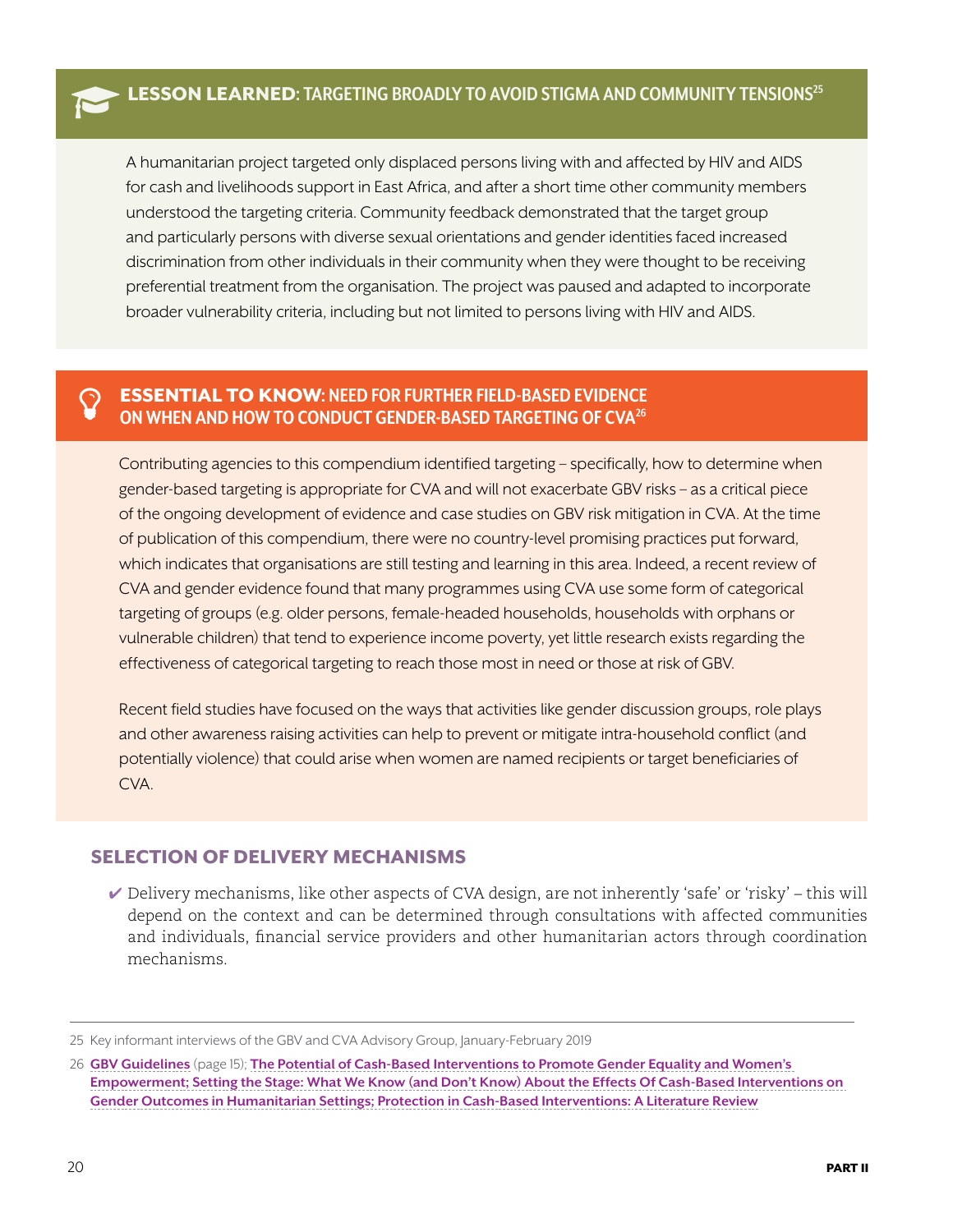- $\blacktriangleright$  Include codes of conduct, protocols/trainings on PSEA and protocols with regards to GBV referrals if appropriate in contracts with CVA implementing partners and financial service providers. This is particularly important when partners or service providers will have direct interaction with target beneficiaries; GBV risk identification, mitigation and monitoring should be put in place accordingly.
- $\vee$  Require measures to be taken to ensure accessibility, including for people with physical, hearing, visual, intellectual and psychosocial disabilities in contracts with financial service providers (FSPs).
- $\blacktriangledown$  Ask women, men, girls and boys with disabilities and older women and men about their access to delivery mechanisms (particularly in the case of newer technologies such as biometric scans, mobile money or debit cards). Identify any additional safeguards that need to be put in place for their safe access or identify alternative delivery mechanisms for a subset of the target group if necessary.
- ✔ Monitor the safety of delivery mechanisms and modaity through PDMs and feedback mechanisms. Prepare to reconsider delivery mechanism and modality if they end up exacerbating or creating protection risks or if there are reports of abuse.

#### Þ ESSENTIAL TO KNOW**: DELIVERY OPTIONS, TRAINING AND FEEDBACK MECHANISMS CAN HELP MITIGATE GBV RISKS DURING DELIVERY OF CASH TRANSFERS AND VOUCHERS**

In recent evidence reviews of CVA and GBV,<sup>27</sup> one area where CVA had the potential to put beneficiaries at risk was when they faced harassment and/or exploitation from gatekeepers and authorities related to the collection of their cash or vouchers. Offering multiple delivery mechanisms, or considering multiple FSPs, distribution points or shops in the case of vouchers, providing training to field staff and partners on the prevention of sexual exploitation and abuse, and improving the relevance, safety and access to accountability and feedback and response mechanisms can help to mitigate GBV risks during the disbursement and collection of CVA.

#### TRANSFER VALUE, FREQUENCY AND DURATION

- ✔ Consider potential additional barriers and discrimination based on age, gender, disability and other diverse characteristics to ensure safe access to CVA for all intended beneficiaries. Determine the transfer value, frequency and duration of CVA to ensure safe transfers to a diverse group of beneficiaries, including women, men, girls and boys with disabilities and/or non-conforming gender identities. See text box on **[promoting safe accessibility to CVA for all](#page-22-0)**.
- $\vee$  Choose a mechanism that has the option of allowing beneficiaries to withdraw small amounts multiple times (and cover the transaction fees) if large amounts are to be provided, to reduce their risk of being targeted for theft. (In some cases large lump sum payments may be necessary to meet the programme objectives.)
- $\blacktriangleright$  Keep in mind that additional costs may be incurred by certain households (e.g. households including persons with disabilities for accessible transport, health care, assistive devices or where caring responsibilities have an impact on income generating activities).

<sup>27</sup> **[Humanitarian Cash Transfer Programming and Gender-Based Violence Outcomes](http://www.cashlearning.org/resources/library/1271-humanitarian-cash-transfer-programming-and-gender-based-violence-outcomes-evidence-and-future-research-priorities)**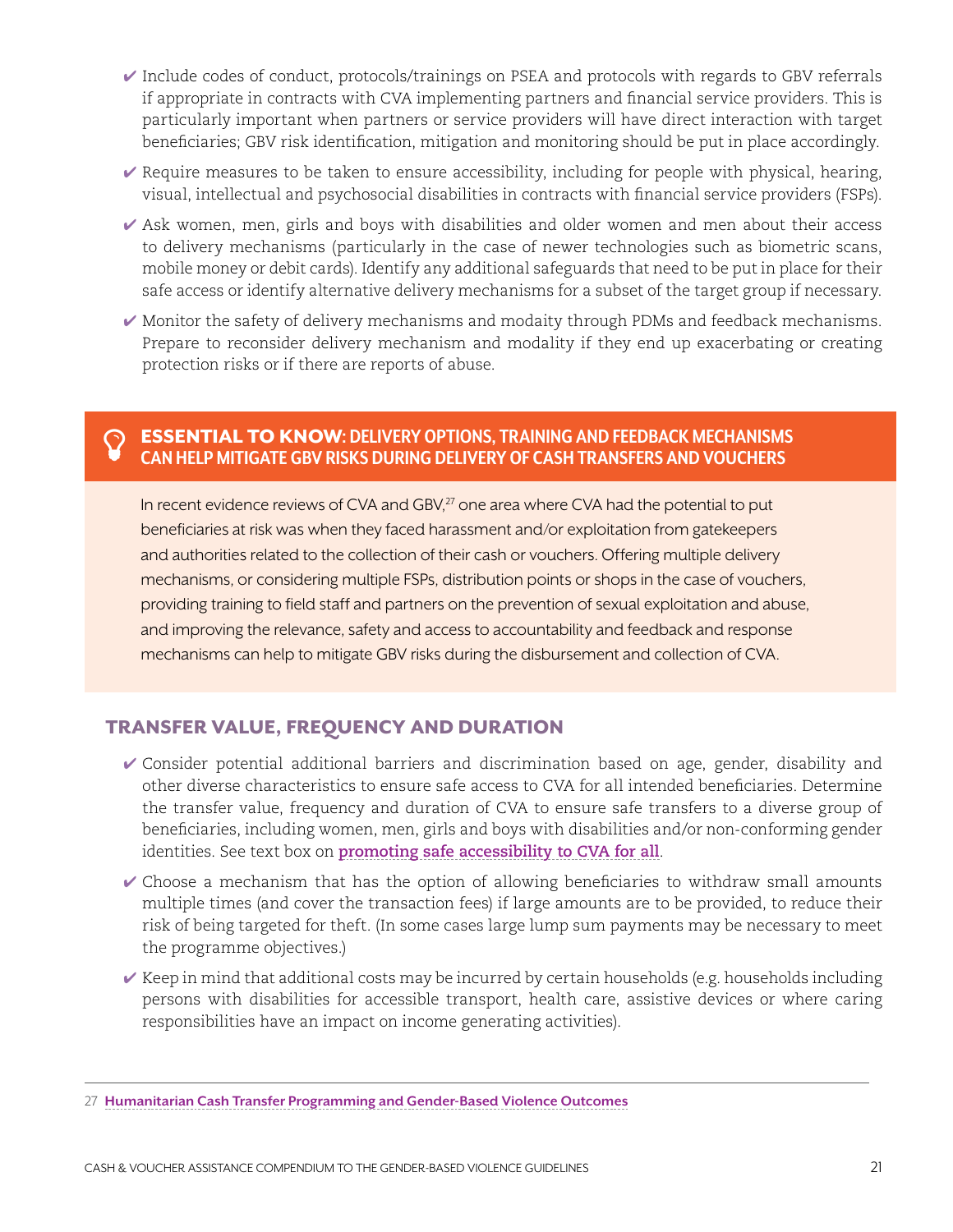<span id="page-21-0"></span>✔ Consider gendered aspects such as freedom of movement and unpaid dependent care work when choosing appropriate timings for cash transfers. For example, women may not be able to access CVA distribution points after sunset or during busy daytime hours. Seasonal work and weather may also influence access. Unlike in-kind assistance, CVA can be converted to electronic delivery. With a proper feasibility assessment and training, electronic delivery like mobile phone transfers can allow beneficiaries to receive their CVA without needing to go to a physical distribution point.

### **ESSENTIAL TO KNOW: PROMOTING SAFE ACCESSIBILITY TO CVA FOR ALL<sup>28</sup>**

Equal access could pertain to physical accessibility (e.g. getting to markets), information accessibility (e.g. for understanding information about disbursements), accessibility of technology (e.g. familiarity with mobile technology, see also **[Selection of Delivery Mechanism](#page-19-0)**) and attitudes (e.g. whether financial institutions, vendors and families enable persons with intellectual disabilities to make their own financial decisions). If women are denied access to information by gatekeepers or illiteracy, this constitutes a form of GBV. These types of access should be analysed when considering CVA and indeed all modalities of assistance. Participatory and community-led engagement in GBV risk analysis and identification of mitigation mechanisms can go a long way towards addressing intended or unintended discrimination in terms of access to assistance, including CVA, and to prevent violence against those at risk of GBV.

 $\vee$  Regularly review and update transfer amounts to meet basic needs based on the cost of living (See minimum expenditure basket (MEB) in **[Annex 1: Glossary](#page-41-0)**), to avoid risky coping mechanisms such as sex work or pulling girls out of school. Also consider additional costs faced by some households that may need to be covered by a top-up to the MEB.

#### EXIT STRATEGY

- $\blacktriangleright$  As with any programme, plan and coordinate an exit strategy for CVA and its encompassing sector/ multi-sector programme as part of initial programme design or as early as possible if you are coming into an existing programme. This is important for in-kind assistance as well and is not specific to CVA but deserves mention as it is a frequently overlooked aspect of programme design in general.<sup>29</sup>
- $\vee$  Unfortunately, there is little evidence or guidance thus far on best practices in terms of CVA exit strategy, particularly with regards to GBV risk mitigation. Examples of linkages to longer-term livelihoods/employment programmes and protection services are mentioned in **[Part III: Exit Strategy](#page-31-0)**.

<sup>28</sup> **[As the movement for cash transfer programming advances, how can we ensure that people with disabilities are not left](As the movement for cash transfer programming advances, how can we ensure that people with disabilities are not left behind in cash transfer programming for emergencies?)  [behind in cash transfer programming for emergencies](As the movement for cash transfer programming advances, how can we ensure that people with disabilities are not left behind in cash transfer programming for emergencies?)**?

<sup>29</sup> Key informant interviews of the GBV and CVA Advisory Group, January-February 2019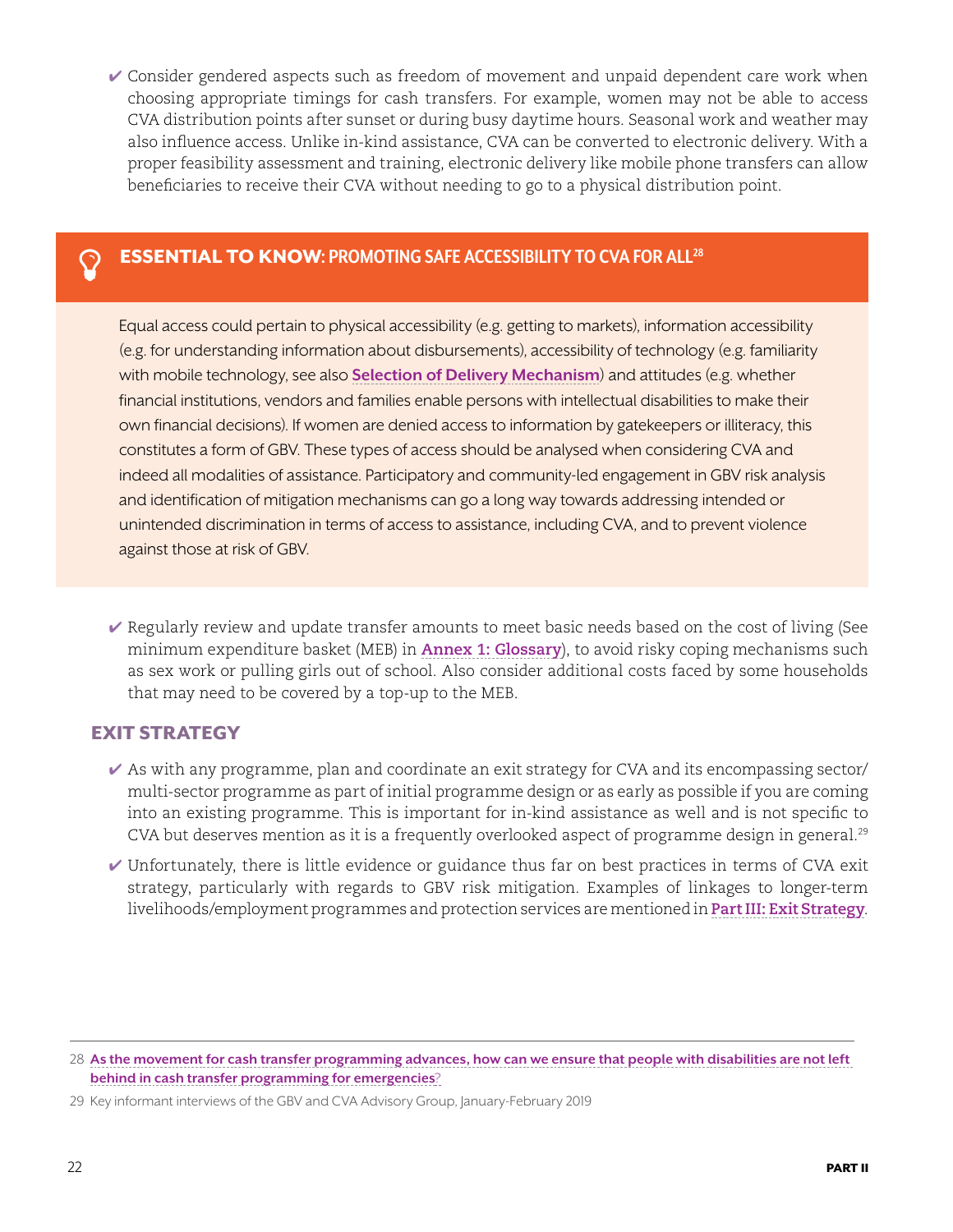### <span id="page-22-0"></span>IMPLEMENTATION

© **See**[GBV Guidelines](https://gbvguidelines.org/)**: Implementation (page 38) and the Programme Quality Toolbox:**  [Implementation](http://pqtoolbox.cashlearning.org/Registration-and-data-protection)

#### REGISTRATION AND REFERRALS

- ✔ Ensure ongoing coordination with GBV actors, GBV referral networks and/or GBV coordination focal points to ensure safe and ethical referrals using existing pathways and linkage to existing services.
- ✔ Provide training and capacity-building, in collaboration with GBV specialists, to frontline staff on how to support a survivor of GBV if a survivor willingly discloses their experiences.
- $\blacktriangleright$  In settings where there are no GBV actors or referral pathways in your operational area, engage GBV specialists in country or in your agency for programme-specific guidance. Utilize the **[GBV Pocket](https://gbvguidelines.org/en/pocketguide/)**  [Guide](https://gbvguidelines.org/en/pocketguide/) for guidance on how to safely support survivors when no GBV actors are present.<sup>30</sup>
- ✔ Strive to conduct registration in partnership with protection, child protection and GBV actors as much as possible to link to existing services.
- $\checkmark$  In coordination with GBV specialists, consider pathways for safe and confidential referrals of atrisk persons or survivors of GBV into a broader targeting exercise (if they are not already included by meeting socio-economic targeting criteria), for example through case workers, so as not to bring undue attention to certain groups (e.g. GBV survivors, persons with diverse sexual orientations and gender identities) and potentially expose them to further risks.

#### DATA PROTECTION

- $\blacktriangledown$  Adequately train staff carrying out assessment or registration to ensure discretion, sensitivity and data protection. Breaches of confidentiality of personal data can lead to increased risks of harm or violence or the targeting of certain demographic groups.<sup>31</sup>
- $\checkmark$  Include data protection, confidentiality of personal data and codes of conduct in contracts with FSPs, particularly in case of direct agent contact with beneficiaries. This is specific to CVA rather than in-kind assistance as FSPs may be required to hold some personal data on recipients as part of national banking laws, and FSPs may have direct contact with recipients during the delivery of CVA at distribution points such as bank branches, cash machines or in shops.<sup>32</sup>

#### **DELIVERY**

 $\checkmark$  Incorporate GBV mitigation strategies into the standard operating procedures for CVA (e.g. standards for equal participation of women and men) but potentially with different types of CVA and complementary services; procedures and policies for sharing protected or confidential information about GBV incidents, or agency procedures to report, investigate and take disciplinary action in cases of sexual exploitation and abuse

<sup>30</sup> **[GBV Pocket Guide](https://gbvguidelines.org/en/pocketguide/)**

<sup>31</sup> See the **[GBV IMS Data Protection Checklist](http://www.gbvims.com/wp/wp-content/uploads/DATA-PROTECTION-CHECKLIST.pdf)** and the **[GBV IMS Staff Data Protection Agreement](http://www.gbvims.com/wp/wp-content/uploads/Staff-Data-Protection-Agreement.pdf)**

<sup>32</sup> See the **[Data Protection Protocol, Checklist and other information on GBV-specific data protection on the GBV IMS Data](http://www.gbvims.com/data-protection/)  [Protection webpage](http://www.gbvims.com/data-protection/)**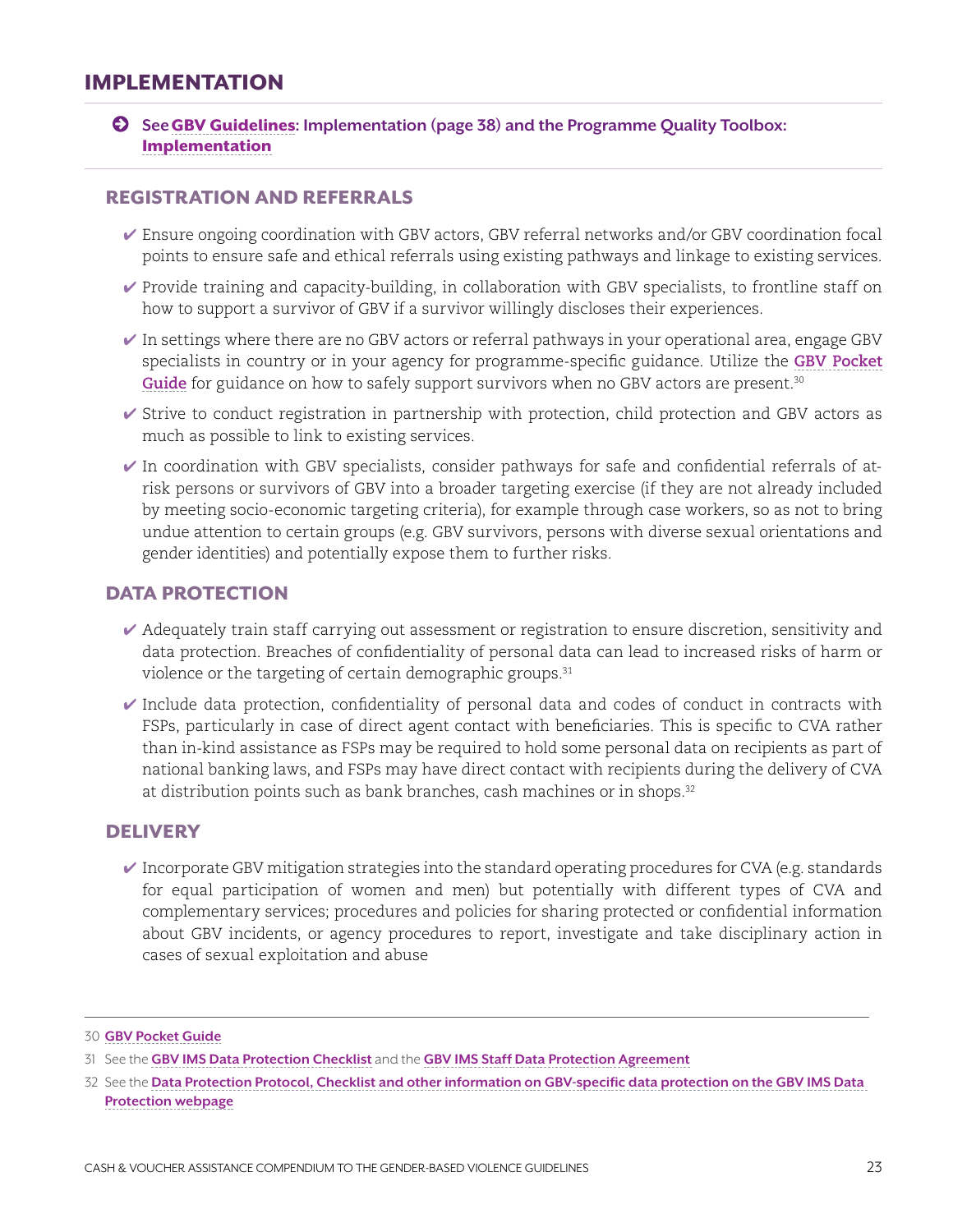<span id="page-23-0"></span>In cases where GBV survivors disclose violence to CVA/technical sector actors, consult the agreed referral pathway /mechanism in that location. If that does not exist, consult GBV specialists. If none of these services are available, check the **[GBV Pocket Guide](https://gbvguidelines.org/en/pocketguide/)**.

### **COORDINATION**

© **See**[GBV Guidelines](https://gbvguidelines.org/)**: Ensuring Implementation of the Guidelines: Responsibilities of Key Actors (page 18-28) and the Programme Quality Toolbox:** [Coordination](http://pqtoolbox.cashlearning.org/Coordination)

#### CVA ACTORS

- $\checkmark$  Coordinate with local organisations and CBOs, including women's organisations and organisations of women and men with disabilities to feed into GBV risk analysis, particularly regarding pre-crisis situation.
- $\checkmark$  Undertake coordination with various sector/functional teams according to the programme objectives and with GBV focal points to address GBV risks, ensure protection and identify livelihoods opportunities for women, girls and other at-risk groups.

#### HCT/ICCG<sup>33</sup>/CWG

- $\checkmark$  Ensure that cash and voucher-related assessments, monitoring and other data collection mechanisms include questions that safely explore potential GBV risks as well as the disaggregation of data by sex, age, disability and other inequality factors to monitor equal access for all populations at risk.<sup>34</sup>
- $\checkmark$  Include regular reporting in inter-cluster/sector meetings and CWG about strategies used to mitigate GBV risks in CVA and the results of such strategies. Include CVA evaluation questions relating to GBV prevention and mitigation.

#### CLUSTER/SECTOR COORDINATORS AND ICCG /CWG

Advocate for cash partners to integrate GBV risk mitigation into their programming responses, with reference to the **[GBV Guidelines](https://gbvguidelines.org/wp/wp-content/uploads/2016/10/2015_IASC_Gender-based_Violence_Guidelines_full-res.pdf)** and GBV risk mitigation more broadly.

- ✔ Share experience of integrating GBV risk mitigation into CVA and how this has contributed to an effective response.
- $\checkmark$  Seek out the GBV coordination mechanism for support and guidance and, whenever possible, assign a cash focal point to regularly participate in GBV coordination meetings.

<sup>33</sup> Under the guidance of the HC/HCT, inter-cluster coordination (groups) have responsibility for supporting cross-sectoral operational and technical coordination and helping ensure an effective response throughout every stage of the programme cycle. ICCG and Cash Working Groups ensure cash coordination in non-refugee settings. See **[www.humanitarianresponse.info](https://www.humanitarianresponse.info)**

<sup>34</sup> See **[Assessing and Mitigating Risks of GBV: Guidance for Cash Providers, and PDM: Adapting CBIs to Mitigate GBV Risks in](https://www.womensrefugeecommission.org/issues/livelihoods/research-and-resources/1549-mainstreaming-gbv-considerations-in-cbis-and-utilizing-cash-in-gbv-response)  [Mainstreaming GBV Considerations in CBIs and Utilizing Cash in GBV Response](https://www.womensrefugeecommission.org/issues/livelihoods/research-and-resources/1549-mainstreaming-gbv-considerations-in-cbis-and-utilizing-cash-in-gbv-response)**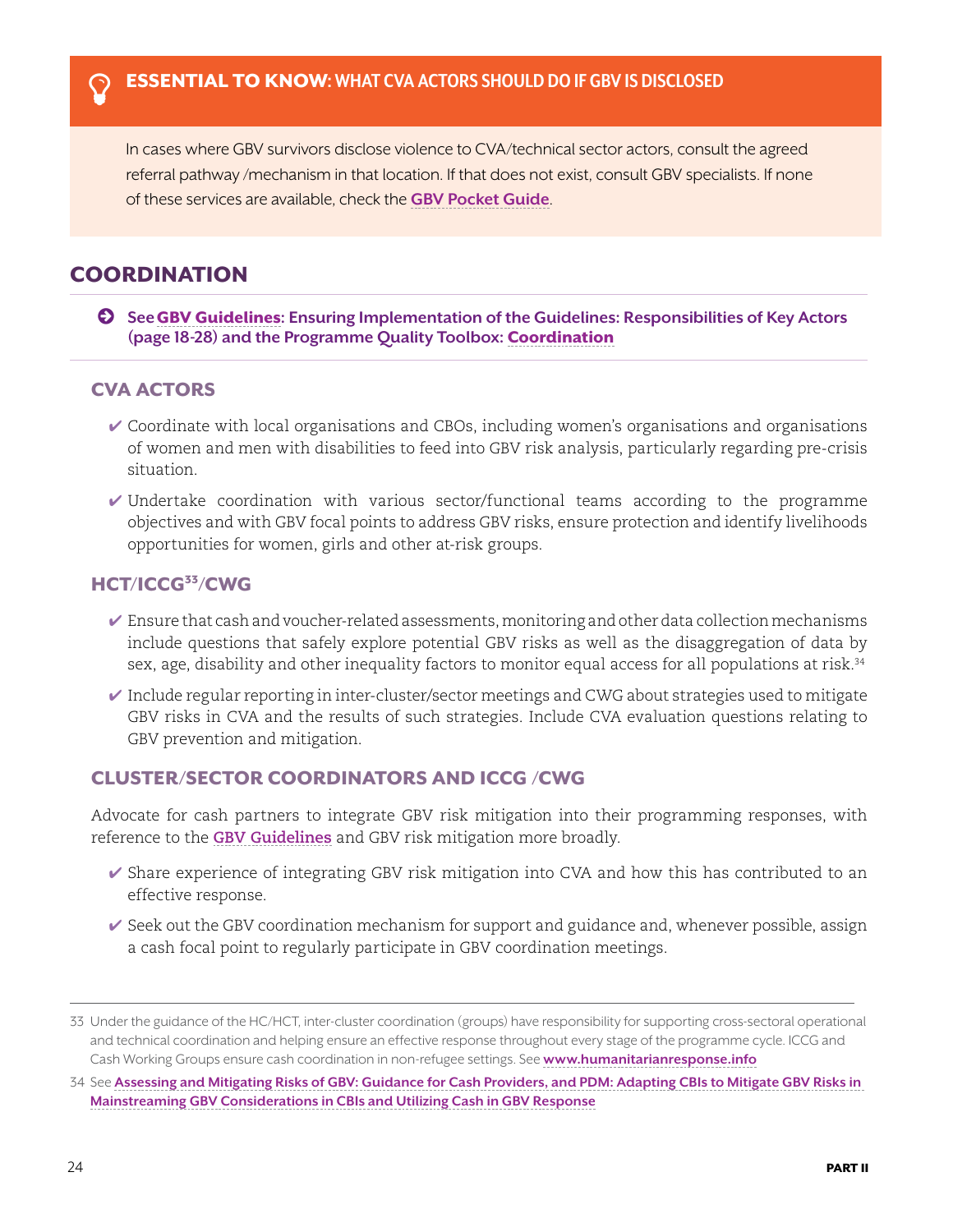<span id="page-24-0"></span>✔ Advocate for CVA that minimises GBV-related risks as a result of participation and is accessible to those at risk of GBV.

### MONITORING

© **See**[GBV Guidelines](https://gbvguidelines.org/)**: Monitoring and Evaluation (page 44) and Monitoring and Evaluation Throughout the Programme Cycle (by sector beginning on page 68) and the Programme Quality Toolbox:** [Monitoring](http://pqtoolbox.cashlearning.org/Process-and-output-monitoring)

#### GENERAL

- $\vee$  Disaggregate monitoring tools and data by age, gender and disability and other factors as appropriate to identify barriers and risks faced by populations at risk.
- ✔ Focus outcome monitoring on the identified GBV risks and the effectiveness of the mitigation measures that were put in place following a GBV Risk Analysis for CVA (see **[Modality Decision Tree](#page-28-0)**  [and GBV Risk Analysis Tool](#page-28-0) in this compendium).<sup>35</sup> These could be included in PDM tools for cash transfers or vouchers if not overly sensitive; the gathering of sensitive information must be carried out by GBV specialists.
- ✔ Assess knowledge and skills of trained frontline workers on how to safely receive a GBV disclosure when willingly shared and how to safely refer using exisiting referral pathways.
- $\checkmark$  Jointly analyse (CVA actors, GBV/protection specialists) monitoring data and adjust programmes based on this data, identified risks and beneficiary feedback. Respond immediately to red flags.
- ✔ Make PDM of cash transfers or vouchers one piece of a programme or operation-wide monitoring system."
- ✔ Do not monitor the number of GBV incidents in a community or interview or record details of an incident. This can cause more harm and is not in alignment with global safety and ethics practices.

#### SAMPLE MONITORING INDICATORS<sup>36</sup>

Please note that the design of indicators should occur earlier in the programme cycle, as part of the **DESIGN** phase. Sample indicators are included here as part of the **MONITORING** section to provide examples of the considerations above.

#### PROCESS AND OUTPUT MONITORING

- $\vee$  Percentage of women [or other at-risk group, based on context], broken down by age group and with / without disabilities, who report feeling unsafe or at risk of harm due to any aspects related to CVA in or outside the household (i.e. withdrawing, storing, spending)
- $\blacktriangleright$  Percentage of beneficiaries self-reporting safe access to cash and markets

<sup>35</sup> For guidance on GBV risk mitigation-related monitoring for CVA, see **[Monitoring and Mitigating Risks of Gender-based](https://www.womensrefugeecommission.org/issues/livelihoods/research-and-resources/1549-mainstreaming-gbv-considerations-in-cbis-and-utilizing-cash-in-gbv-response)  [Violence: Guidance for Cash Providers](https://www.womensrefugeecommission.org/issues/livelihoods/research-and-resources/1549-mainstreaming-gbv-considerations-in-cbis-and-utilizing-cash-in-gbv-response)** and its accompanying PDM for adapting CVA to mitigate GBV risks.

<sup>36</sup> Adapted from **[Minimum Standards for Prevention and Response to Gender-Based Violence in Emergencies](http://unfpa.org/GBViEStandards)**. See also **[Gender Tip sheet for Cash Based Interventions](https://bit.ly/2Nz5te2)**, and the forthcoming Multipurpose Cash Outcome Indicators as part of the Grand Bargain Cash Workstream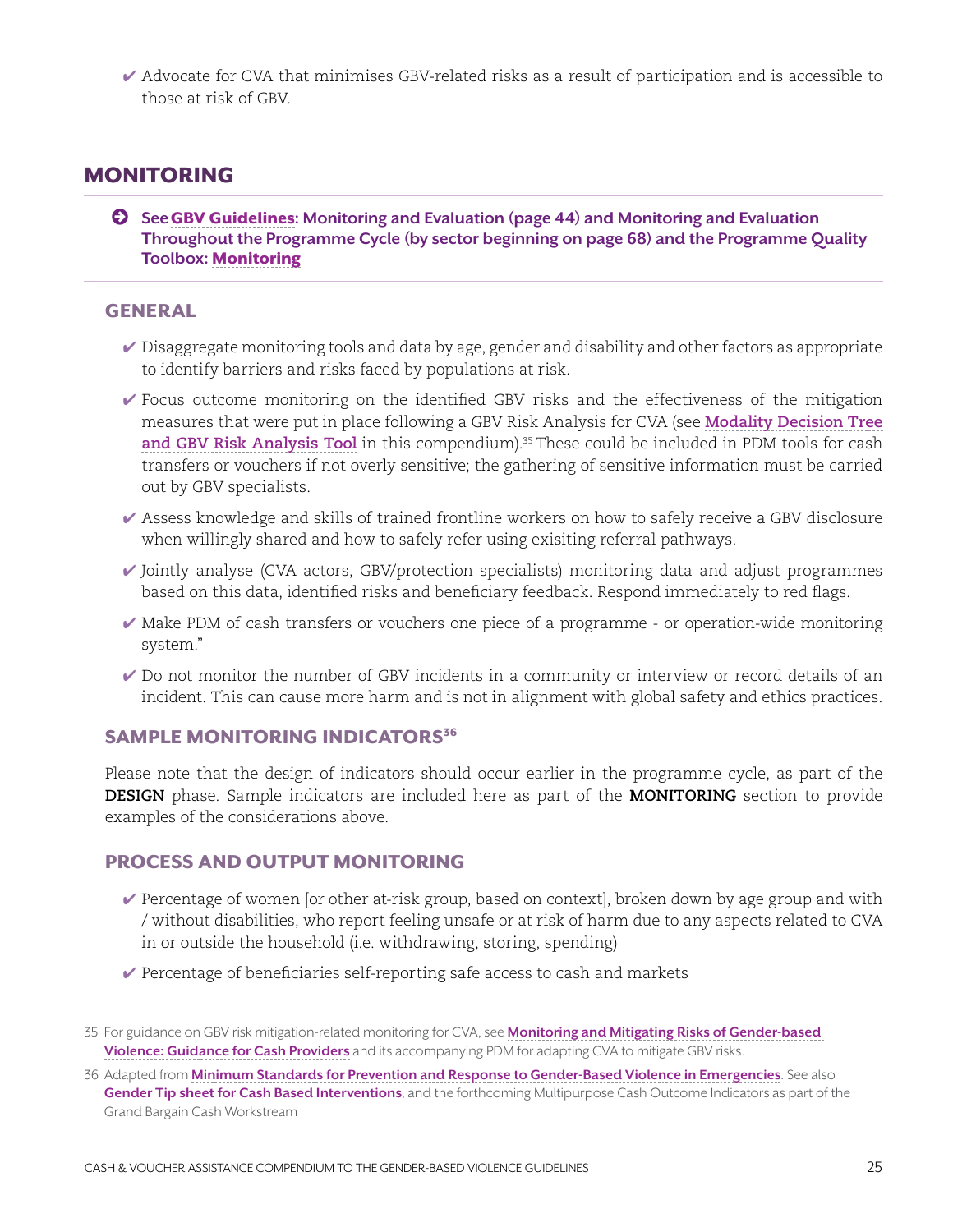- <span id="page-25-0"></span> $\vee$  Percentage of women as primary recipients within households receiving cash-based assistance
- $\vee$  Total amount of CVA provided to target population (which is based on eligibility criteria that are inclusive of those at risk of GBV)
- ✔ Net percentage or percentage increase in self-reported beneficiary awareness of and access to GBV or other protection services

#### OUTCOME MONITORING

- $\vee$  Percentage of households reporting decreased household tensions as a result of cash assistance
- ✔ Perceived changes in beneficiaries' access to and control over household resources; self-reported feelings of increased independence or joint decision-making (qualitative or percentage change in beneficiary reporting or women reporting)

## EVALUATION

- © **See**[GBV Guidelines](https://gbvguidelines.org/)**: Monitoring and Evaluation (page 44) and Monitoring and Evaluation Throughout the Programme Cycle (by sector beginning on page 68) and the Programme Quality Toolbox:** [Overall Evaluation](http://pqtoolbox.cashlearning.org/Overall-evaluation)
	- $\blacktriangleright$  Include GBV risk mitigation within the scope of evaluation to examine the relevance, effectiveness, efficiency and impact of CVA. This is an area that requires additional evidence in terms of promising practices and lessons learned.
	- $\checkmark$  Collect evidence and share lessons learned on what works to include women and girls with disabilities and other individuals at higher risk of GBV in CVA.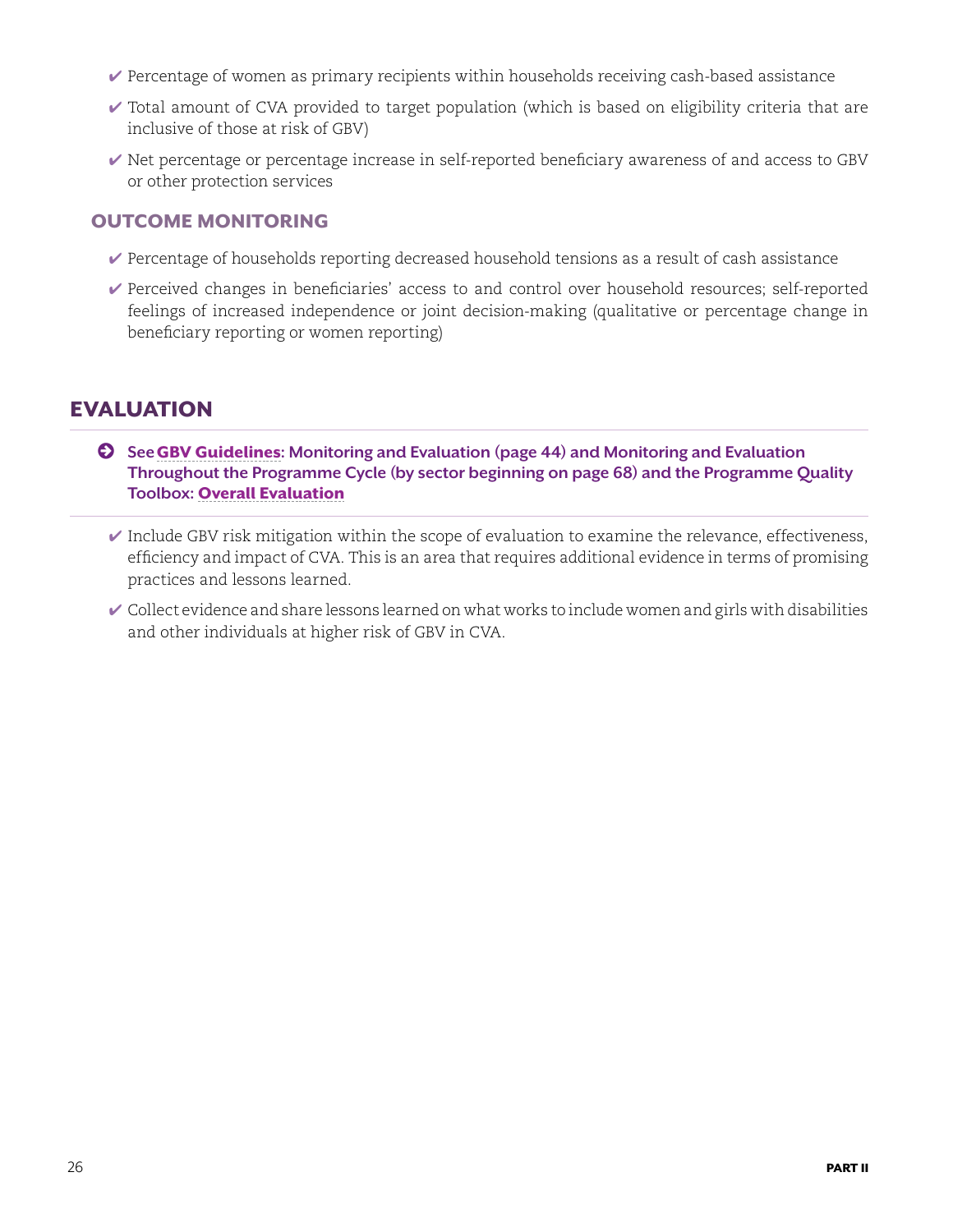## <span id="page-26-0"></span>**Reducing GBV Risks in CVA: Modality Decision Tree and GBV Risk Analysis Tool for CVA**

GBV-related risks that result from or are exacerbated by humanitarian assistance or services are usually related to overall programme design, which often stems from a lack of appropriate assessments or analysis or not properly applying their learning to programme design.37 As such, risks that arise cannot usually be directly or solely attributed to the modality of assistance (e.g. cash transfers, vouchers, in-kind) or services.

Use the **[Modality Decision Tree](#page-28-0)** and the **[GBV Risk Analysis Tool for CVA](#page-49-0)** to weigh the options during the RESPONSE ANALYSIS / ASSESSMENTS, ANALYSIS AND PLANNING phase of CVA and its encompassing programme.

**STEP 1**  $\rightarrow$  **With communities, think through the [Modality Decision Tree](#page-28-0)**. This is a preliminary step to start thinking about whether risks are specific to CVA as a modality or not, i.e. Would the same risks be present if in-kind were used? Would the choice between cash and vouchers make a difference? Or would it be better to avoid direct assistance altogether and focus only on service delivery? These questions will be addressed in-depth through the GBV Risk Analysis, and a final decision on modality choice should be made following that analysis.

**STEP 2**  $\rightarrow$  **With communities, carry out the [GBV Risk Analysis for CVA](#page-49-0)**. Determine if GBV risks are related to specific aspects of CVA (e.g. modality, delivery mechanism, transfer frequency) and adjust those aspects as necessary. Identify how CVA could be made safer. Also consider how CVA, together with other programme components, could help to mitigate GBV risks.

Additional considerations for the GBV Risk Analysis Tool (identical to those in the **[GBV Risk Analysis section](#page-29-0)** above):

 $\checkmark$  Involve GBV specialists as much as possible given that GBV risk analysis can be sensitive. Non-sensitive/ aggregated information on GBV risks, types and trends can be mainstreamed into the GBV Risk Analysis Tool for CVA.

<sup>37</sup> Key informant interviews of the GBV and CVA Advisory Group, January-February 2019; CaLP's **[Collected Papers on Gender and](http://www.cashlearning.org/resources/library/1242-collected-papers-on-gender-and-cash-transfer-programmes-in-humanitarian-contexts?keywords=®ion=all&country=all&year=all&organisation=all§or=all&modality=all&language=all&payment_method=all&document_type=all&searched=1)  [Cash Transfer Programmes in Humanitarian Contexts](http://www.cashlearning.org/resources/library/1242-collected-papers-on-gender-and-cash-transfer-programmes-in-humanitarian-contexts?keywords=®ion=all&country=all&year=all&organisation=all§or=all&modality=all&language=all&payment_method=all&document_type=all&searched=1)**, and **[Protection in Cash-Based Interventions: a Literature Review](http://www.cashlearning.org/resources/library/590-protection-outcomes-in-cash-based-interventions-a-literature-review)**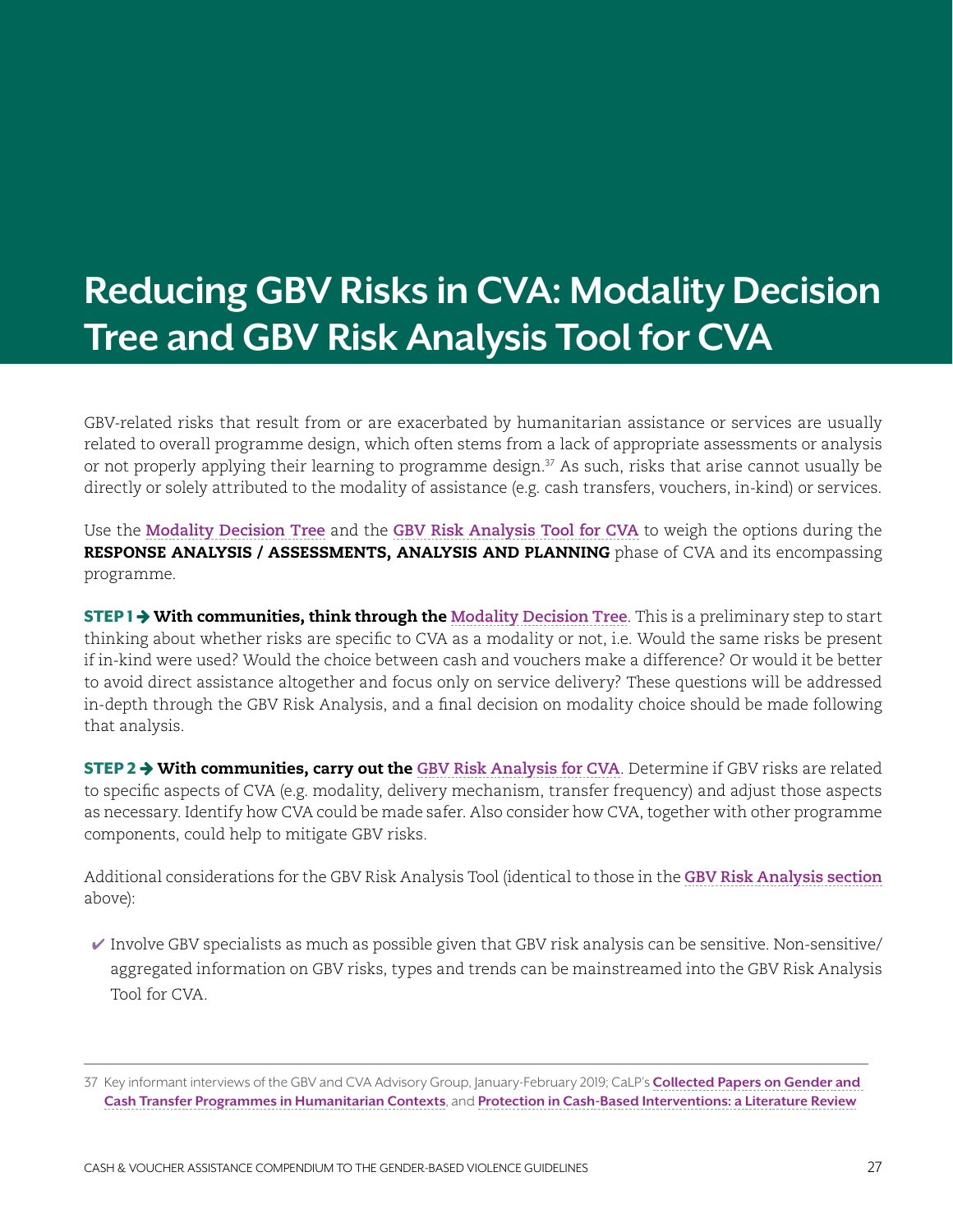- ✔ Keep in mind considerations for different groups. There are groups of individuals more vulnerable to harm than other members of the population. This is often because they hold less power in society, are more dependent on others for survival, are less visible to relief workers or are otherwise marginalized such as women and girls with disabilities, adolescent girls, widows, indigenous women, girls and boys with diverse ethno-religious affiliations.<sup>38</sup> The type or severity of the GBV risk may be context-specific (e.g. early marriage may be more prevalent in some emergencies than in others).
- ✔ Understand trends of GBV-related risks and safety concerns before and during crisis, including who is impacted. Bring together findings from participatory assessments (with people of different ages, genders and disabilities), protection assessments, monitoring, vulnerability and capacity assessments and/or other recent assessments to better identify risks, capacities and priorities. Engage with GBV specialists and community-based groups to interpret and understand findings and trends.<sup>39</sup>
- $\blacktriangleright$  Avoid making assumptions since men and boys may also be at risk of exploitation and abuse in some contexts. Consult specialists, existing data, communities and individuals.40
- $\blacktriangleright$  Identify and address specific risks for children and youth. Discuss with GBV, child protection and/or other protection actors who may be able to provide this information.
- $\blacktriangleright$  Ask communities to identify potential GBV risks and benefits related to different aspects of CVA, either by or with GBV specialists, or in an anonymous/general manner in gender, age and disability-disaggregated groups. Analyse the relative likelihood and impact of risks, and identify prevention or mitigation mechanisms, considering different needs and capacities.
- $\checkmark$  Consider social relations within the household and community that could increase risks of GBV or other violence for beneficiaries.

<sup>38</sup> **[GBV Guidelines](https://www.gbvguidelines.org)** page 10

<sup>39</sup> See for example **[UNHCR Policy on Age, Gender and Diversity](https://www.unhcr.org/protection/women/5aa13c0c7/policy-age-gender-diversity-accountability-2018.html)** and **[GBV Guidelines](https://www.gbvguidelines.org)**

<sup>40</sup> **[Minimum Standards for Prevention and Response to Gender-Based Violence in Emergencies](http://unfpa.org/GBViEStandards)**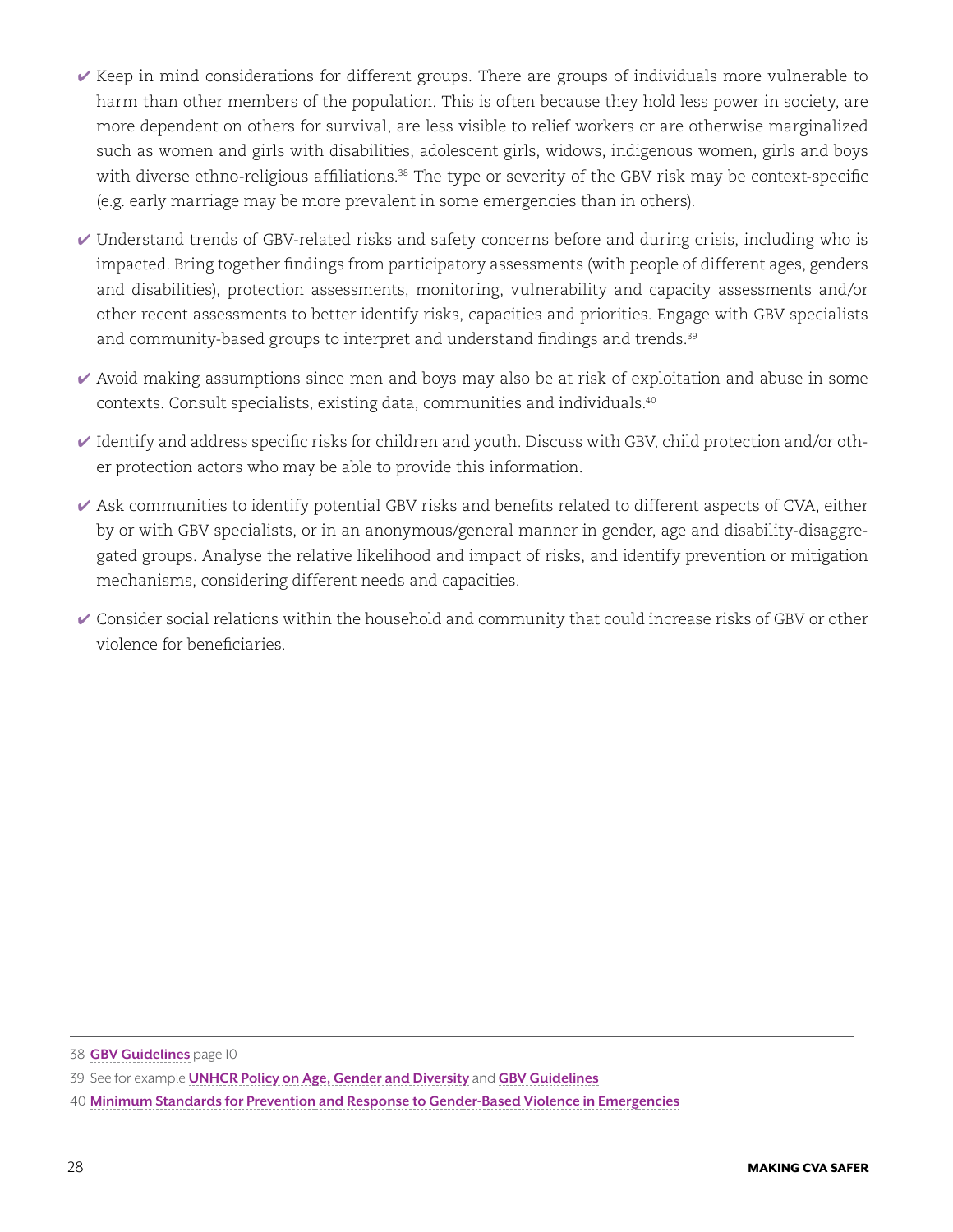## <span id="page-28-0"></span>MODALITY DECISION TREE – CONSIDERING GBV RISKS RELATED TO **MODALITY**

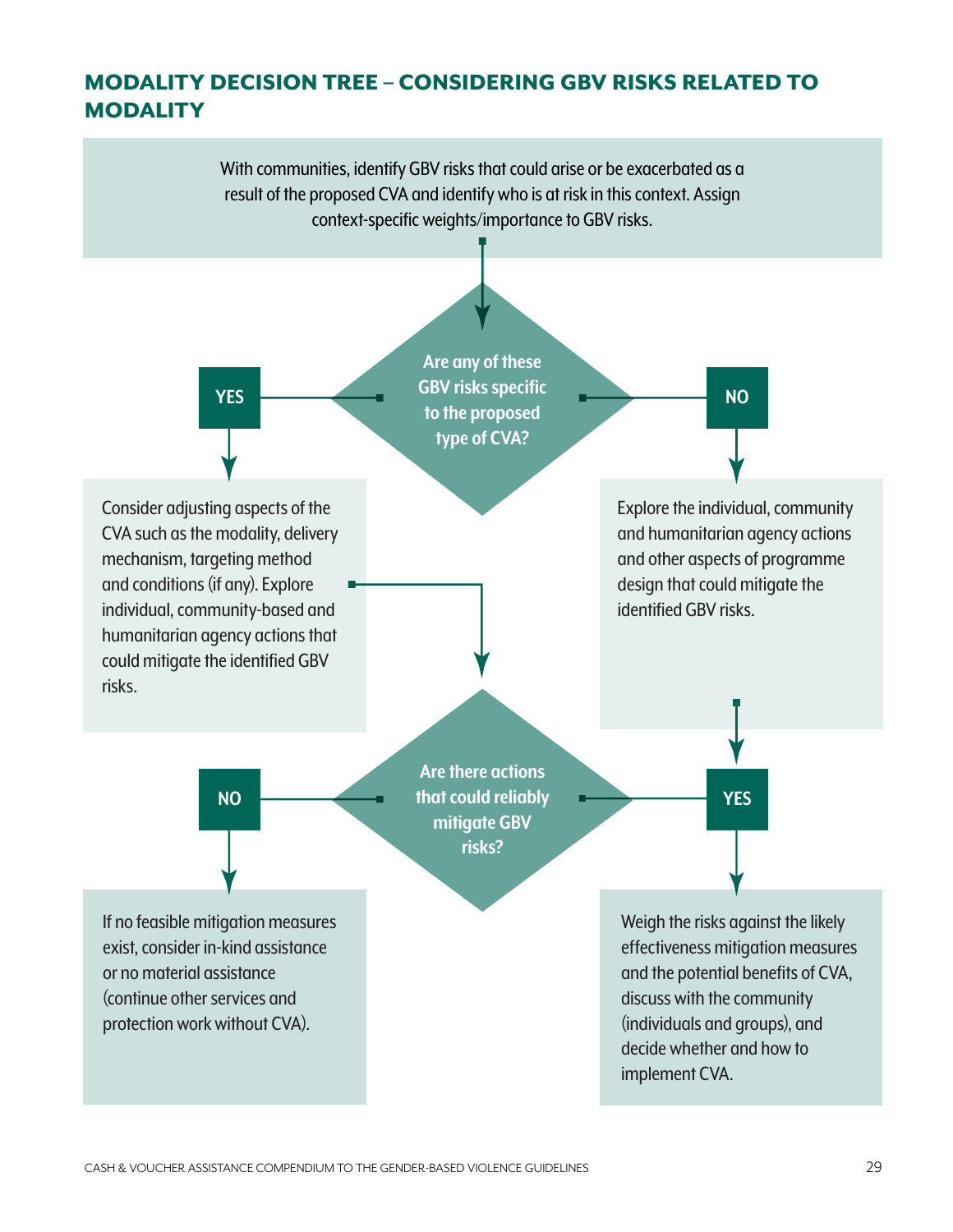## <span id="page-29-0"></span>**GBV RISK ANALYSIS TOOL FOR CVA<sup>41</sup>**

In the left-most column of the tool, "GBV/CVA RISK CATEGORIES" are listed. These are based on the key elements of **[protection mainstreaming](http://www.globalprotectioncluster.org/themes/protection-mainstreaming/)** and the **[Sphere Protection Principles](https://handbook.spherestandards.org/)**, and adapted to reflect some of the most common areas where risks arise or are exacerbated by CVA as noted in the recent evidence reviews, promising practices, lessons learned and key informant interviews that are reflected in this compendium.<sup>42</sup>

Please note: These GBV/CVA RISK CATEGORIES are intended to encourage critical thinking. Humanitarian actors who carry out this risk analysis, ideally with the participation and/or leadership of crisis-affected individuals and communities, should add other GBV/CVA RISK CATEGORIES.A blank printable template of the GBV Risk Analysis Tool for CVA can be found in **[Annex 4](#page-49-0)**. The table is filled in here as an example.

<sup>41</sup> This tool is adapted from the Protection Risk and Benefit Analysis Tool in the **[Guide for Protection in Cash-Based Interventions](http://www.cashlearning.org/resources/library/800-guide-for-protection-in-cash-based-interventions)**. See also: Assessing and Mitigating Risks of Gender-based Violence: Guidance for Cash Providers in **[Mainstreaming GBV](https://www.womensrefugeecommission.org/issues/livelihoods/research-and-resources/1549-mainstreaming-gbv-considerations-in-cbis-and-utilizing-cash-in-gbv-response)  [Considerations in CBIs and Utilizing Cash in GBV Response: Toolkit for Optimizing Cash-based Interventions for](https://www.womensrefugeecommission.org/issues/livelihoods/research-and-resources/1549-mainstreaming-gbv-considerations-in-cbis-and-utilizing-cash-in-gbv-response)  [Protection from Gender-based Violen](https://www.womensrefugeecommission.org/issues/livelihoods/research-and-resources/1549-mainstreaming-gbv-considerations-in-cbis-and-utilizing-cash-in-gbv-response)ce**

<sup>42</sup> See Annex 2: References and Annex 3: Acknowledgements

<sup>43</sup> Keep in mind the Six Core Types of GBV as outlined in the Gender-Based Violence Information Management System (GBVIMS): rape; sexual assault; physical assault; forced marriage; denial of resources, opportunities or services; psychological/ emotional abuse. See the **[GBV Classification Tool](http://gbvims.com/wp/wp-content/uploads/Annex-B-Classification-Tool.pdf
)** of the GBVIMS.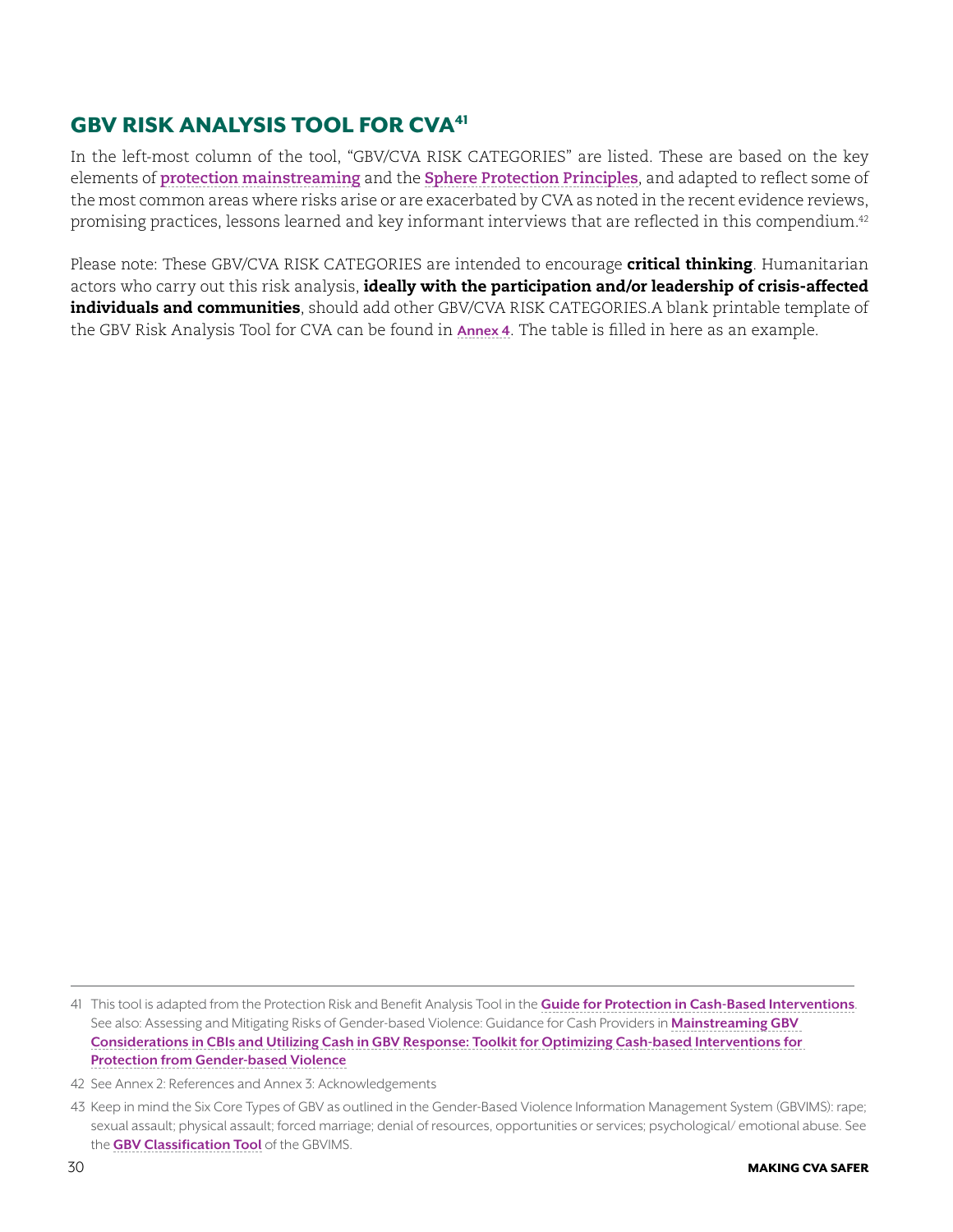#### **KEEP THESE CATEGORIES**

| <b>GBV/CVA RISK</b><br><b>CATEGORY</b>                                                                                                                          | <b>GBV RISKS (CONTEXT-SPECIFIC)</b>                                                                                                                                                                                                                                                                         | <b>POTENTIAL GBV</b><br><b>TYPES</b>                                     | <b>INDIVIDUAL AND</b><br><b>COMMUNITY</b><br><b>MITIGATION</b><br><b>MEASURES</b>                                                                  | <b>HUMANITARIAN ACTOR</b><br><b>MITIGATION MEASURES</b>                                                                                                                                                                                                                | <b>POTENTIAL BENEFITS IN</b><br><b>THIS AREA</b>                                                                                                                                                                   | <b>KEEP THESE</b><br><b>HEADINGS</b> |
|-----------------------------------------------------------------------------------------------------------------------------------------------------------------|-------------------------------------------------------------------------------------------------------------------------------------------------------------------------------------------------------------------------------------------------------------------------------------------------------------|--------------------------------------------------------------------------|----------------------------------------------------------------------------------------------------------------------------------------------------|------------------------------------------------------------------------------------------------------------------------------------------------------------------------------------------------------------------------------------------------------------------------|--------------------------------------------------------------------------------------------------------------------------------------------------------------------------------------------------------------------|--------------------------------------|
| <b>PARTICIPATION</b><br><b>AND INCLUSION</b><br><b>(PARTICULARLY</b><br><b>REGARDING</b><br><b>INFORMATION</b><br><b>DISSEMINATION</b><br><b>AND AWARENESS)</b> | Individuals do not wish to register with the<br>agency or FSP for fear that gender identity or<br>sexual orientation could be determined and lead<br>to discrimination as a direct result of participating<br>in a CVA intervention                                                                         | Physical assault,<br>psychological abuse                                 | Informal support<br>networks and GBV<br>response services                                                                                          | Explore options to ensure<br>confidentiality; alternative /<br>discreet delivery mechanisms;<br>broad targeting criteria to<br>avoid stigma                                                                                                                            | Improved access to resources<br>and opportunities for persons<br>with diverse sexual orientations<br>and gender identities                                                                                         |                                      |
| <b>SAFE AND</b><br><b>DIGNIFIED ACCESS</b><br><b>(PARTICULARLY</b><br><b>REGARDING</b><br><b>DELIVERY</b><br><b>MECHANISMS OF</b><br>$CVA$ )                    | Older women with disabilities are seen as "easy<br>targets" for theft after cash or vouchers are<br>delivered                                                                                                                                                                                               | Sexual assault, physical<br>assault, psychological /<br>emotional abuse  | Rely on trusted caregivers<br>to collect assistance;<br>support of women's<br>groups                                                               | Identify safe delivery<br>mechanism; work with CBOs<br>to ensure safety after delivery;<br>monitoring, feedback and<br>response mechanisms in<br>place                                                                                                                 | Electronic CVA can be very<br>discreet, disbursed in multiple<br>tranches, and allow this group<br>to access resources and<br>services, but consider barriers<br>to access and use of technology<br>for this group |                                      |
| <b>CONFIDENTIALITY</b><br>OF PERSONAL DATA<br>OF SURVIVORS AND<br><b>PERSONS AT RISK</b>                                                                        | Personal data is shared with FSP without proper<br>protocols for confidentiality and FSP staff who<br>are also community members share information<br>on intended recipients, resulting in discrimination<br>against female beneficiaries of an ethnic minority<br>by the host (non-beneficiary) community. | Emotional and physical<br>violence                                       | Community consultations<br>and outreach by local<br>women's groups and<br>other CBOs, discussion of<br>targeting criteria                          | Consult with communities<br>about vulnerability targeting<br>criteria; include data<br>protection protocols in FSP<br>agreements.                                                                                                                                      | Broader discussion of GBV risks<br>and trends with CBOs                                                                                                                                                            |                                      |
| <b>SOCIAL NORMS</b><br><b>AND PARTNER,</b><br><b>HOUSEHOLD &amp;</b><br><b>COMMUNITY</b><br><b>RELATIONS</b>                                                    | Increased household income may lead to early<br>marriage for adolescent girls as families can<br>afford "bride price"                                                                                                                                                                                       | Forced marriage<br>of children (early<br>marriage)<br>FILL IN THE MIDDLE | Community consultations<br>and outreach by CBOs,<br>gender and women's<br>rights discussion groups<br>including women and<br>men of different ages | Place conditions on CVA for<br>e.g. school registration of<br>girls and boys; ensure strong<br>community consultations to<br>inform design; ensure that<br>CVA is part of a broader<br>programme supporting basic<br>needs and resilience, women's<br>rights education | CVA and complementary<br>services can lead to feelings of<br>empowerment for women and<br>girls; households better able<br>to meet needs and decreased<br>household tensions                                       |                                      |
| <b>OTHER (CONTEXT-</b><br>SPECIFIC)                                                                                                                             |                                                                                                                                                                                                                                                                                                             | <b>CELLS BASED ON YOUR</b>                                               |                                                                                                                                                    |                                                                                                                                                                                                                                                                        |                                                                                                                                                                                                                    |                                      |

Λ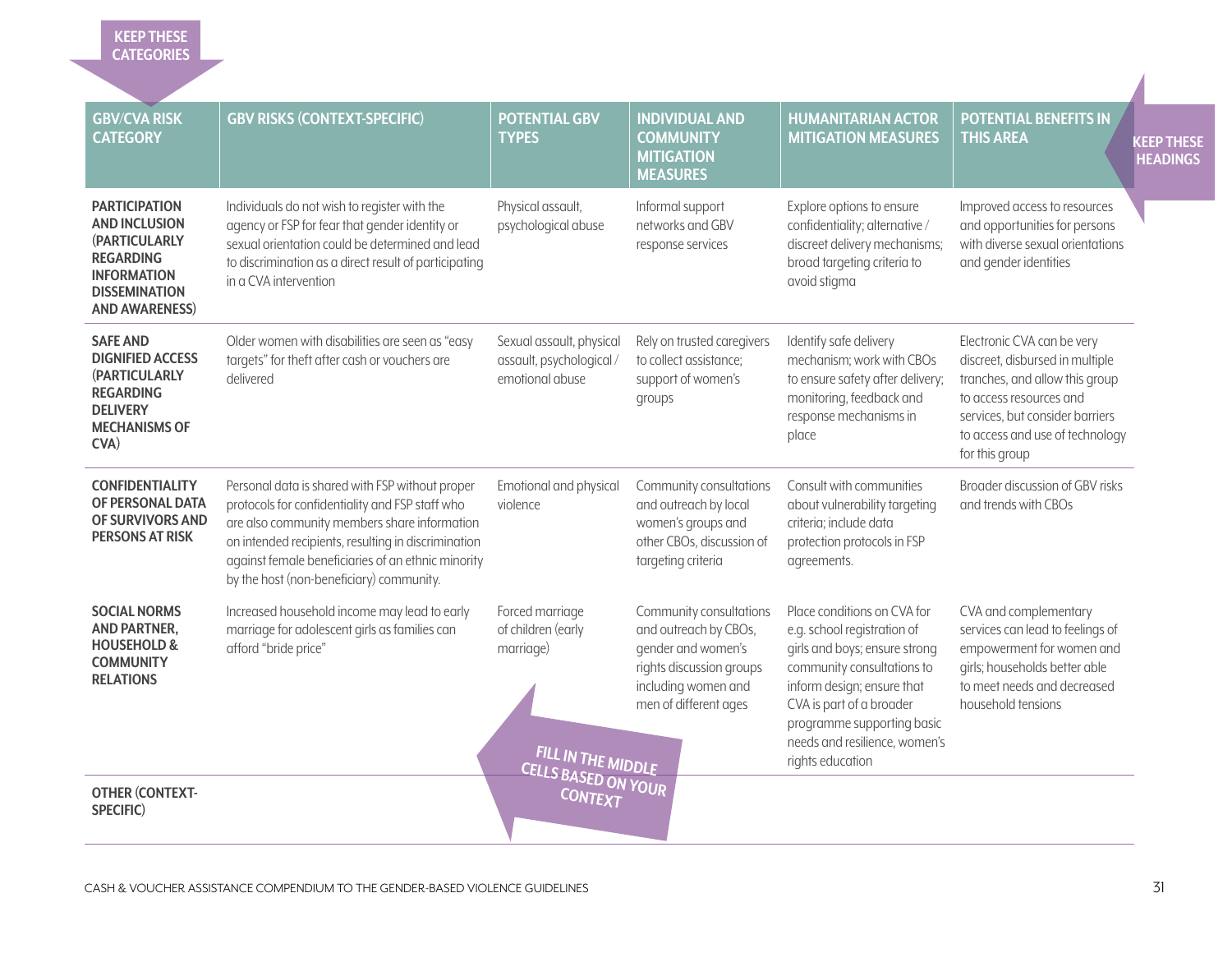## <span id="page-31-0"></span>**Part III: Using CVA as Part of GBV Prevention and Response (Specialised Programming by GBV Actors)**

Part III guidance is intended for GBV specialists, and thus not all of the same sections (programme cycle phases) from Part II are repeated here. GBV specialists are encouraged to skim or read through Part II as well.

All humanitarian actors are encouraged to read the Promising Practices!

## GENERAL: OVERVIEW OF THE EVIDENCE

#### **C** ESSENTIAL TO KNOW – MIXED EVIDENCE ON THE CONTRIBUTION OF CVA TO GBV PREVENTION **AND RESPONSE OUTCOMES44**

Carefully designed CVA, as one component of livelihoods/economic support, can help to uproot negative gender and social norms that confine women to the domestic sphere. However, threats to prevailing norms can risk increasing the incidence of some forms of GBV.

CVA aimed at contributing to positive outcomes in response to GBV should always be designed as part of a context-specific range of components to support GBV prevention and response (e.g. case management, quality service delivery, behaviour change activities, policy development and advocacy). CVA can enable access to lifesaving as well as non-urgent care and livelihoods services and increased attendance at response services (where available) for women at risk, children, and other at-risk groups in emergencies in contexts where services or logistics costs of those services (e.g. transport, lodging, food) must be paid for.

44 **[Integrating Cash Transfers into GBV Programs in Jordan; Humanitarian Cash Transfer Programming and Gender-Based](http://www.cashlearning.org/resources/library/1271-humanitarian-cash-transfer-programming-and-gender-based-violence-outcomes-evidence-and-future-research-priorities)  [Violence Outcomes; Minimum Standards for Prevention and Response to Gender-Based Violence in Emergencies](http://www.cashlearning.org/resources/library/1271-humanitarian-cash-transfer-programming-and-gender-based-violence-outcomes-evidence-and-future-research-priorities)**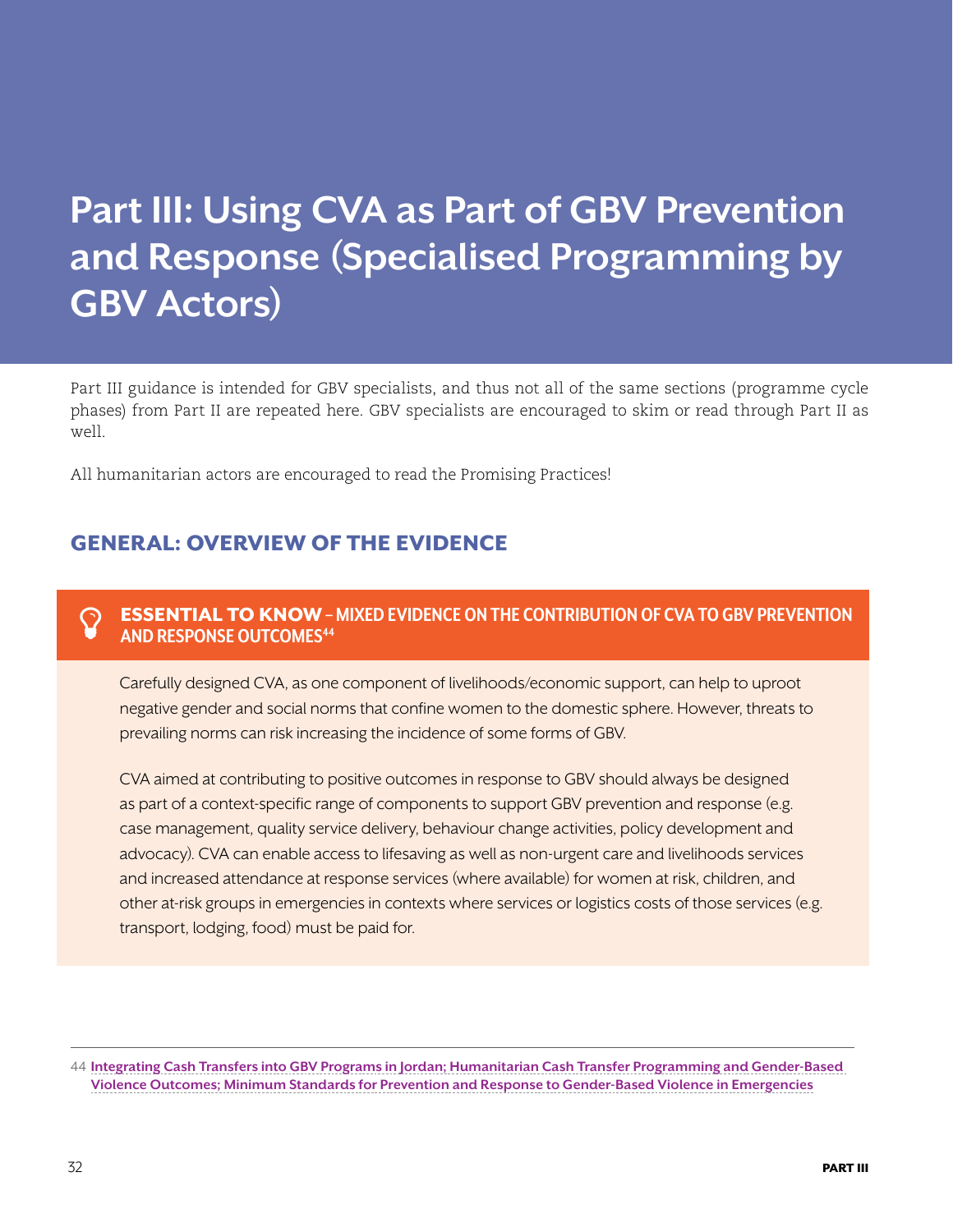<span id="page-32-0"></span>ŭ PROMISING PRACTICES **/ LESSONS LEARNED: CVA CAN HELP SAVE LIVES AND IMPROVE ACCESS TO SERVICES AS PART OF INDIVIDUAL CASE MANAGEMENT, AND PSYCHOSOCIAL SERVICES CAN BOLSTER THE IMPACT OF CVA IN GBV PROGRAMMING**

1) The International Rescue Committee's (IRC) women's protection and economic empowerment programme in Jordan used cash transfers as a tool for mitigation and prevention of GBV against women by supporting basic needs and providing specialised protection services.<sup>45</sup> The programme demonstrated that receiving cash and attending gender discussion groups for women and men helped to reduce IPV, and that gender discussions and other psychosocial services had an impact beyond the duration of the cash transfers. IRC also found that cash transfers associated with individual GBV case management could be lifesaving, by preventing an imminent threat of violence from occurring or by ensuring immediate health, safety and security after a violent incident. Women also reported feeling strong, confident, respected, independent and able to negotiate while participating in the programme and receiving cash transfers

2) A study in Lebanon explored the United Nations Office of the High Commissioner for Refugees' (UNHCR) cash assistance contribution to mitigating and addressing GBV risks.<sup>46</sup> UNHCR offered "protection cash assistance" as a targeted support designed specifically to address a protection incident or vulnerability. Cash assistance was found to be highly appropriate for GBV survivors due to its discreet nature. Examples of positive outcomes included: enabling survivors to move away from their abuser(s) and to rent for themselves and their children; to undergo surgery or cope during the recovery of a family member; and to search for another job or house to escape abuses by their employer or house owner. Findings suggest that factors enabling the success of cash assistance in GBV programming include functioning complementary services, thoughtful case management plans, counselling on safety and empowerment issues, including gender, and monitoring.

### SITUATION AND RESPONSE ANALYSIS

© **See**[GBV Guidelines](https://gbvguidelines.org/)**: Assessment, Analysis and Planning (page 33) and the Programme Quality Toolbox:** [Situation Analysis](http://pqtoolbox.cashlearning.org/Needs-assessment)

#### GBV SITUATION ANALYSIS

- $\vee$  Base CVA aimed at contributing to the prevention of risky coping strategies on gender, GBV and needs assessments, income and expenditure analyses and context-specific GBV risk analysis by specialists/case managers. Always ensure that only appropriately trained actors are undertaking sensitive individual assessments for a CVA response to GBV!
- $\checkmark$  In situations where GBV specialists are present, they should regularly assess survivors' needs and risks and refer them to CVA (anonymously/discreetly) when appropriate.

<sup>45</sup> **[Integrating Cash Transfers into GBV Programs in Jordan](https://www.rescue.org/report/integrating-cash-transfers-gender-based-violence-programs-jordan-benefits-risks-and)**

<sup>46</sup> **[Cash Assistance and Gender: Key Considerations and Learning](https://www.unhcr.org/protection/operations/5bbf501b4/cash-assistance-gender-key-considerations-learning.html)**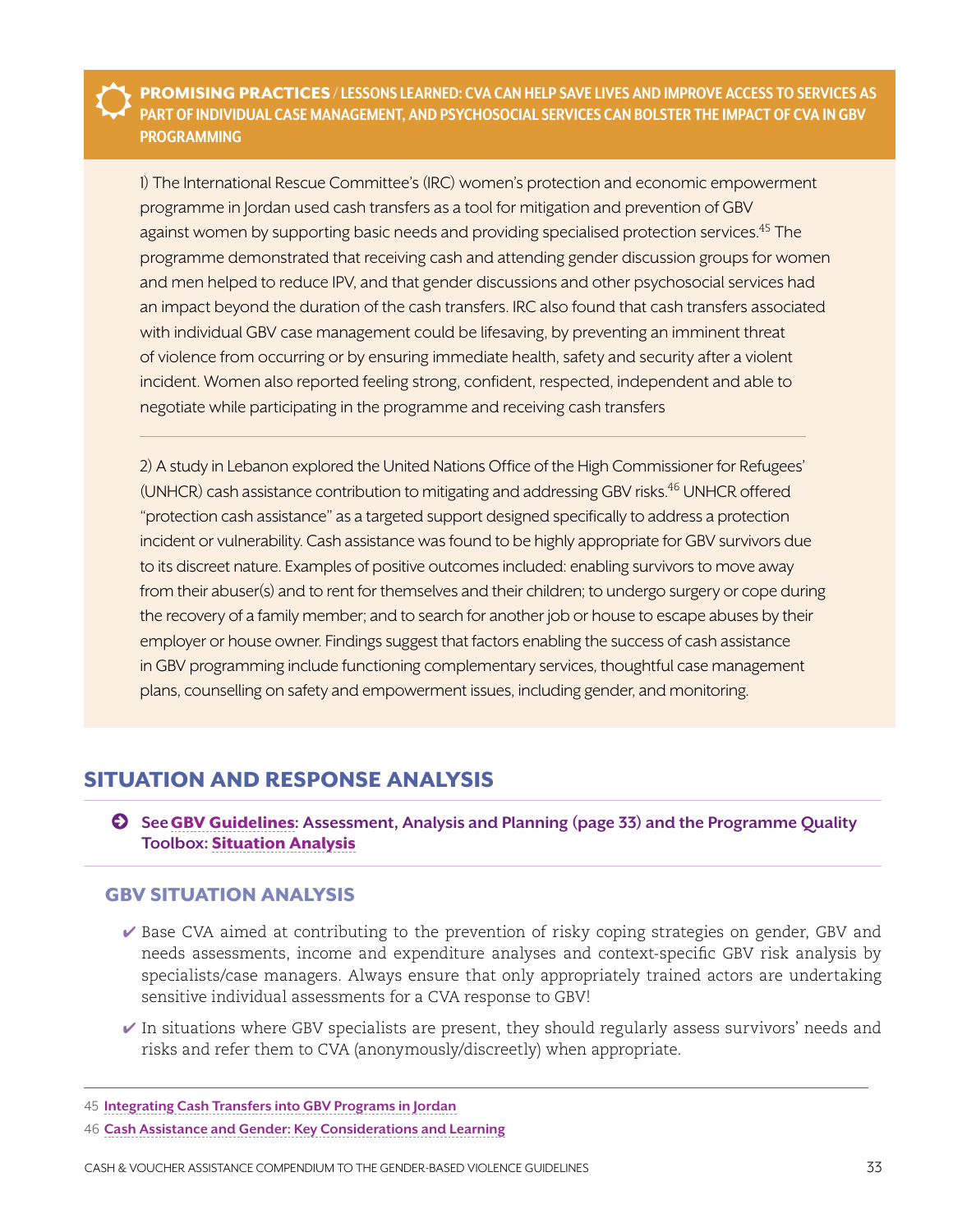#### <span id="page-33-0"></span>MARKET ASSESSMENT AND ANALYSIS

- $\checkmark$  Consider, as for all intended recipients of CVA, whether those at risk of GBV can safely access markets to spend their cash transfers or vouchers.
- ✔ Prioritise advocating for free access to GBV-related services like health or legal services; if this is not possible, CVA to promote access to these markets can be considered.

## RESOURCE MOBILISATION

#### © **See**[GBV Guidelines](https://gbvguidelines.org/)**: Resource Mobilisation (page 37)**

- ✔ Develop proposals for GBV service provision that include CVA as one modality of assistance to support survivors where it is deemed appropriate.
- $\vee$  Ensure that proposals include resources to prepare and provide trainings for government, financial service providers, humanitarian actors, women's groups and community members engaged in CVA on the safe and accessible design and implementation of CVA to ensure that the introduction of CVA does not expose survivors to further harm.

### DESIGN

© **See**[GBV Guidelines](https://gbvguidelines.org/)**: Implementation (page 38) and the Programme Quality Toolbox:**  [Programme Design](http://pqtoolbox.cashlearning.org/Targeting)

#### GENERAL

 $\vee$  Ensure strong linkages with ongoing case management if CVA will be considered along with other assistance and services for people at risk of GBV and GBV survivors.<sup>47</sup>

#### **CONDITIONALITY**

 $\vee$  There is some debate over the ethics of incentivising (by imposing conditions on the receipt of cash transfers or vouchers) the uptake of services like psychosocial support. Rather than "forcing" CVA beneficiaries to attend discussion groups or psychosocial support, review and re-analyse initial assessments and conduct more in-depth consultations with community members, ideally through women's groups or other similar CBOs, to better understand the needs and preferences of different groups so that the programme can be adapted accordingly. See Part I, Section B: **[Participation and](#page-10-0) [Inclusion](#page-10-0)**; **[Communication](#page-11-0)**; **[Accountability and Feedback](#page-9-0)** earlier in this compendium.

<sup>47</sup> Some humanitarian actors believe that CVA should only be provided as part of GBV response if it is fully embedded in case management, but there is not yet a formal evidence base comparing CVA through case management with CVA outside of, but linked to, case management. For guidance, see **[Mainstreaming GBV Considerations in CBIs and Utilizing Cash in GBV](https://www.womensrefugeecommission.org/issues/livelihoods/research-and-resources/1549-mainstreaming-gbv-considerations-in-cbis-and-utilizing-cash-in-gbv-response)  [Response: Toolkit for Optimizing Cash-based Interventions for Protection from Gender-based Violence, Section II](https://www.womensrefugeecommission.org/issues/livelihoods/research-and-resources/1549-mainstreaming-gbv-considerations-in-cbis-and-utilizing-cash-in-gbv-response)  [Integrating Cash into GBV Case Management](https://www.womensrefugeecommission.org/issues/livelihoods/research-and-resources/1549-mainstreaming-gbv-considerations-in-cbis-and-utilizing-cash-in-gbv-response)**. See also the GBV Area of Responsibility, GBV Minimum Standards, forthcoming 2019.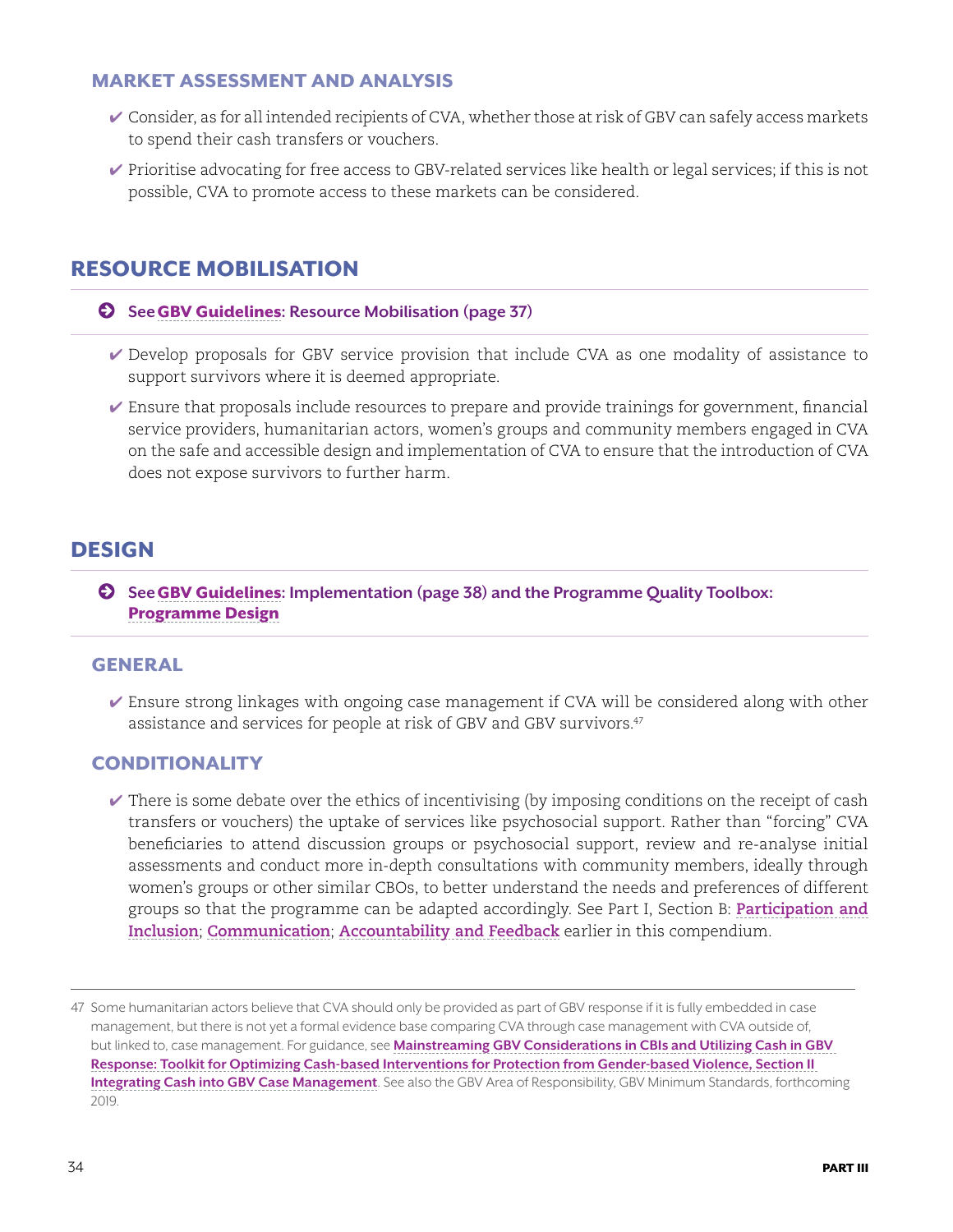#### <span id="page-34-0"></span>Þ ESSENTIAL TO KNOW **– CONDITIONAL CVA FOR GBV PREVENTION?**

There is not yet enough evidence to support generalised guidance about the use of conditional CVA (see **[Annex 1: Glossary](#page-41-0)**) to contribute to GBV prevention in humanitarian CVA. Three recent evidence reviews on the links between CVA and gender, $48$  GBV $49$  and child protection, $50$ respectively, found that there was some evidence that CCTs to women and adolescent girls could help to reduce early and forced marriage, and temporarily contribute to reduced IPV. However, very few studies used rigorous methodologies that could attribute causality of outcomes to the selected modality. There was also indication that well-designed child protection programmes that include CCTs can have some positive outcomes in terms of behaviour changes that are linked to economic improvement, such as child labour or early marriage.<sup>51</sup>

One review found that most CVA with GBV-related objectives was provided as multipurpose cash transfers (MPC), and that these generally had positive or neutral results on the prevention and mitigation of and response to GBV. Positive outcomes were found to be related to the programme encompassing CVA, particularly components such as gender discussion groups and psychosocial support delivered as part of assistance and services to support persons at risk of GBV and survivors.<sup>52</sup>

To summarise, it is the entire programme comprising CVA (including other types of assistance and services, as well as the strength of underlying assessments and their application to the design and objectives of the programme) rather than the conditionality of the CVA that will have a greater impact on GBV-related outcomes.

#### TRANSFER VALUE, FREQUENCY AND DURATION

- ✔ Determine the amount, duration and frequency of CVA to ensure safe transfers to a diverse group of beneficiaries. Consider gender aspects when choosing appropriate timings for distribution/delivery, such as daytime access to cash machines or markets, or staggered delivery of vouchers to ensure lines do not form at distribution points.
- $\vee$  There is no "one size fits all" when determining the right cash transfer value or its equivalent in vouchers needed to meet the objectives of the assistance, but there are a number of general CVA calculator tools that can be applied to CVA for improved GBV outcomes. See **[Programme Quality](http://pqtoolbox.cashlearning.org/Transfer-value-frequency-and-duration) [Toolbox: Transfer Value, Frequency and Duration](http://pqtoolbox.cashlearning.org/Transfer-value-frequency-and-duration)**.
- $\checkmark$  If possible, GBV specialists should work with CVA actors to maintain a portion of the programme budget aimed at economic support/basic needs coverage as a contingency fund specifically dedicated
- 48 **[Setting the Stage: What We Know \(and Don't Know\) About the Effects Of Cash-Based Interventions on Gender Outcomes](http://www.cashlearning.org/resources/library/1243-setting-the-stage-what-we-know-and-dont-know-about-the-effects-of-cash-based-interventions-on-gender-outcomes-in-humanitarian-settings?keywords=®ion=all&country=all&year=all&organisation=all§or=all&modality=all&language=all&payment_method=all&document_type=all&searched=1)  [in Humanitarian Settings](http://www.cashlearning.org/resources/library/1243-setting-the-stage-what-we-know-and-dont-know-about-the-effects-of-cash-based-interventions-on-gender-outcomes-in-humanitarian-settings?keywords=®ion=all&country=all&year=all&organisation=all§or=all&modality=all&language=all&payment_method=all&document_type=all&searched=1)**
- 49 **[Humanitarian Cash Transfer Programming and Gender-Based Violence Outcomes](http://www.cashlearning.org/resources/library/1271-humanitarian-cash-transfer-programming-and-gender-based-violence-outcomes-evidence-and-future-research-priorities)**
- 50 **[Cash Transfer Programming and Child Protection in Humanitarian Action](https://www.alliancecpha.org/en/child-protection-online-library/cash-transfer-programming-and-child-protection-humanitarian-action)**
- 51 **[Cash Transfer Programming and Child Protection in Humanitarian Action](https://www.alliancecpha.org/en/child-protection-online-library/cash-transfer-programming-and-child-protection-humanitarian-action)**
- 52 **[Humanitarian Cash Transfer Programming and Gender-Based Violence Outcomes](http://www.cashlearning.org/resources/library/1271-humanitarian-cash-transfer-programming-and-gender-based-violence-outcomes-evidence-and-future-research-priorities)**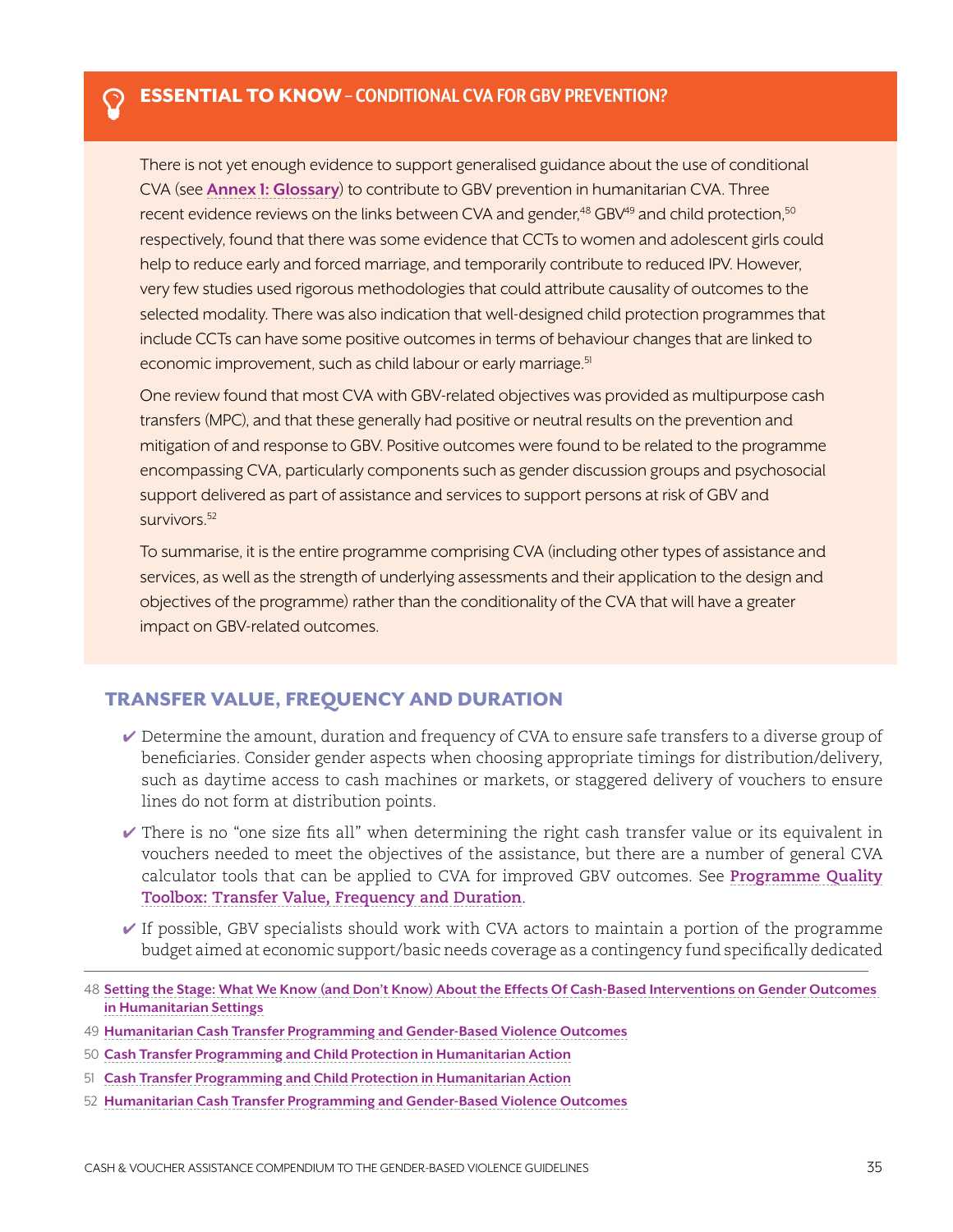to urgent/protection cash that could be used for protection emergency needs. This way, urgent GBV cases do not need to wait for the next scheduled transfer. More flexible financial or administrative arrangements may be required for programming in such urgent situations and should be planned in advance.

#### **ESSENTIAL TO KNOW: CONSIDER THE ECONOMIC DRIVERS/ CONTRIBUTING FACTORS TO GBV -WILL CVA MAKE A DIFFERENCE? HOW DO WE CALCULATE THE RIGHT AMOUNT TO MEET OBJECTIVES?**

Not all GBV risks and types can be prevented or mitigated through CVA. In some cases CVA as part of broader GBV prevention and response programming can reduce exposure to IPV or early marriage.

Operational evidence has shown that for some types of GBV, like early marriage, for which underlying causes are typically socio-cultural as well as economic, cash will have variable or only short-term effects (during the duration of the assistance) unless behaviour change-oriented programming addresses deeper gender equality issues in a meaningful way.<sup>53</sup> The CVA will only be as effective its encompassing programme. (**[see also Conditional CVA for GBV Prevention text](#page-34-0)  [box](#page-34-0)**)

When determining the amount of CVA that would help a household avoid risky coping strategies and prevent certain types of GBV, the "opportunity cost" of the income from risky coping strategies (e.g. income from child labour or risky labour for adults) must be offset.<sup>54</sup> Exit strategies should include safer work options and integration into a multi-sector programme (e.g. one that includes CVA, education and livelihoods support). See also Exit Strategy sections in **[Part II](#page-21-0)** and **[Part III](#page-37-0)**. Promising practices in terms of calculating CVA that offset the cost of risky coping mechanisms need to be further documented and shared.

53 **[Setting the Stage: What We Know \(and Don't Know\) About the Effects Of Cash-Based Interventions on Gender Outcomes](http://www.cashlearning.org/resources/library/1243-setting-the-stage-what-we-know-and-dont-know-about-the-effects-of-cash-based-interventions-on-gender-outcomes-in-humanitarian-settings?keywords=®ion=all&country=all&year=all&organisation=all§or=all&modality=all&language=all&payment_method=all&document_type=all&searched=1)  [in Humanitarian Settings; Humanitarian Cash Transfer Programming and Gender-Based Violence Outcomes; Cash](http://www.cashlearning.org/resources/library/1243-setting-the-stage-what-we-know-and-dont-know-about-the-effects-of-cash-based-interventions-on-gender-outcomes-in-humanitarian-settings?keywords=®ion=all&country=all&year=all&organisation=all§or=all&modality=all&language=all&payment_method=all&document_type=all&searched=1)  [Transfer Programming and Child Protection in Humanitarian Action; Integrating Cash Transfers into GBV Programs in](http://www.cashlearning.org/resources/library/1243-setting-the-stage-what-we-know-and-dont-know-about-the-effects-of-cash-based-interventions-on-gender-outcomes-in-humanitarian-settings?keywords=®ion=all&country=all&year=all&organisation=all§or=all&modality=all&language=all&payment_method=all&document_type=all&searched=1)  [Jordan](http://www.cashlearning.org/resources/library/1243-setting-the-stage-what-we-know-and-dont-know-about-the-effects-of-cash-based-interventions-on-gender-outcomes-in-humanitarian-settings?keywords=®ion=all&country=all&year=all&organisation=all§or=all&modality=all&language=all&payment_method=all&document_type=all&searched=1)**

<sup>54</sup> Child labour among refugees from Syria in the 3RP countries (Matz, P. for UNHCR 2016, unpublished presentation)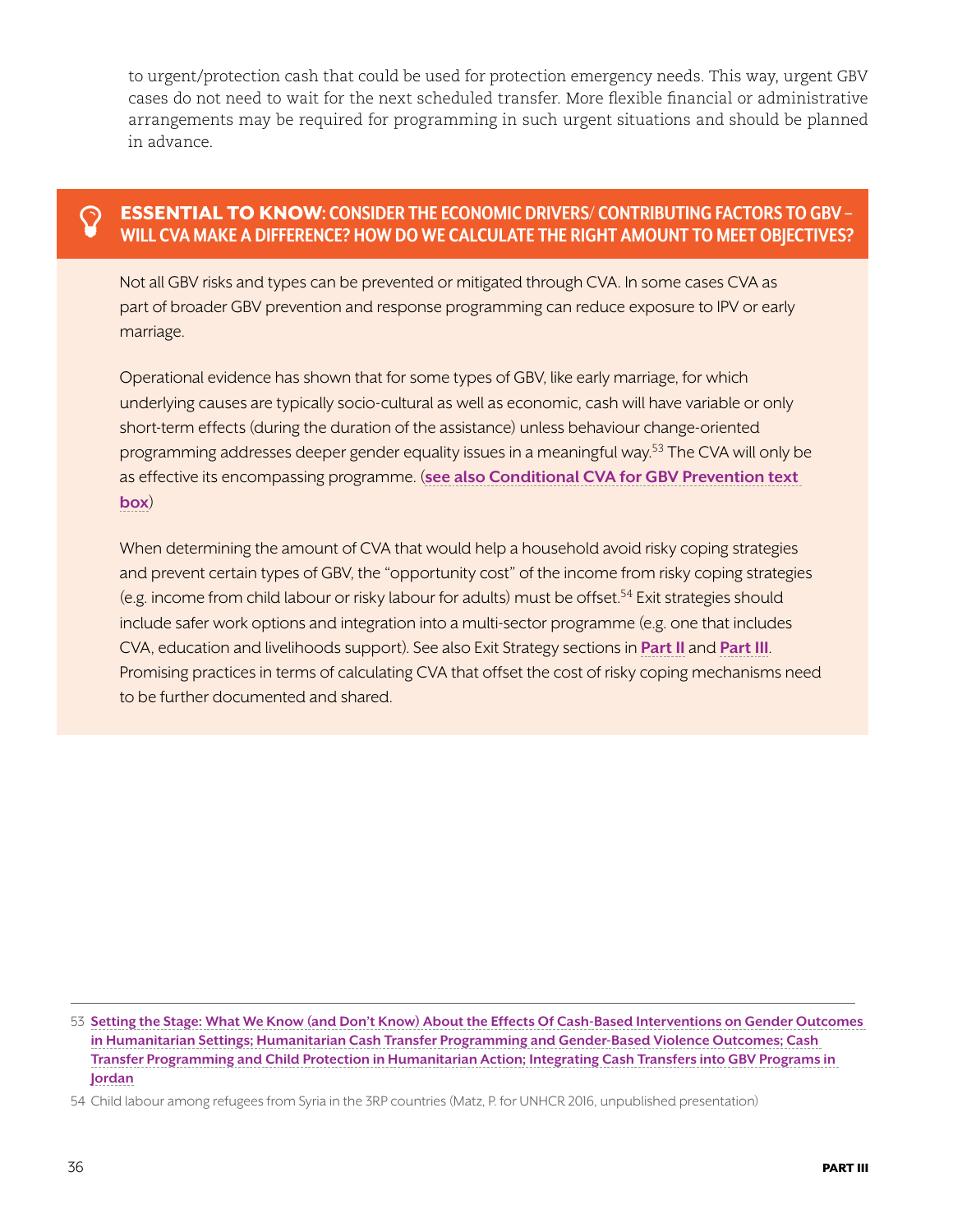#### TABLE 3. BASIC ANALYTICAL TOOL – GBV RISKS, TYPES AND RELATIONSHIP TO CVA<sup>55</sup>

Below is an example of thinking through underlying economic-related contributing factors to GBV for individuals and groups within the affected community. Persons at risk often have intersecting risk-related characteristics. It can be used by sector / CVA practitioners together with protection or GBV practitioners and is meant to start a discussion.

**Caution**: This does not represent an exhaustive list of GBV risks and types but should be part of a broader context-specific GBV assessment and analysis. The objective is to consider if there are some aspects of GBV risk factors that may have underlying economic drivers, which could partially be addressed by CVA. Objectives and indicators for the CVA as part of case management could then be designed accordingly. This type of exercise should be linked to a **[GBV Risk Analysis for CVA](#page-29-0)**.

| <b>PERSONS AT RISK</b><br>(EXAMPLES)                                                                                         | <b>GBV RISKS (CONTEXT-</b><br>SPECIFIC)                                                                                             | POTENTIAL GBV TYPES <sup>56</sup>                                                              | <b>ECONOMIC</b><br><b>DRIVERS</b> | <b>POTENTIAL CVA (ALONG</b><br>WITH OTHER SERVICES AND<br><b>ASSISTANCE)</b>                                                                                  |
|------------------------------------------------------------------------------------------------------------------------------|-------------------------------------------------------------------------------------------------------------------------------------|------------------------------------------------------------------------------------------------|-----------------------------------|---------------------------------------------------------------------------------------------------------------------------------------------------------------|
| Persons with diverse sexual<br>orientations and gender<br>identities                                                         | Lack of safe shelter/<br>housing                                                                                                    | Physical assault; rape or sexual<br>assault, including transactional<br>sex                    | Yes                               | Urgent unconditional cash or<br>voucher for safe housing                                                                                                      |
| Unaccompanied children                                                                                                       | Engagement in unsafe<br>livelihoods activities<br>Dependence on exploitative<br>or unhealthy relationships<br>for basic needs       | Psychological or emotional<br>abuse; denial of access to<br>education and services             | Yes, for older<br>children/youth  | Unconditional or conditional cash<br>for participation in technical or<br>vocational training for youth                                                       |
| Single adolescent girl-<br>headed household                                                                                  | Lack of education, child<br>care, income                                                                                            | Sexual assault, including sexual<br>exploitation or transactional sex                          | Yes                               | Multipurpose cash to meet basic<br>needs (along with training, child<br>care, education, etc.)                                                                |
| Refugee, displaced or<br>stateless women and girls<br>(who may also fall into the<br>other risk categories in this<br>table) | Isolation and dependency;<br>gender and social norms                                                                                | Denial of opportunities and<br>services (access to education and<br>services)<br><b>IPV</b>    | Partly or no                      | Short-term multipurpose cash<br>to meet basic needs (along with<br>gender discussion groups and<br>livelihoods opportunities for<br>women and men, etc.)      |
| Persons with disabilities<br>(who may also fall into the<br>other risk categories in this<br>table)                          | Isolation; lack of access<br>to GBV prevention and<br>response services;<br>dependence on caregivers;<br>lack of accessible housing | Rape or sexual assault including<br>sexual exploitation; IPV;<br>psychological/emotional abuse | Partly                            | Multipurpose cash to meet<br>basic needs while supporting<br>more sustainable livelihoods<br>opportunities, referral pathways,<br>tailored GBV services, etc. |

**Other** 

- 55 See **[GBV Guidelines](https://gbvguidelines.org/en/)** (page 12-13) for a comprehensive list of key considerations for at-risk groups.. This should be contextualised. See Protocol for GBV Case Workers in **[Mainstreaming GBV Considerations in CBIs and Utilizing Cash in GBV Response:](https://www.womensrefugeecommission.org/issues/livelihoods/research-and-resources/1549-mainstreaming-gbv-considerations-in-cbis-and-utilizing-cash-in-gbv-response)  [Toolkit for Optimizing Cash-based Interventions for Protection from Gender-based Violence](https://www.womensrefugeecommission.org/issues/livelihoods/research-and-resources/1549-mainstreaming-gbv-considerations-in-cbis-and-utilizing-cash-in-gbv-response)** for a more detailed set of questions to consider regarding eligibility and prioritization of GBV cases for CVA.
- 56 Keep in mind the Six Core Types of GBV as outlined in the GBVIMS: rape; sexual assault; physical assault; forced marriage; denial of resources, opportunities or services; psychological/ emotional abuse. See the **[GBV Classification Tool](http://gbvims.com/wp/wp-content/uploads/Annex-B-Classification-Tool.pdf)** of the GBVIMS.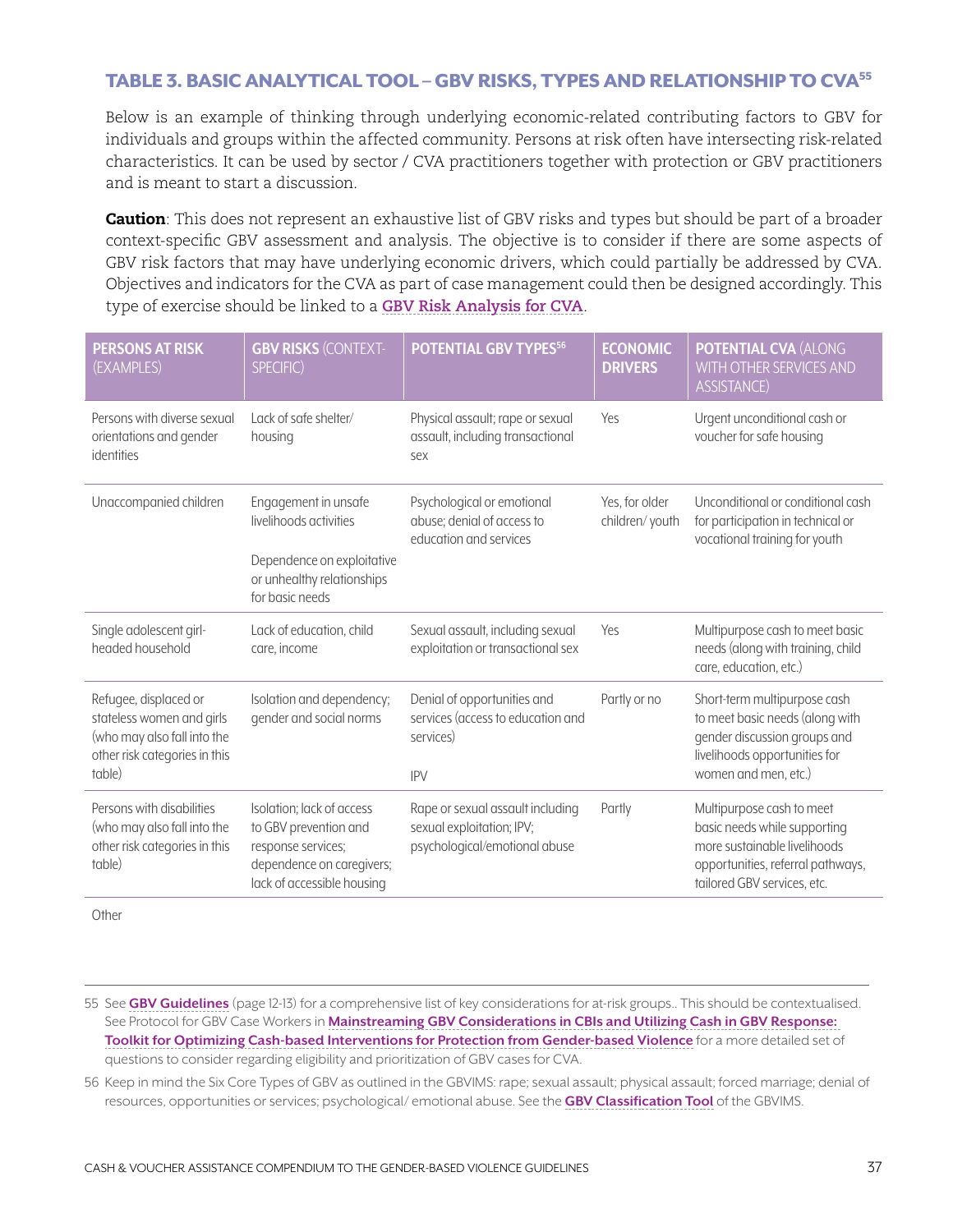#### <span id="page-37-0"></span>EXIT STRATEGY

 $\checkmark$  If CVA is part of individual specialised GBV support and/or case management, plan and coordinate with CVA actors, livelihoods and employment actors and other protection colleagues on case closure/ exit planning. Exit strategies can be very specific to case management/service provision, so service mapping and options must be regularly updated and potentially expanded. See the **[Interagency](http://www.gbvims.com/wp/wp-content/uploads/Interagency-GBV-Case-Management-Guidelines_Final_2017.pdf)  [Gender-Based Violence Case Management Guidelines](http://www.gbvims.com/wp/wp-content/uploads/Interagency-GBV-Case-Management-Guidelines_Final_2017.pdf)** for more information on case management.

#### Þ ESSENTIAL TO KNOW**: DESIGN A CLEAR EXIT STRATEGY FOR CVA AS PART OF CASE MANAGEMENT/INDIVIDUAL SERVICE PROVISION, ENSURING THE SHORT AND LONG TERM SAFETY AS WELL AS SAFE AND SUSTAINABLE LIVELIHOOD OF GBV AT-RISK PERSONS AND SURVIVORS57**

CVA as part of an emergency response to GBV, such as the relocation of GBV at-risk persons or survivors and the provision of short-term cash transfers, can have negative effects such as the loss of social networks and the creation of dependency on CVA. If the assistance is short-term and there is no exit strategy in the programme design (for example, cash for short-term rent), the individual might resort to risky coping mechanisms or be forced to return to their home or community of origin at the end of the CVA intervention, increasing their risk of exposure to danger or abuse of their rights. This represents a risk for GBV at-risk persons or survivors vis-à-vis other beneficiaries of CVA.

Ensure an appropriate exit/transition strategy in the design of your intervention. Check on opportunities for: longer-term safe houses or rental assistance for GBV survivors; local support groups or networks; internal savings and lending schemes or livelihoods opportunities; training or educational support; entrepreneurship and small business opportunities; inclusion in national systems / social welfare system. **[See also the Promising Practice/Lesson Learned text box on](#page-38-0)  [combining psychosocial and livelihoods support in Part I](#page-38-0)**.

<sup>57</sup> Key informant interview with the Global Protection Cluster, February 2019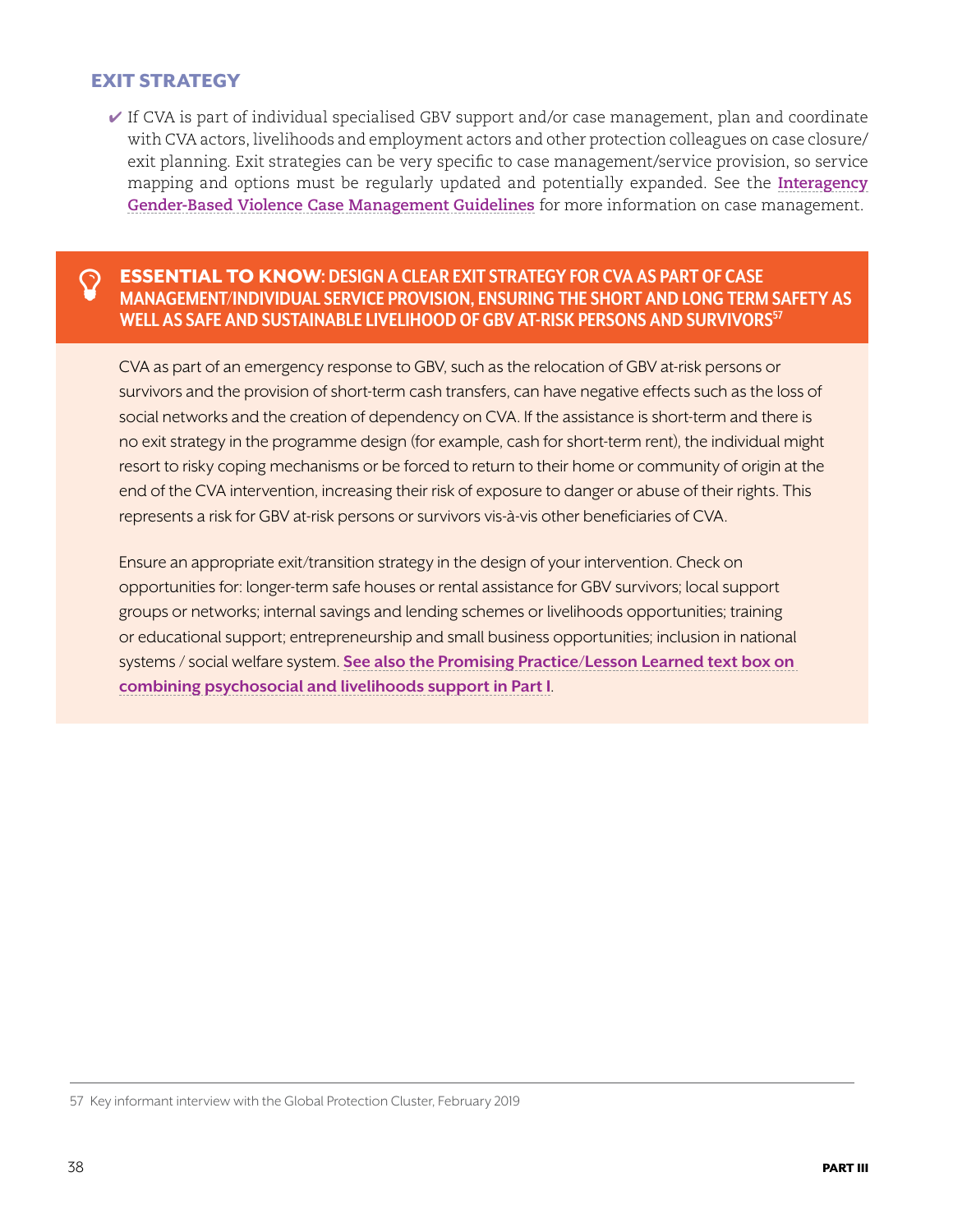<span id="page-38-0"></span>ŭ PROMISING PRACTICES / LESSONS LEARNED**: CVA CAN BE PROTECTIVE WHEN COMBINED WITH A STRONG ENCOMPASSING PROGRAMME THAT AIMS FOR SUSTAINABILITY, INCLUDING PSYCHOSOCIAL AND LIVELIHOODS SUPPORT AND WOMEN'S RIGHTS EDUCATION58**

1) In Za'atari and Azraq refugee camps in Jordan, a study of UN Women's Oasis model showed that involvement in full-time CFW along with access to public spaces and opportunities to engage with peers (building social capital) led to a decrease in domestic violence for 20% of beneficiaries and an increase in household decision-making power for more than 70%.<sup>59</sup> Many participants also reported increased self-esteem and fewer feelings of isolation and depression.

The Oasis model is a centre for resilience and empowerment of women offering multi-sectoral services under three pillars:

- i. Secure livelihoods opportunities provided via CFW that graduates into work permit employment opportunities or microbusinesses;
- ii. GBV prevention, protection and awareness raising services;
- iii. Educational opportunities linked to market needs, leadership and civic engagement initiatives and the engagement of men in Oasis activities through peer support groups to combat GBV and harmful social norms.

2) In a study of a multi-sector UNHCR programme in Ecuador, "[c]ash transfers were found to have a protective influence insofar as [they were] combined with the different elements of the Graduation Approach [see below], in particular psychosocial support, training in aspects supporting economic independence, women's rights, and strengthening of self-esteem, and support from social workers. Women persons of concern interviewed report that in the situation of displacement, tensions around poverty and financial uncertainty is a trigger for violence in the household and that in that context, a cash balance has functioned as a factor of protection and deterrence of violence."

The Graduation Approach is a sequenced, multi-sector intervention that supports the poorest and most vulnerable households to achieve sustained income and move out of extreme poverty within a specified period. It is a comprehensive programme that includes consumption assistance to meet basic needs, skills training, seed capital or employment opportunities to jump-start economic activity, financial education, access to savings and mentoring to build confidence and reinforce skills.

<sup>58</sup> Cash Assistance and the Prevention, Mitigation and Response to Sexual and Gender-based Violence (SGBV): Findings from Research in Lebanon, Ecuador and Morocco (UNHCR forthcoming); **[UNHCR Graduation Approach](https://www.unhcr.org/graduation-approach-56e9752a4.html)**

<sup>59</sup> UN Women Jordan Humanitarian Action Brief (UN Women 2017); **[Restoring Dignity and Building Resilience, Monitoring Report](http://www.unwomen.org/en/digital-library/publications/2016/3/restoring-dignity-and-building-resilience-in-jordan)  [on UN Women's Programming in Za'atari Refugee Camp](http://www.unwomen.org/en/digital-library/publications/2016/3/restoring-dignity-and-building-resilience-in-jordan)**; Technical Report on the Oasis Model, updated second edition (UN Women forthcoming 2019)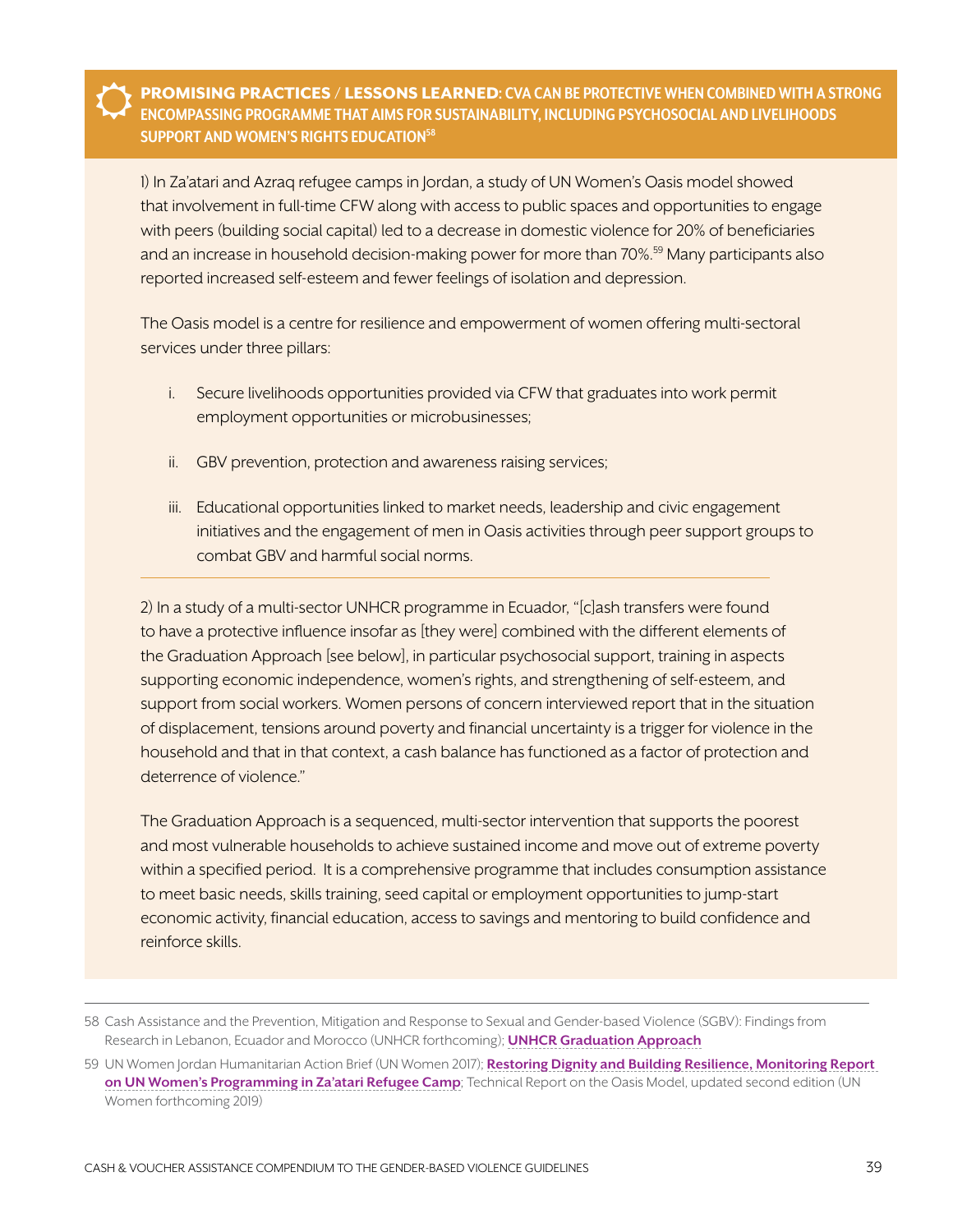### <span id="page-39-0"></span>IMPLEMENTATION

© **See**[GBV Guidelines](https://gbvguidelines.org/)**: Implementation (page 38) and the Programme Quality Toolbox:**  [Implementation](http://pqtoolbox.cashlearning.org/Registration-and-data-protection)

#### DATA PROTECTION<sup>60</sup>

- ✔ Data protection is important for all programmes, but particularly sensitive for GBV survivors or persons at risk of GBV, who may need to remain anonymous to protect themselves from discrimination or violence by family members, the community or local authorities.
- ✔ Document data compliance protocols when referring persons at risk of GBV or GBV survivors to CVA. These requirements must ensure the safe and ethical management of information and address the sharing and storage of confidential client data. Protect privacy during the sharing of data between humanitarian partners.

#### **DELIVERY**

✔ Adapt standard CVA operating procedures when integrating CVA into individual specialised GBV support and/or case management. This should be done jointly by GBV specialists and CVA actors and based on contextual analyses. For example, adapted or alternative mechanisms for registration and cash or voucher delivery may be necessary.

### **COORDINATION**

- © **See**[GBV Guidelines](https://gbvguidelines.org/)**: Ensuring Implementation of the Guidelines: Responsibilities of Key Actors (page 18-28) and the Programme Quality Toolbox:** [Coordination](http://pqtoolbox.cashlearning.org/Coordination)
	- ✔ In general, GBV prevention and response should be led by GBV or protection actors as part of comprehensive GBV programming, with contributions from CVA actors.

#### HCT:

- $\checkmark$  Ensure that CVA-related assessments, monitoring and other data collection mechanisms include questions that explore potential GBV risks as well as the disaggregation of data by sex, age and other characteristic factors (such as disability and self-identified sexual orientation and gender identity)
- $\checkmark$  Include regular reporting in inter-cluster/sector meetings and CWG about strategies used to mitigate GBV risks in CVA across all sectors, and the results of such strategies. Include programme evaluation questions relating to GBV prevention and mitigation in CVA.

#### CLUSTER/SECTOR COORDINATORS:

 $\blacktriangledown$  Advocate for all sector programming (not limited to the CVA component or modality) to integrate GBV risk mitigation into their programming responses, with reference to the **[GBV Guidelines](https://gbvguidelines.org/wp/wp-content/uploads/2016/10/2015_IASC_Gender-based_Violence_Guidelines_full-res.pdf)** and GBV risk mitigation more broadly.

<sup>60</sup> See for example the Protocol for GBV Case Workers in **[Mainstreaming GBV Considerations in CBIs and Utilizing Cash in GBV](https://www.womensrefugeecommission.org/issues/livelihoods/research-and-resources/1549-mainstreaming-gbv-considerations-in-cbis-and-utilizing-cash-in-gbv-response)  [Response: Toolkit for Optimizing Cash-based Interventions for Protection from Gender-based Violence](https://www.womensrefugeecommission.org/issues/livelihoods/research-and-resources/1549-mainstreaming-gbv-considerations-in-cbis-and-utilizing-cash-in-gbv-response)**; **[GBV Guidelines](https://gbvguidelines.org/en/)** (page 151: Confidentiality and pages 312-313: Resources on Data Collection)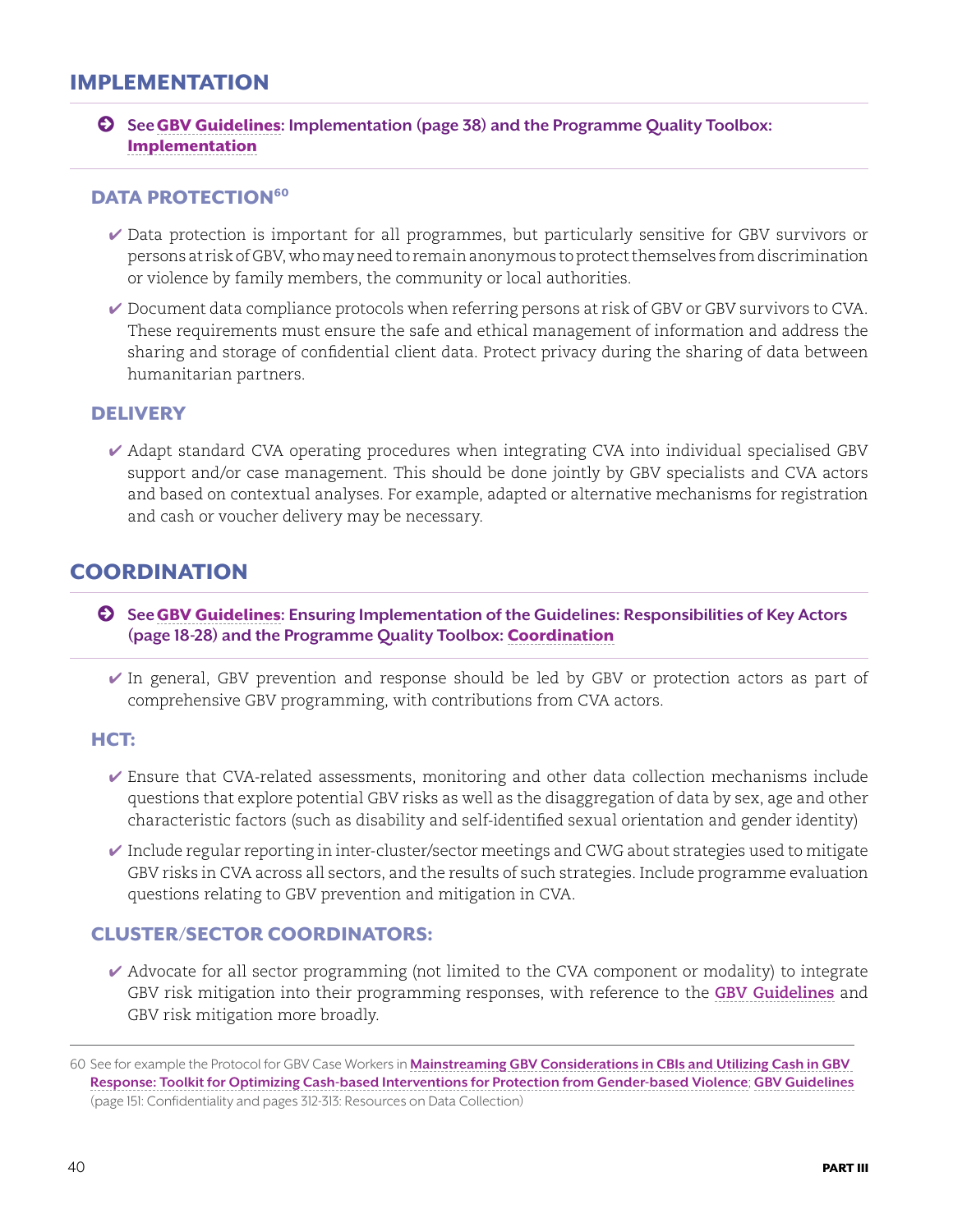- <span id="page-40-0"></span> $\checkmark$  Share experience of integrating GBV risk mitigation into CVA in that context, if possible, and how this has contributed to an effective response.
- ✔ Assign GBV focal points to regularly participate in CWG, ICCG or other CVA forums.
- $\blacktriangleright$  Advocate for CVA (and for all programming) that minimises GBV-related risks as a result of participation and is accessible to those at risk of GBV.

#### GBV COORDINATION MECHANISM:

✔ Develop basic GBV messages with CWG / ICCG and disseminate during community outreach and awareness-raising for CVA.

### MONITORING

© **See**[GBV Guidelines](https://gbvguidelines.org/)**: Monitoring and Evaluation (page 44) and Monitoring and Evaluation Throughout the Programme Cycle (by sector beginning on page 68) and the Programme Quality Toolbox:** [Monitoring](http://pqtoolbox.cashlearning.org/Process-and-output-monitoring)

#### GENERAL

- ✔ Carefully consider any programmatic effects with respect to the *overall programme*. Attribution to one variable such as the modality of assistance (e.g. cash, vouchers or in-kind) should not be assumed, but carefully monitored and evaluated. It is important to consider the package of services and assistance, including but not limited to CVA, that contribute to GBV prevention and response.
- $\blacktriangleright$  Reflect the individual needs, risk and mitigation mechanisms initially identified through case action planning in outcome monitoring of CVA as part of GBV individual case management.
- $\checkmark$  Outcome monitoring should focus on the reduction in risk of exposure to GBV (e.g. reduction in IPV); reduction or mitigation of risky coping strategies (e.g. reduction in sex work as a coping strategy or engaging in sex work in a safer manner than before); or access to services (e.g. improved access to reproductive health services), as relevant to the programme objectives.<sup>61</sup>

#### **SAMPLE INDICATORS<sup>62</sup>**

- ✔ Percentage of GBV case management clients whose CVA contributed to the intended objective as defined by the case plan
- $\blacktriangleright$  Percentage of GBV case management clients / CVA recipients who report a reduction in IPV
- $\blacktriangleright$  Percentage of GBV case management clients / CVA recipients who are able to access needed services (e.g. transport, health, training or education)
- $\blacktriangleright$  Percentage of GBV case management clients / CVA recipients who are able to meet their basic needs and care for their dependents
- ✔ Percentage of GBV case management clients / CVA recipients who have reduced or made safer their risky coping strategies
- $\vee$  CVA is integrated into GBV standard operating procedures (SOPs) and included in referral pathways

<sup>61</sup> **[Humanitarian Cash Transfer Programming and Gender-Based Violence Outcomes](http://www.cashlearning.org/resources/library/1271-humanitarian-cash-transfer-programming-and-gender-based-violence-outcomes-evidence-and-future-research-priorities)**

<sup>62</sup> See **[Gender Tip Sheet for Cash Based Interventions](https://bit.ly/2Nz5te2)** for more sample indicators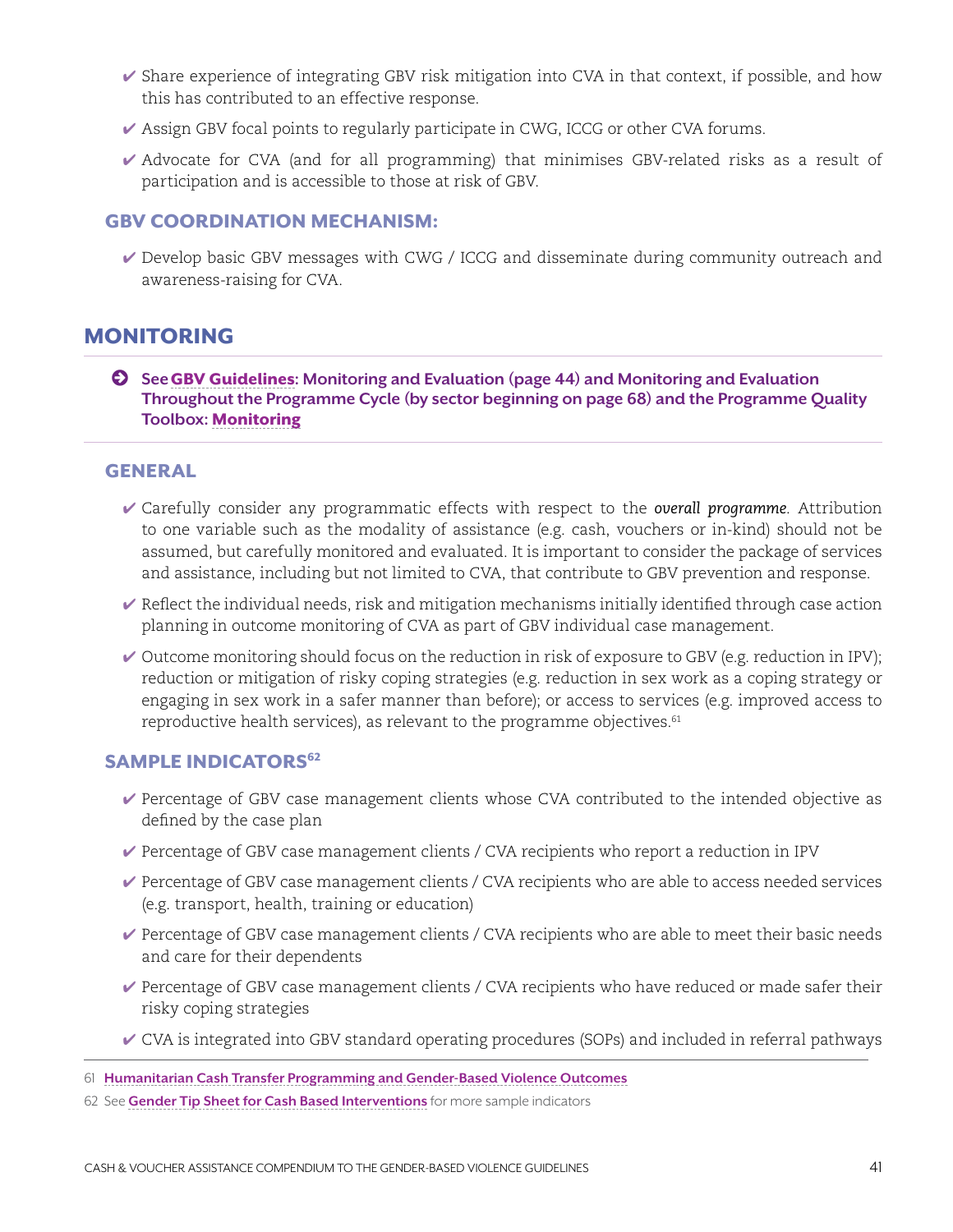# <span id="page-41-0"></span>**Annex 1: Glossary**

## GBV-RELATED TERMS

| <b>TERM</b>                                                         | <b>DEFINITION</b>                                                                                                                                                                                                                                                                                                                                                                                                                                                                                                                                                                                                                                                                                                                                                                                                       | <b>SOURCE</b>                                                                                                                                                                                    |
|---------------------------------------------------------------------|-------------------------------------------------------------------------------------------------------------------------------------------------------------------------------------------------------------------------------------------------------------------------------------------------------------------------------------------------------------------------------------------------------------------------------------------------------------------------------------------------------------------------------------------------------------------------------------------------------------------------------------------------------------------------------------------------------------------------------------------------------------------------------------------------------------------------|--------------------------------------------------------------------------------------------------------------------------------------------------------------------------------------------------|
| <b>GENDER-BASED</b><br><b>VIOLENCE (GBV)</b>                        | Gender-Based Violence (GBV) is an umbrella term for any harmful act that<br>is perpetrated against a person's will and that is based on socially ascribed<br>(i.e. gender) differences between males and females. It includes acts that<br>inflict physical, sexual or mental harm or suffering, threats of such acts,<br>coercion and other deprivations of liberty. These acts can occur in public or<br>in private.                                                                                                                                                                                                                                                                                                                                                                                                  | <b>GBV Guidelines</b>                                                                                                                                                                            |
|                                                                     | The term GBV is most commonly used to underscore how systemic<br>inequality between males and females-which exists in every society in<br>the world-acts as a unifying and foundational characteristic of most<br>forms of violence perpetrated against women and girls. GBV can be<br>compounded by multiple and intersecting factors of discrimination, such<br>as discrimination on the grounds of gender, age, or disability. Some<br>examples would be women and girls with disabilities being identified as<br>"easy targets" by offenders, as well as the additional barriers they face<br>to disclose situations of violence. It is also important to note that persons<br>with non-conforming sexual orientations or gender identities may also be<br>extremely vulnerable to GBV in a wide range of contexts. | <b>Humanitarian Cash Transfer</b><br><b>Programming and Gender-</b><br><b>Based Violence Outcomes;</b><br><b>Including Children with</b><br><b>Disabilities in Humanitarian</b><br><b>Action</b> |
| <b>GBV INTEGRATION/</b><br><b>MAINSTREAMING</b>                     | The process of ensuring that a programme (I) does not cause or increase<br>the likelihood of GBV; (2) proactively seeks to identify and takes action<br>to mitigate GBV risks in the environment and in programme design and<br>implementation; and (3) proactively facilitates and monitors vulnerable<br>groups' safe access to services.                                                                                                                                                                                                                                                                                                                                                                                                                                                                             | <b>GBV Guidelines</b>                                                                                                                                                                            |
| <b>GBV STAND-ALONE/</b><br><b>SPECIALISED</b><br><b>PROGRAMMING</b> | Dedicated GBV programmes that involve GBV specialists and have specific<br>objectives, activities and indicators for the purposes of advancing GBV<br>prevention or response outcomes, which include a CVA component.                                                                                                                                                                                                                                                                                                                                                                                                                                                                                                                                                                                                   | <b>GBV Guidelines</b>                                                                                                                                                                            |
| <b>GBV PREVENTION</b>                                               | GBV prevention refers to taking action to stop GBV from occurring. Some<br>examples include: scaling up activities that promote gender equality<br>or working with communities, particularly men and boys, to address<br>practices that contribute to GBV.                                                                                                                                                                                                                                                                                                                                                                                                                                                                                                                                                              | <b>GBV Guidelines</b>                                                                                                                                                                            |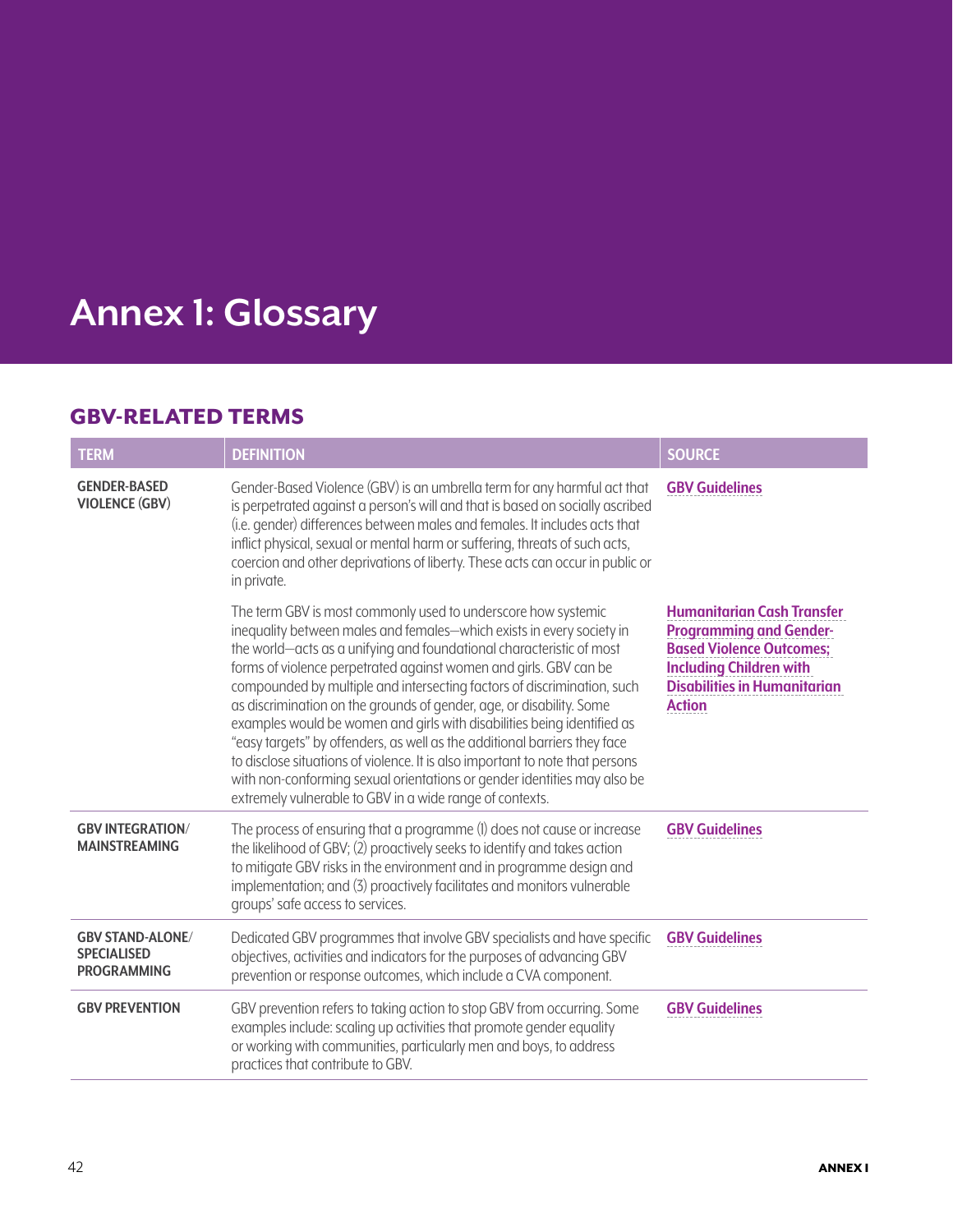| <b>TERM</b>                                                                      | <b>DEFINITION</b>                                                                                                                                                                                                                                                                                                                                                                                                                                                                                                                                                                                                                                                                                                                                                                                                                                | <b>SOURCE</b>                                                                                                                                                                                                                    |  |
|----------------------------------------------------------------------------------|--------------------------------------------------------------------------------------------------------------------------------------------------------------------------------------------------------------------------------------------------------------------------------------------------------------------------------------------------------------------------------------------------------------------------------------------------------------------------------------------------------------------------------------------------------------------------------------------------------------------------------------------------------------------------------------------------------------------------------------------------------------------------------------------------------------------------------------------------|----------------------------------------------------------------------------------------------------------------------------------------------------------------------------------------------------------------------------------|--|
| <b>GBV RISK MITIGATION</b>                                                       | GBV risk mitigation refers to actions aimed at reducing the risk of exposure<br>to GBV. For example, ensuring that appropriate lighting and security<br>patrols are in place from the onset of establishing displacement camps to<br>reduce exposure to GBV for women and girls.                                                                                                                                                                                                                                                                                                                                                                                                                                                                                                                                                                 | <b>GBV Guidelines</b>                                                                                                                                                                                                            |  |
| <b>GBV RESPONSE</b>                                                              | GBV response refers to assistance and services that aim to save lives<br>and contribute to recovery or resilience after GBV has occurred, such as<br>immediate medical and psychosocial care for GBV survivors or livelihoods<br>and education programmes for mothers of children born of rape.                                                                                                                                                                                                                                                                                                                                                                                                                                                                                                                                                  | <b>GBV Guidelines</b>                                                                                                                                                                                                            |  |
| <b>INTIMATE PARTNER</b><br><b>VIOLENCE (IPV) AND</b><br><b>DOMESTIC VIOLENCE</b> | While these terms are sometimes used interchangeably, there are<br>important distinctions between them. 'Domestic violence' is a term used<br>to describe violence that takes place within the home or family between<br>intimate partners as well as between other family members. 'Intimate<br>partner violence' (IPV) applies specifically to violence occurring between<br>intimate partners (married, cohabiting, boyfriend/girlfriend or other close<br>relationships), and is defined by the World Health Organization (WHO)<br>as behaviour by an intimate partner or ex-partner that causes physical,<br>sexual or psychological harm, including physical aggression, sexual<br>coercion, psychological abuse and controlling behaviours. This type of<br>violence may also include the denial of resources, opportunities or services. | <b>GBV Guidelines</b>                                                                                                                                                                                                            |  |
| <b>SEXUAL EXPLOITATION</b>                                                       | Any abuse of a position of vulnerability, differential power or trust for<br>sexual purposes; this includes profiting momentarily, socially or politically<br>from the sexual exploitation of another. Sexual exploitation is one of the<br>purposes of trafficking in persons (performing in a sexual manner, forced<br>undressing and/or nakedness, coerced marriage, forced childbearing,<br>engagement in pornography or prostitution, sexual extortion for the<br>granting of goods, services, assistance benefits, sexual slavery).                                                                                                                                                                                                                                                                                                        | <b>Sexual and Gender-Based</b><br><b>Violence against Refugees,</b><br><b>Returnees and Internally</b><br><b>Displaced Persons: Guidelines</b><br>for Prevention and Response                                                    |  |
| <b>SEX WORK</b>                                                                  | Sex workers are female, male, and transgender adults and young people<br>(over 18 years of age) who receive money or goods in exchange for sexual<br>services, either regularly or occasionally. Sex work may vary in the degree<br>to which it is "formal" or "organized." It is important to note that sex work<br>is consensual sex between adults, which takes many forms, and varies<br>between countries and communities.                                                                                                                                                                                                                                                                                                                                                                                                                  | <b>Working with Refugees</b><br><b>Engaged in Sex Work:</b><br><b>A Guidance Note for</b><br><b>Humanitarians</b>                                                                                                                |  |
| <b>TRANSACTIONAL SEX</b>                                                         | The exchange of money, employment, goods or services for sex, including<br>sexual favours or other forms of humiliating, degrading or exploitative<br>behaviour. This includes any exchange of assistance that is due to<br>beneficiaries of assistance.                                                                                                                                                                                                                                                                                                                                                                                                                                                                                                                                                                                         | <b>United Nations Glossary on</b><br><b>Sexual Exploitation and Abuse</b><br>(Task Team on the SEA Glossary for<br>the Special Coordinator on improving<br>the United Nations response to sexual<br>exploitation and abuse 2017) |  |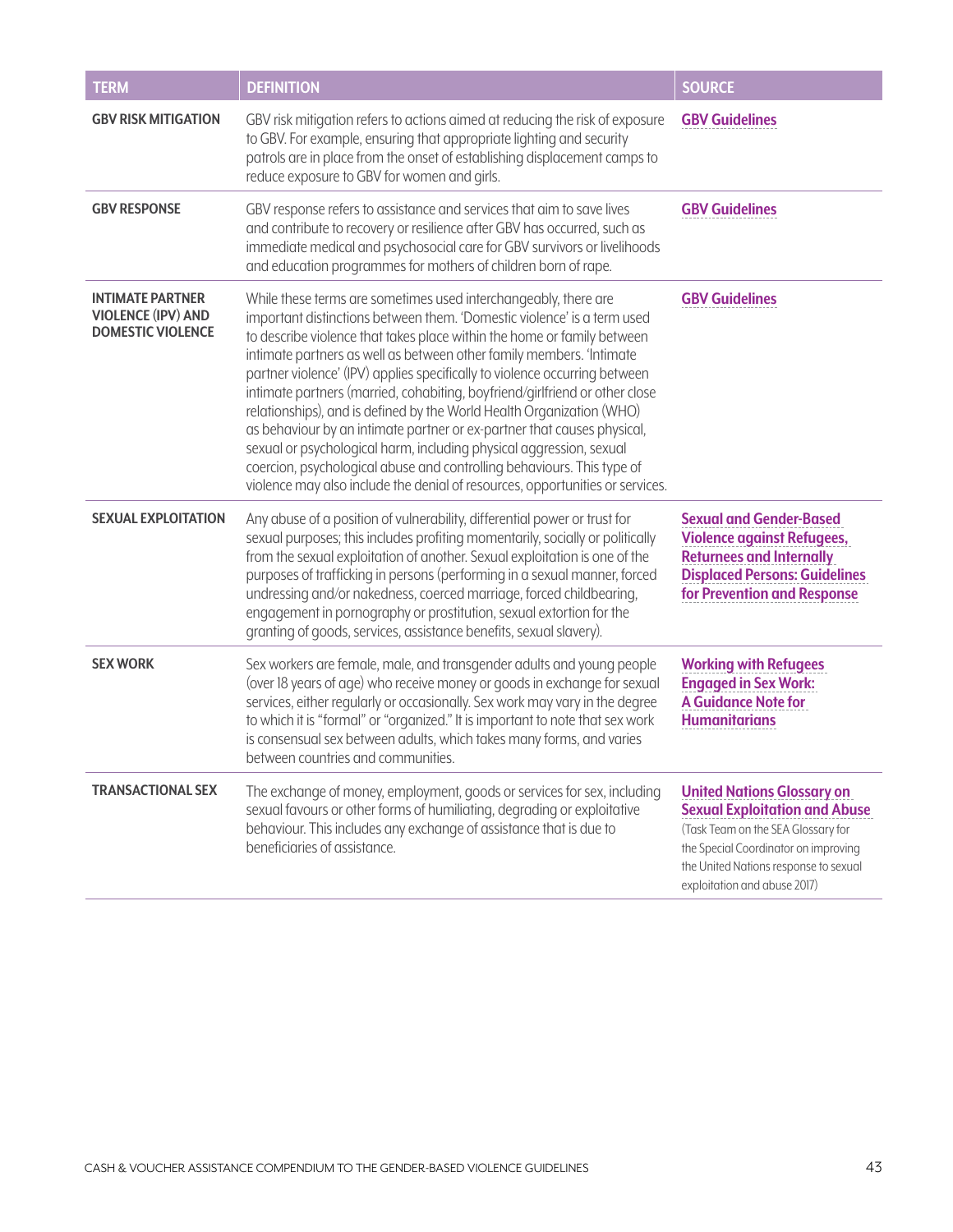## <span id="page-43-0"></span>CVA-RELATED TERMS

#### Sources: **[Cash Learning Partnership Glossary](http://www.cashlearning.org/resources/glossary) and [Monitoring Guidance for CTP in Emergencies](http://www.cashlearning.org/resources/library/1046-monitoring4ctp-monitoring-guidance-for-ctp-in-emergencies)**

| <b>TERM</b>                                          | <b>DEFINITION</b>                                                                                                                                                                                                                                                                                                                                                                                                                                                                                                                                                                                                                                                                                                                                                                                       |
|------------------------------------------------------|---------------------------------------------------------------------------------------------------------------------------------------------------------------------------------------------------------------------------------------------------------------------------------------------------------------------------------------------------------------------------------------------------------------------------------------------------------------------------------------------------------------------------------------------------------------------------------------------------------------------------------------------------------------------------------------------------------------------------------------------------------------------------------------------------------|
| <b>CASH AND VOUCHER</b><br><b>ASSISTANCE (CVA)</b>   | CVA refers to all programmes where cash transfers or vouchers for goods or services are directly provided to<br>recipients. In the context of humanitarian assistance, the term is used to refer to the provision of cash transfers<br>or vouchers given to individuals, household or community recipients, not to governments or other state actors.<br>This excludes remittances and microfinance in humanitarian interventions (although microfinance and money<br>transfer institutions may be used for the actual delivery of cash). CVA includes cash-for-work.<br>CVA is distinct from, but complementary to, in-kind assistance or direct service provision. CVA is a modality, not<br>a programme or sector, which helps to meet programmatic objectives such as meeting basic needs, boosting |
| <b>DELIVERY MECHANISM</b>                            | livelihoods recovery or improving access to services.<br>Means of delivering a cash or voucher transfer (e.g. smart card, mobile money transfer, cash in hand, cheque,<br>ATM card, etc.).                                                                                                                                                                                                                                                                                                                                                                                                                                                                                                                                                                                                              |
| <b>FINANCIAL SERVICE</b><br><b>PROVIDER (FSP)</b>    | An entity that provides financial services, which may include e-transfer services. Depending upon your context,<br>financial service providers may include e-voucher companies, financial institutions (such as banks and<br>microfinance institutions) or mobile network operators (MNOs). FSPs include many entities (e.g. investment<br>funds, insurance companies, accountancy firms) beyond those that offer humanitarian cash transfers or<br>voucher services, hence within cash transfer programming (CTP) literature FSP generally refers to those<br>providing transfer services                                                                                                                                                                                                              |
| <b>CONDITIONALITY</b>                                | Conditionality refers to prerequisite activities or obligations that a recipient must fulfil in order to receive<br>assistance. Conditions can in principle be used with any kind of transfer (e.g. cash, vouchers, in-kind, service<br>delivery) depending on the intervention design and objectives. Some interventions might require recipients to<br>achieve agreed outputs as a condition of receiving subsequent tranches. Note that conditionality is distinct from<br>restriction (how assistance is used) and targeting (criteria for selecting recipients). Types of condition include<br>attending school, building a shelter, attending nutrition screenings, undertaking work/training, etc. Cash for<br>work/assets/training are all forms of conditional transfer.                       |
| <b>MODALITY</b>                                      | Modality refers to the form of assistance (e.g. cash transfer, vouchers, in-kind, service delivery) or a combination<br>(modalities). This can include both direct transfers at the household level and assistance provided at a more<br>general or community level (e.g. health services, WASH infrastructure).                                                                                                                                                                                                                                                                                                                                                                                                                                                                                        |
| <b>MINIMUM</b><br><b>EXPENDITURE BASKET</b><br>(MEB) | MEB requires the identification and quantification of basic needs items and services that can be monetised<br>and are accessible through local markets and services. Items and services included in the MEB are those<br>that households in a given context are likely to prioritise, on a regular or seasonal basis. A MEB is inherently<br>multisectoral and based on the average cost of the items composing the basket. It can be calculated for various<br>sizes of households                                                                                                                                                                                                                                                                                                                     |
| <b>MULTIPURPOSE CASH</b><br><b>TRANSFERS (MPC)</b>   | MPC are transfers (either periodic or one-off) corresponding to the amount of money required to cover, fully or<br>partially, a household's basic and/or recovery needs. The term refers to transfers designed to address multiple<br>needs, with the transfer value calculated accordingly. MPC transfer values are often indexed to expenditure<br>gaps based on a MEB or other monetised calculation of the amount required to cover basic needs. All MPCs are<br>unrestricted in terms of use as they can be spent as the recipient chooses.                                                                                                                                                                                                                                                        |
| <b>OUTCOME</b><br><b>MONITORING</b>                  | Outcome monitoring focuses on the delivery of project outcomes and assesses changes (intended and<br>unintended) brought about by the project. Assessing the extent of progress against outcomes allows for any<br>necessary adjustments to be made; it is also essential for providing information for project evaluations. For<br>CVA, the immediate outcome is that beneficiaries are able to spend the cash/voucher, while the medium-term<br>outcome is that households are able to meet their basic needs/sector specific needs (depending on what the<br>transfers were designed to achieve). See Monitoring Guidance for CTP in Emergencies page 32-46.                                                                                                                                         |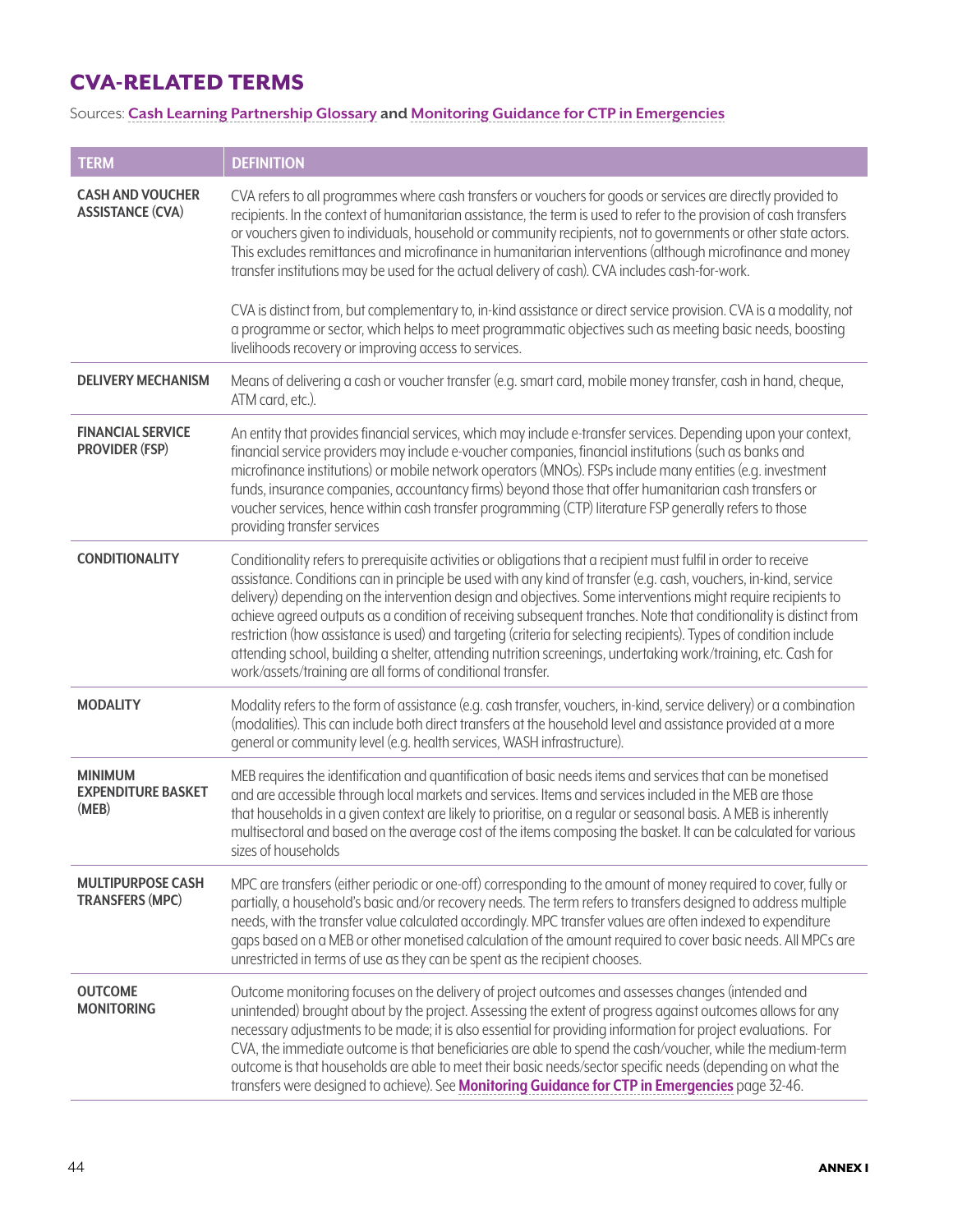| <b>TERM</b>               | <b>DEFINITION</b>                                                                                                                                                                                                                                                                                                                                                                                                                                                                                                                                                                                                                                                                                                                                                              |
|---------------------------|--------------------------------------------------------------------------------------------------------------------------------------------------------------------------------------------------------------------------------------------------------------------------------------------------------------------------------------------------------------------------------------------------------------------------------------------------------------------------------------------------------------------------------------------------------------------------------------------------------------------------------------------------------------------------------------------------------------------------------------------------------------------------------|
| <b>PROCESS MONITORING</b> | Process monitoring assesses if resources or inputs (e.g. funds, goods in kind, human resources) are being used<br>at the planned rate or period, and that activities are happening in line with plans (addressing the correct needs<br>of the right people) to deliver outputs. CVA process monitoring relates to activities (registration, verification and<br>transferring the cash via the delivery mechanism) and outputs (beneficiary has received the cash/voucher).<br>Process monitoring has requirements specific to the type of transfer and delivery mechanism being used and<br>requires distinct issues to be monitored at the level of the beneficiary/household, market, and implementing<br>agency. See Monitoring Guidance for CTP in Emergencies page 20-31. |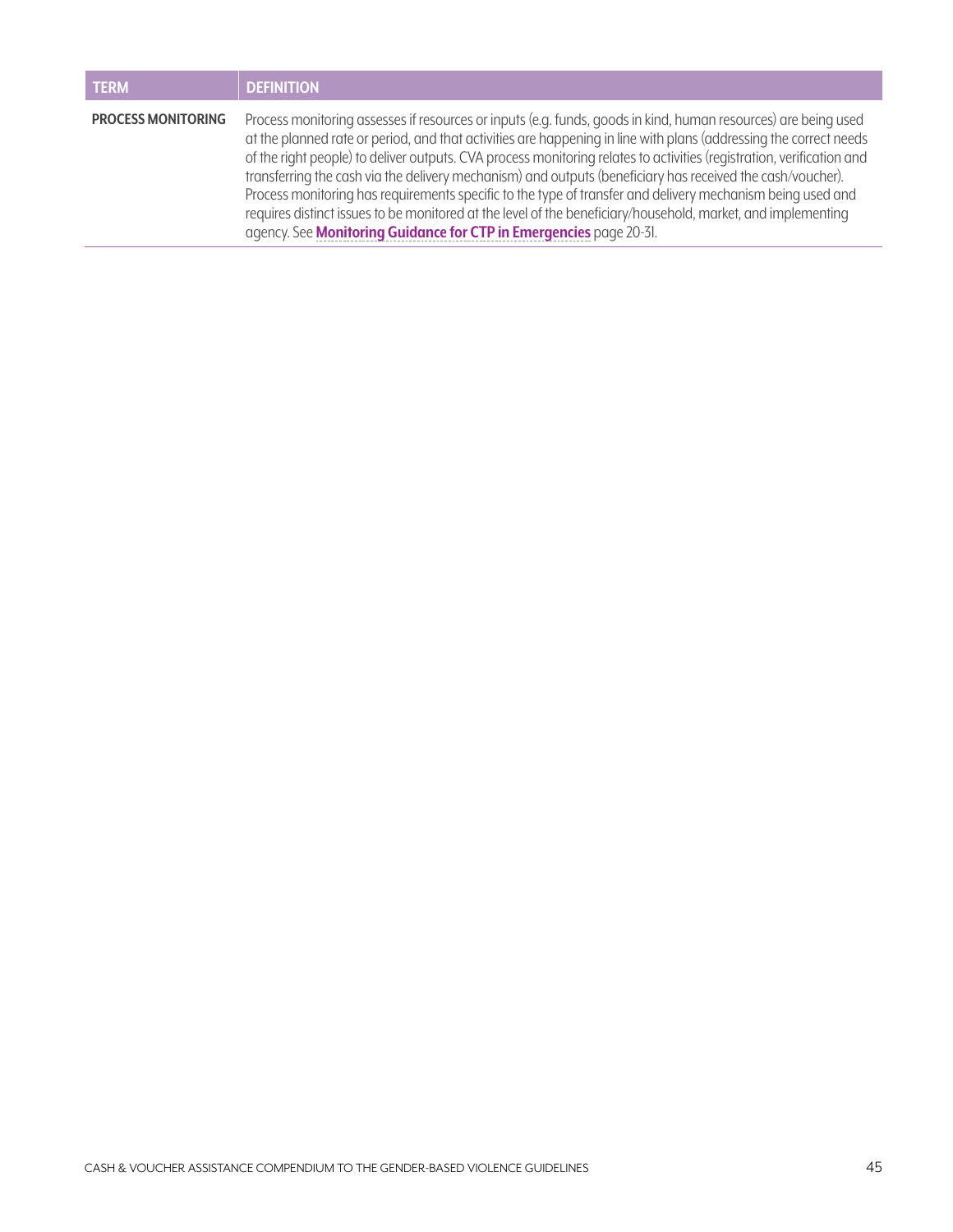## <span id="page-45-0"></span>**Annex 2: References**

**[As the movement for cash transfer programming advances, how can we ensure that people with disabilities are not left](http://www.cashlearning.org/downloads/cash-disability-calp-hi.pdf)  [behind in cash transfer programming for emergencies?](http://www.cashlearning.org/downloads/cash-disability-calp-hi.pdf) (Leduc, M. et al.,** CaLP and Handicap International, undated)

**[Cash Assistance and Gender: Key Considerations and Learning](https://www.unhcr.org/protection/operations/5bbf501b4/cash-assistance-gender-key-considerations-learning.html)** (UNHCR 2018)

Cash assistance and the prevention, mitigation and response to sexual and gender-based violence (SGBV): Findings from research in Lebanon, Ecuador and Morocco (UNHCR forthcoming)

**[Cash Feasibility and Response Analysis Toolkit](https://www.unhcr.org/5a8429317.pdf)** (UNHCR 2017)

**[Cash Transfer Programming and Child Protection in Humanitarian Action](https://www.alliancecpha.org/en/child-protection-online-library/cash-transfer-programming-and-child-protection-humanitarian-action)**: Review and Opportunities to Strengthen the Evidence (Sarrouh, L. et al., The Alliance for Child Protection in Humanitarian Action 2019)

CARE Framework and Theory of Change for Addressing GBV in Emergencies (CARE forthcoming 2019)

**[Dignity and the displaced Rohingya in Bangladesh](https://www.odi.org/sites/odi.org.uk/files/resource-documents/12362.pdf)**: 'Ijjot is a huge thing in this world' (Holloway, K. and Fan, L., Humanitarian Practice Group 2018)

**[Distribution: Shelter Materials, NFI and Cash: Guidance to Reduce the Risk of Gender-Based Violence](https://www.sheltercluster.org/gbv-shelter-programming-working-group/documents/distribution-shelter-materials-nfi-cash-first)** (Global Shelter Cluster, IOM and CARE 2018)

**[GBV Risk Reduction in Shelter Programmes: three case studies](https://gbvguidelines.org/wp/wp-content/uploads/2018/05/GBV-Risk-Reduction-in-Shelter-Programmes-Case-Studies.pdf)**, Case study from Benin, 2011 (CARE International UK and IOM 2016)

**[#GenderCash: One year on from the Nairobi Gender Symposium](http://www.cashlearning.org/news-and-events/news-and-events/post/525-gendercash-one-year-on-from-the-nairobi-gender-symposium-)** (Yoshikawa, L. and Rogers, T., CaLP blog 2019)

**[Gender and Age Marker](https://iascgenderwithagemarker.com/en/home/)** (IASC 2018)

**[Gender and Cash Based Assistance in Humanitarian Contexts: An Agenda for Collective Action](http://www.cashlearning.org/downloads/agenda-for-collective-action---gender---cba---final.pdf)** (Cash Learning Partnership 2018)

**[Gender and Cash-Based Programming in Malawi](http://www.cashlearning.org/resources/library/1244-gender-and-cash-based-programming-in-malawi-lessons-from-concern-worldwides-humanitarian-and-development-experience?keywords=®ion=all&country=all&year=all&organisation=all§or=all&modality=all&language=all&payment_method=all&document_type=all&searched=1)**: Lessons from Concern Worldwide's humanitarian and development experience (de Barra, C., Concern Worldwide and Molloy, E., C12 Consultants)

**[Guide for Protection in Cash-Based Interventions](http://www.cashlearning.org/resources/library/800-guide-for-protection-in-cash-based-interventions)** and related Protection Risk and Benefit Analysis Tool for Cash-Based Interventions (UNHCR 2015)

**[Guidelines for Integrating Gender-Based Violence Interventions in Humanitarian Action](https://gbvguidelines.org/en/)** and related Lessons Learned, Practice Brief, User Guide and Pocket Guide (IASC 2015)

Handbook for Coordinating Gender-based Violence Interventions in Emergencies (Gender-Based Violence Area of Responsibility, Global Protection Cluster 2018, in press)

**[Humanitarian Cash Transfer Programming and Gender-Based Violence Outcomes](http://www.cashlearning.org/resources/library/1271-humanitarian-cash-transfer-programming-and-gender-based-violence-outcomes-evidence-and-future-research-priorities)**: Evidence and Future Research Priorities (Cross et al. for WRC and IRC 2018)

IASC Guidelines on Inclusion of Persons with Disabilities, Cash-Based Interventions/Cash and Voucher Assistance chapter (IASC forthcoming 2019)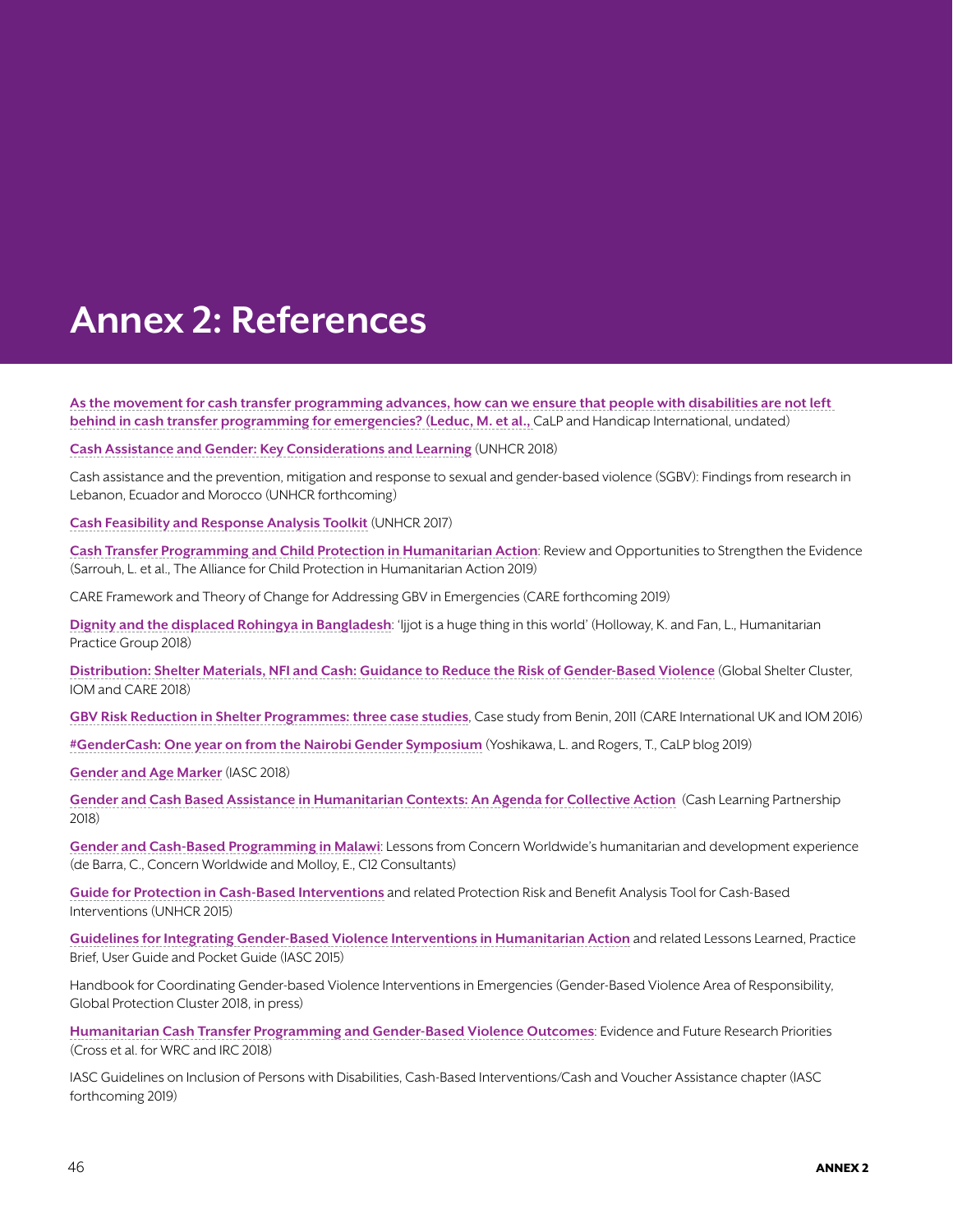**[Integrating Cash Transfers into GBV Programs in Jordan](https://www.rescue.org/report/integrating-cash-transfers-gender-based-violence-programs-jordan-benefits-risks-and)** (Yoshikawa, L., IRC 2015)

**[Integrative Mental Health and Psychosocial Support Interventions for Refugees in Humanitarian Crisis Settings: Integrative](https://www.researchgate.net/publication/326525465_Integrative_Mental_Health_and_Psychosocial_Support_Interventions_for_Refugees_in_Humanitarian_Crisis_Settings_Integrative_Health_Care_for_the_21st_Century_Refugees)  [Health Care for the 21st Century Refugees](https://www.researchgate.net/publication/326525465_Integrative_Mental_Health_and_Psychosocial_Support_Interventions_for_Refugees_in_Humanitarian_Crisis_Settings_Integrative_Health_Care_for_the_21st_Century_Refugees)** (Weissbecker, I. et al. 2019)

**[Mainstreaming GBV Considerations in CBIs and Utilizing Cash in GBV Response: Toolkit for Optimizing Cash-based](https://www.womensrefugeecommission.org/issues/livelihoods/research-and-resources/1549-mainstreaming-gbv-considerations-in-cbis-and-utilizing-cash-in-gbv-response)  [Interventions for Protection from Gender-based Violence](https://www.womensrefugeecommission.org/issues/livelihoods/research-and-resources/1549-mainstreaming-gbv-considerations-in-cbis-and-utilizing-cash-in-gbv-response)** (WRC, Mercy Corps and IRC 2018)

**[Minimum Standards for Prevention and Response to Gender-Based Violence in Emergencies](http://unfpa.org/GBViEStandards)** (UNFPA 2015)

**[OCHA on message: Cash Coordination](https://www.unocha.org/publication/ocha-message-cash-coordination)** (OCHA 2018)

**[Programme Quality Toolbox](http://pqtoolbox.cashlearning.org/)** (CaLP 2018)

**[Protection in Cash-Based Interventions: A Literature Review](http://www.cashlearning.org/resources/library/590-protection-outcomes-in-cash-based-interventions-a-literature-review)** (Berg, M. and Seferis, L. for UNHCR and Danish Refugee Council 2015)

**[Protective action: Incorporating civilian protection into humanitarian response](https://www.odi.org/publications/1084-protective-action-incorporating-civilian-protection-humanitarian-response)** (O'Callaghan, S. and Pantuliano, S., Humanitarian Practice Group 2007)

**[Restoring Dignity and Building Resilience, Monitoring Report on UN Women's Programming in Za'atari refugee camp](http://www.unwomen.org/en/digital-library/publications/2016/3/restoring-dignity-and-building-resilience-in-jordan)** (UN Women 2015)

**[Setting the Stage: What We Know \(and Don't Know\) About the Effects of Cash-Based Interventions on Gender Outcomes in](http://www.cashlearning.org/resources/library/1243-setting-the-stage-what-we-know-and-dont-know-about-the-effects-of-cash-based-interventions-on-gender-outcomes-in-humanitarian-settings?keywords=®ion=all&country=all&year=all&organisation=all§or=all&modality=all&language=all&payment_method=all&document_type=all&searched=1)  [Humanitarian Settings](http://www.cashlearning.org/resources/library/1243-setting-the-stage-what-we-know-and-dont-know-about-the-effects-of-cash-based-interventions-on-gender-outcomes-in-humanitarian-settings?keywords=®ion=all&country=all&year=all&organisation=all§or=all&modality=all&language=all&payment_method=all&document_type=all&searched=1)** (Simon, C., UN Women 2018)

**[Sexual and Gender-Based Violence against Refugees, Returnees and Internally Displaced Persons: Guidelines for Prevention](https://www.unhcr.org/3f696bcc4.pdf)  [and Response](https://www.unhcr.org/3f696bcc4.pdf)** (UNHCR 2003)

**[Tackling the Integration of Gender-Based Violence Prevention and Response and Cash-Based Interventions](http://www.cashlearning.org/resources/library/1270-tackling-the-integration-of-gender-based-violence-prevention-and-response-and-cash-based-interventions?keywords=®ion=all&country=all&year=all&organisation=all§or=all&modality=all&language=all&payment_method=all&document_type=all&searched=1)** (Manell, T., WRC 2018)

Technical Report on the Oasis Model, updated second edition (UN Women forthcoming 2019)

**[The Centrality of Protection in Humanitarian Action: Statement by the Inter-Agency Standing Committee](https://interagencystandingcommittee.org/principals/content/iasc-principals-statement-centrality-protection-humanitarian-action-2013)** (IASC 2013)

**[The Gender Handbook for Humanitarian Action](https://interagencystandingcommittee.org/gender-and-humanitarian-action/content/iasc-gender-handbook-humanitarian-action-2017)** (IASC 2017)

**[The impact of cash transfers on women and girls](https://www.odi.org/sites/odi.org.uk/files/resource-documents/11374.pdf)**: a summary of the evidence (Hagen-Zanker, J. et al., Overseas Development Institute 2017)

**[The potential of cash-based interventions to promote gender equality and women's empowerment](https://www1.wfp.org/publications/gender-and-cash-wfp-study)**: A multi-country study (WFP 2019)

Tip Sheet: Consulting with women and girls on their access to services and perceptions of safety (IASC GBV Guidelines Implementation Support Team), unpublished. Contact **[gbv.guidelines@gmail.com](mailto:gbv.guidelines%40gmail.com?subject=)** for more information.

UN Women Jordan Humanitarian Action Brief (UN Women 2017)

**[UNHCR Policy on Age, Gender and Diversity](https://www.unhcr.org/protection/women/5aa13c0c7/policy-age-gender-diversity-accountability-2018.html)** (UNHCR 2018)

**[UNHCR Tool for Participatory Assessment in Operations](http://www.refworld.org/docid/462df4232.html)** (UNHCR 2006)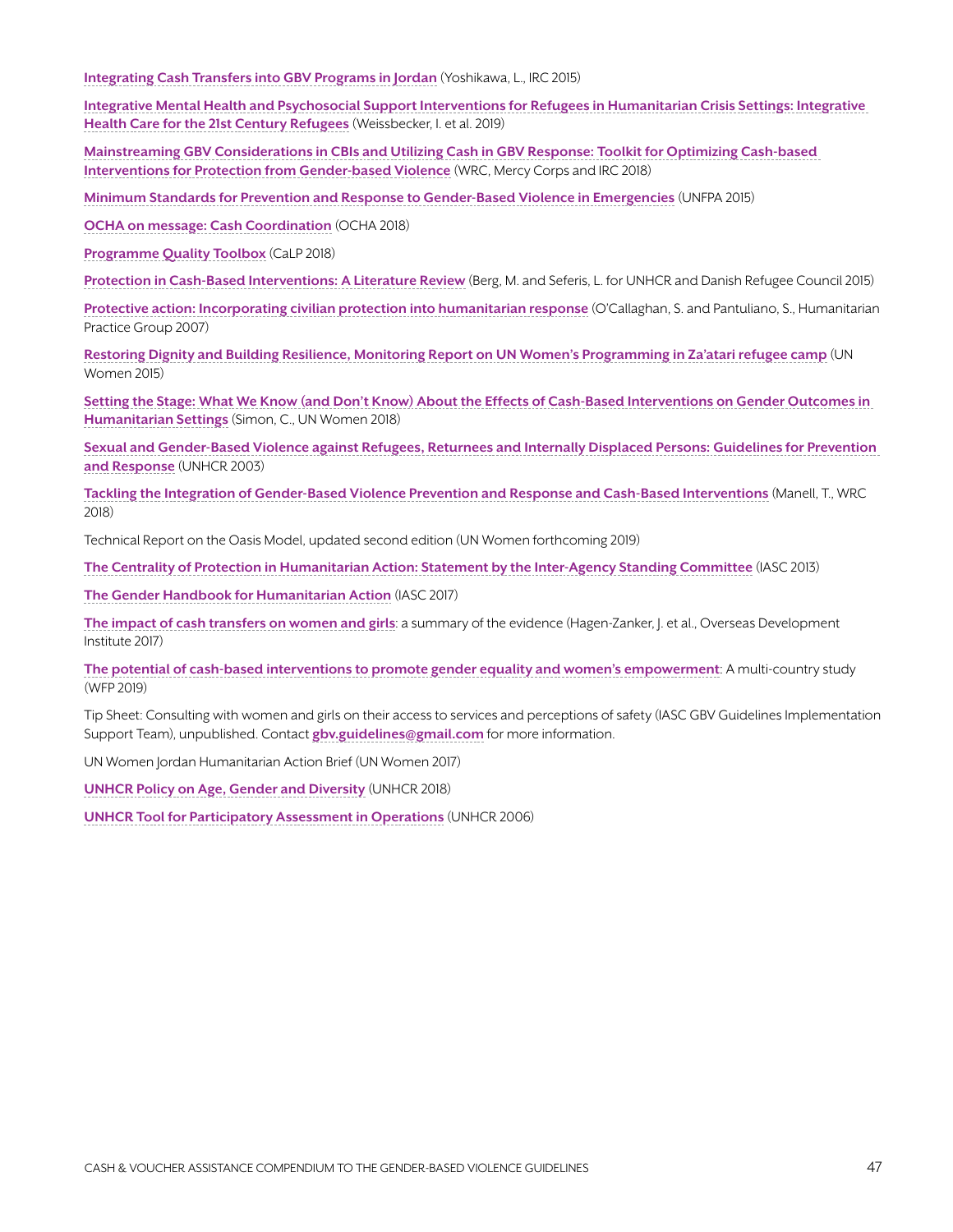## <span id="page-47-0"></span>**Annex 3: Acknowledgements**

## KEY INFORMANTS AND REVIEWERS\* (\*STARRED)

|    | <b>ORGANISATION</b>                                        | <b>NAME</b>               | <b>TITLE</b>                                                    |
|----|------------------------------------------------------------|---------------------------|-----------------------------------------------------------------|
|    | CARE                                                       | Holly Welcome Radice*     | Cash & Markets Technical Advisor                                |
| 2  | CARE                                                       | Siobhán Foran             | Gender in Emergencies Coordinator (Operations)                  |
| 3  | CARE                                                       | Tamara Shukakidze-Demuria | Humanitarian Director of Practice, Partnerships<br>& Innovation |
| 4  | Cash Learning Partnership (CaLP)                           | Lynn Yoshikawa*           | Regional Representative, Americas                               |
| 5  | CaLP                                                       | Julie Lawson McDowall*    | Knowledge Management and Research<br>Coordinator                |
| 6  | CaLP                                                       | Stefan Bumbacher*         | Senior Technical Officer                                        |
| 7  | <b>GBV Guidelines Implementation Support</b><br>Team (IST) | Erin Patrick*             | <b>GBV Guidelines Coordinator</b>                               |
| 8  | <b>GBV Guidelines IST</b>                                  | Sonia Rastogi*            | Information Management Specialist                               |
| 9  | <b>GBV Guidelines IST</b>                                  | Masumi Yamashina          | Programme Specialist (GBV Guidelines)                           |
| 10 | <b>Global Protection Cluster (GPC)</b>                     | Sofia Khetib-Grundy       | Senior Protection Coordinator, GPC                              |
| 11 | International Organisation for Migration<br>(IOM)          | Joseph Ashmore            | Shelter & Settlement Advisor                                    |
| 12 | <b>IOM</b>                                                 | Boshra Khoshnevis         | Shelter & Settlement Consultant                                 |
| 13 | <b>IOM</b>                                                 | Victoria Korsnes Nordli   | <b>GBV Specialist</b>                                           |
| 14 | International Rescue Committee (IRC)<br><i>cordan</i>      | Melanie Megevand          | Senior Technical Advisor, Women's Protection<br>and Empowerment |
| 15 | <b>IRC</b>                                                 | Ricardo Pla Cordero*      | Risk Mitigation and Inclusion Advisor                           |
| 16 | Mercy Corps                                                | Kevin McNulty             | Senior Protection Advisor                                       |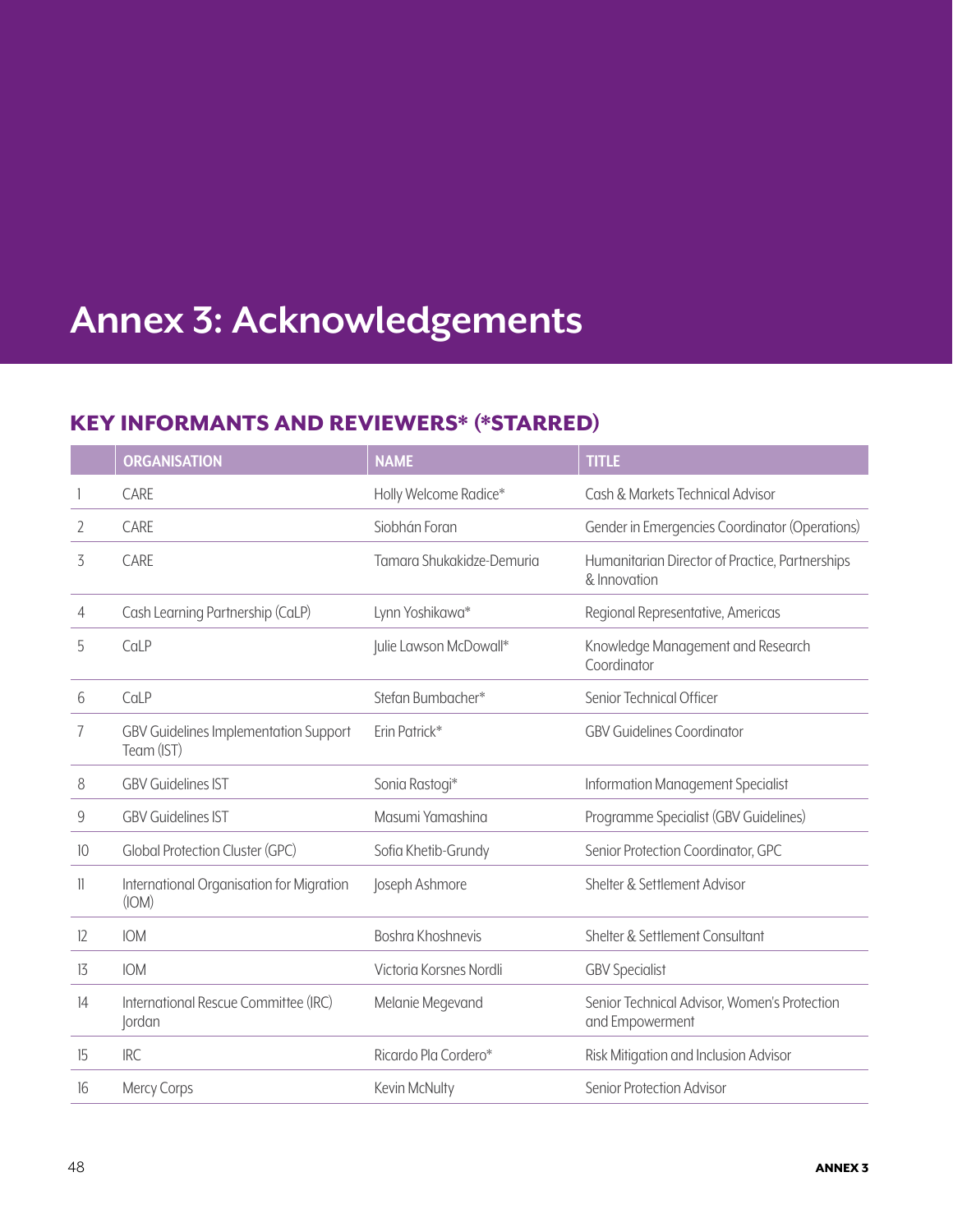|    | <b>ORGANISATION</b>                                        | <b>NAME</b>          | <b>TITLE</b>                                                                |
|----|------------------------------------------------------------|----------------------|-----------------------------------------------------------------------------|
| 17 | Mercy Corps                                                | Alexa Swift          | Senior Advisor, Economic Coping and Recovery                                |
| 18 | Oxfam                                                      | Julie Lafrenière     | Gender Team Lead                                                            |
| 19 | UNICEF/UNHCR                                               | Kirstin Lange*       | Senior Disability Advisor                                                   |
| 20 | <b>UNICEF</b>                                              | Shannon Hayes*       | Project Coordinator - DTM for Children on the<br>Move                       |
| 21 | UN Office of the High Commissioner for<br>Refugees (UNHCR) | Laura Madsen*        | Cash & Protection Advisor                                                   |
| 22 | <b>UNHCR</b>                                               | Elizabeth Morrissey* | Protection Officer (SGBV)                                                   |
| 23 | <b>UNHCR</b>                                               | Renate Frech         | Senior Protection Officer (SGBV), Global Learning<br>and Development Centre |
| 24 | <b>UN Women</b>                                            | Eva Langaas          | Programme Analyst                                                           |
| 25 | <b>UN Women</b>                                            | Claire A. Simon*     | Consultant, Cash and Gender                                                 |
| 26 | UN Women                                                   | Theresia Thylin      | Humanitarian and Gender Specialist                                          |
| 27 | UN Women Jordan Country Office                             | Ana Lukatela*        | Head of Programmes, UN Women Jordan<br>Country Office                       |
| 28 | UN Women Regional Office for Arab<br><b>States</b>         | Ekram El-Huni*       | Regional Programme Coordinator, The EU<br>Madad Fund, Amman, Jordan         |
| 29 | UN Women Regional Office for Arab<br><b>States</b>         | <b>Rachel Weeks</b>  | Regional Advisor, Peace, Security and<br>Humanitarian Action, Arab States   |
| 30 | Women's Refugee Commission (WRC)                           | Tenzin Manell*       | Senior Technical Advisor, Cash & Livelihoods                                |
| 31 | World Vision South Sudan                                   | Vanessa Saraiva      | Child Protection & Cash Task Force Co-<br>Coordinator                       |